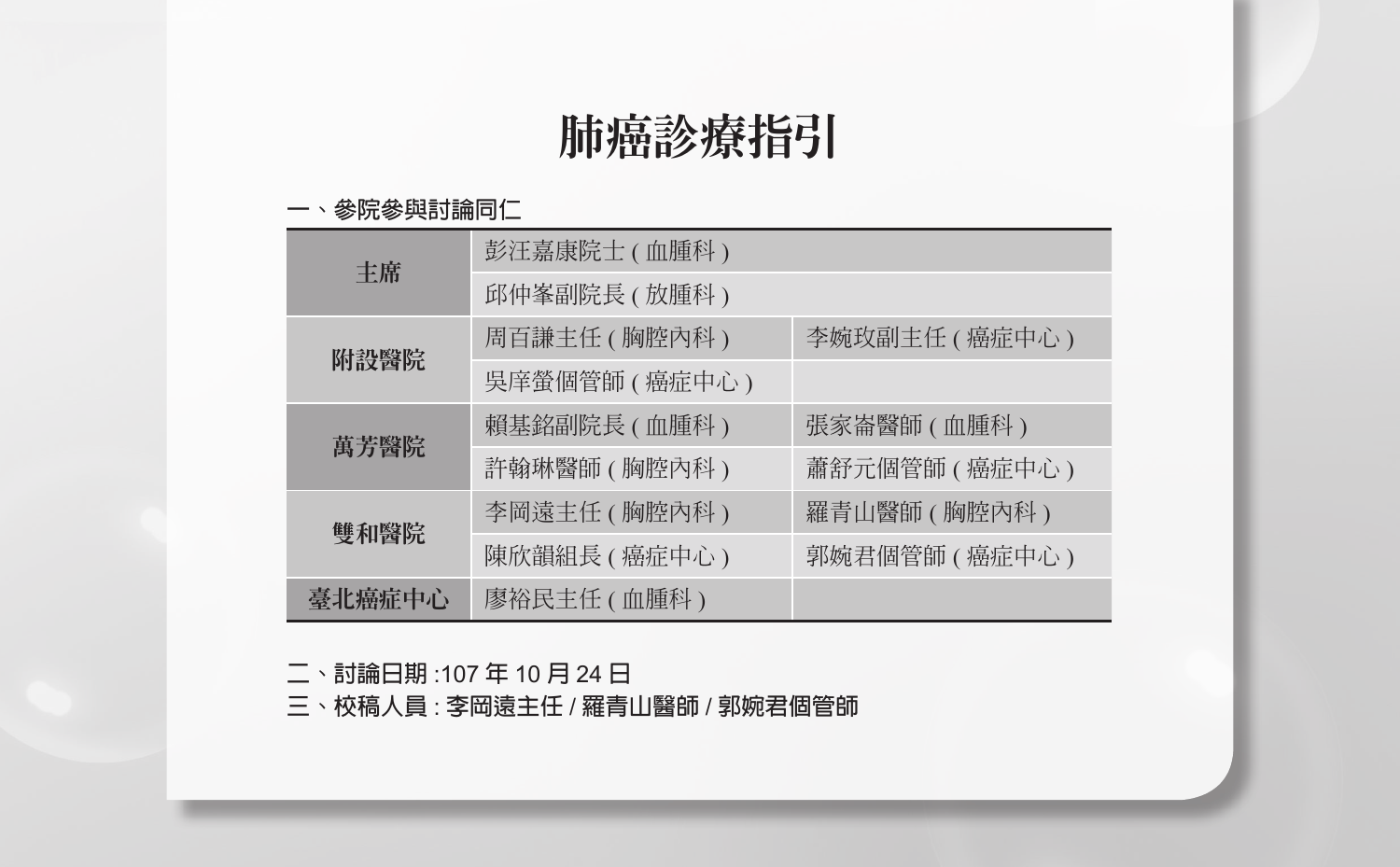# **四、**107 **年版與上一版差異** :

| 106年版                                                                                                   | 107年修訂版                                                                                                                 |
|---------------------------------------------------------------------------------------------------------|-------------------------------------------------------------------------------------------------------------------------|
| 修訂<br>NSCLC- $1~3$<br>1.pstage IA →手術邊緣 (+) →切除 / 放射治療<br>2. pstageIV<br>1. 應評估 ECOG PS 及基因檢測報告後再決定治療方向 | 修訂<br>NSCLC- $1\sim$ 3<br>1. pstage IA $\rightarrow$ pstage IA1, pstage IA2, pstage IA3<br>2. pstage IV →參考 M1a-c 之指引共識 |
| (化療、標靶治療、免疫療法或支持治療)<br>2.參與臨床試驗                                                                         |                                                                                                                         |
| 修訂                                                                                                      | 修訂                                                                                                                      |
| NSCLC- $1~3$                                                                                            | $NSCLC-1~3$                                                                                                             |
| 1. 必要檢查 CEA( 腺癌 )SCC( 鱗狀細胞癌 )                                                                           | 1. CEA( 腺癌 )SCC( 鱗狀細胞癌 ) →選擇性檢查                                                                                         |
| 2. 選擇性檢查基因檢測 (ALK ROS-1 )PDL-1                                                                          | 2. 基因檢測 (ALK ROS-1 EGFR…)PDL-1 →必要檢查                                                                                    |
| 修訂                                                                                                      | 修訂                                                                                                                      |
| NSCLC- $1\sim$ 3                                                                                        | NSCLC- $1~3$                                                                                                            |
| 1. pstage Ⅲ A (1) 手術邊緣 (- ) → N <sub>0</sub> , N <sub>1</sub> : 化學治療                                    | 1. pstage III A (1) 手術邊緣 (- ) → N0, N1: 化學治療                                                                            |
| N.: 化學治療 + 放射治療                                                                                         | N、: 化學治療 + 放射治療                                                                                                         |
| (2) 手術邊緣 (+) →同步化學及放射治療                                                                                 | (2) 手術邊緣 (+) →同步化學及放射治療 ± 免疫治療                                                                                          |
| 2. pstage IIIB →同步化學及放射治療                                                                               | 2.pstage IIIB →同步化學及放射治療 ± 免疫治療                                                                                         |
| 修訂                                                                                                      | 修訂                                                                                                                      |
| NSCLC-2 $\sim$ 3                                                                                        | NSCLC-2 $\sim$ 3                                                                                                        |
| 無法手術切除者→同步化學及放射治療                                                                                       | 無法手術切除者 →同步化學及放射治療 ± 免疫治療                                                                                               |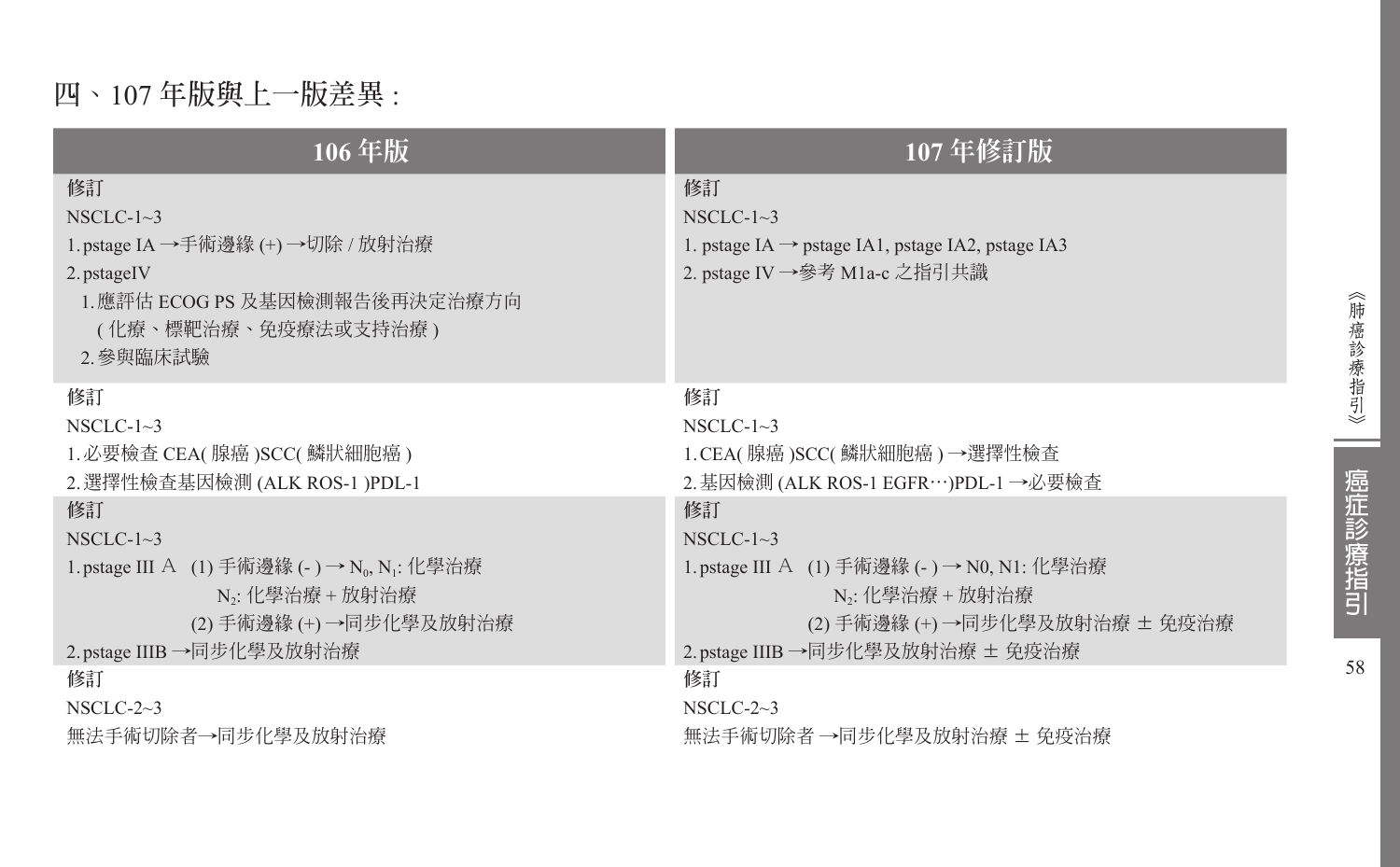

| 106年版                                  | 107年修訂版                                           |
|----------------------------------------|---------------------------------------------------|
| 修訂                                     | 修訂                                                |
| NSCLC-3                                | NSCLC-2 $\sim$ 3                                  |
| T1-3,N3 T4,N2-3 →同步化學及放射治療或標靶治療 ± 放射治療 | T1-3.N3 T4.N2-3 →同步化學及放射治療 ± 免疫治療或標靶治療 ± 放<br>射治療 |
| 修訂                                     | 修訂                                                |
| NSCLC-4                                | NSCLC-4                                           |
| M1a-b →化學治療 / 標靶治療                     | M1a-c→化學治療 / 標靶治療 / 免疫治療 (Immunotherapy)          |
|                                        | 新增                                                |
|                                        | NSCLC-4                                           |
|                                        | pstage IIIC(T3N3 T4N3) →同步化學及放射治療 ± 免疫治療          |

 $\sim$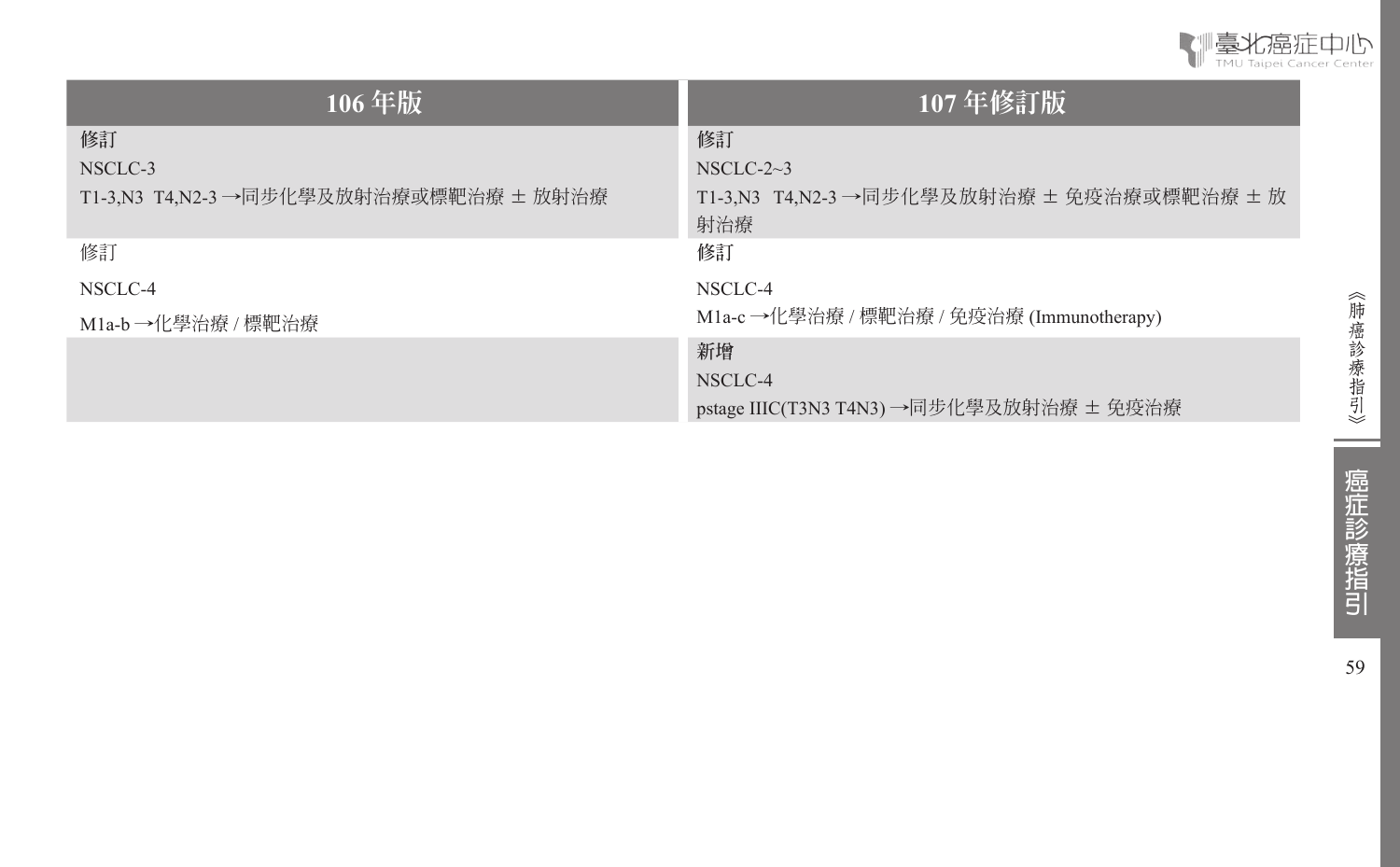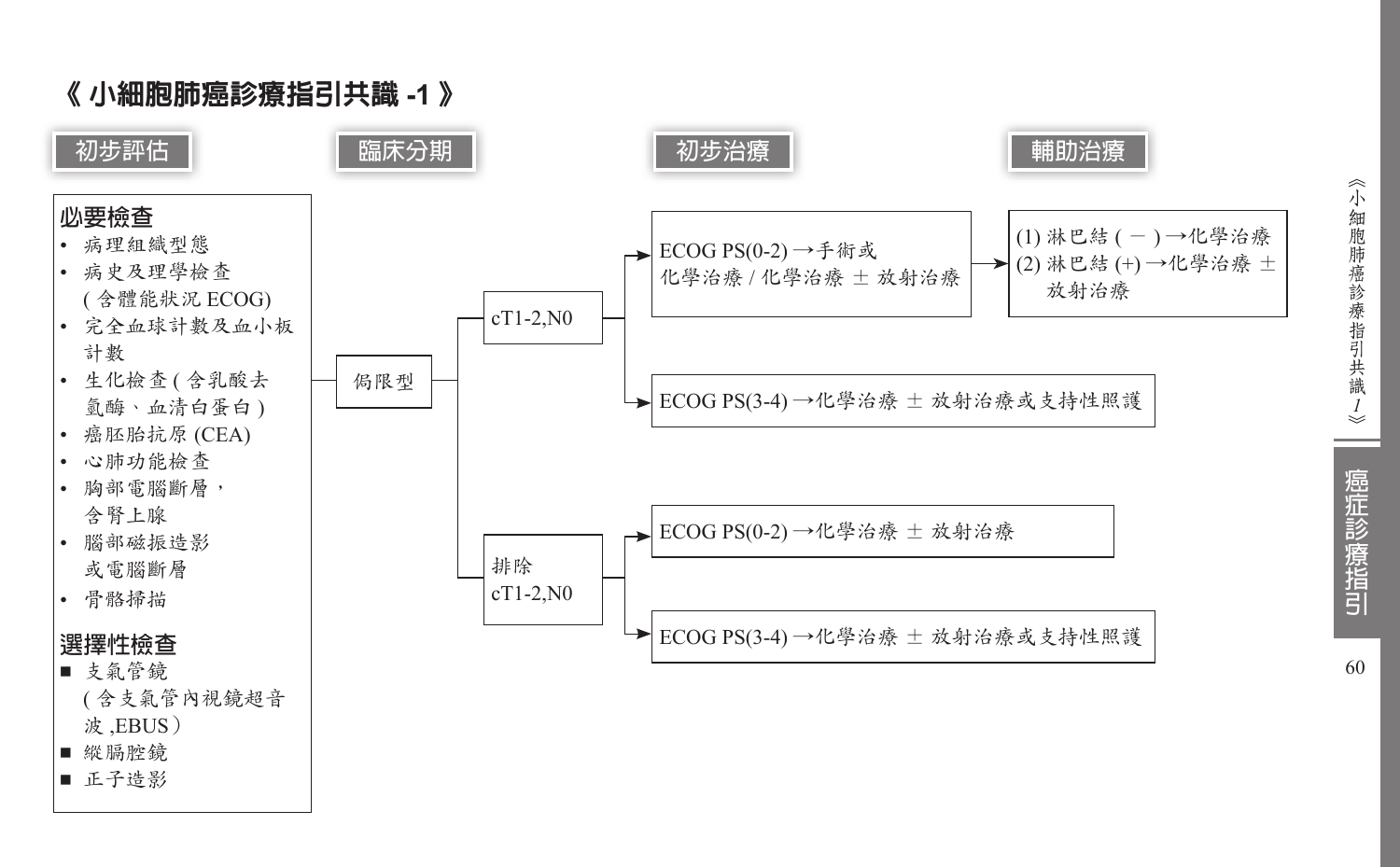

■ 初步評估 ┃  **┃ 臨床分期 ┃ ┃ 初步治療** 





### **選擇性檢查**

- 支氣管鏡 ( 含支氣管內 視鏡超音波 ,EBUS ) ■ 縱膈腔鏡
- 正子造影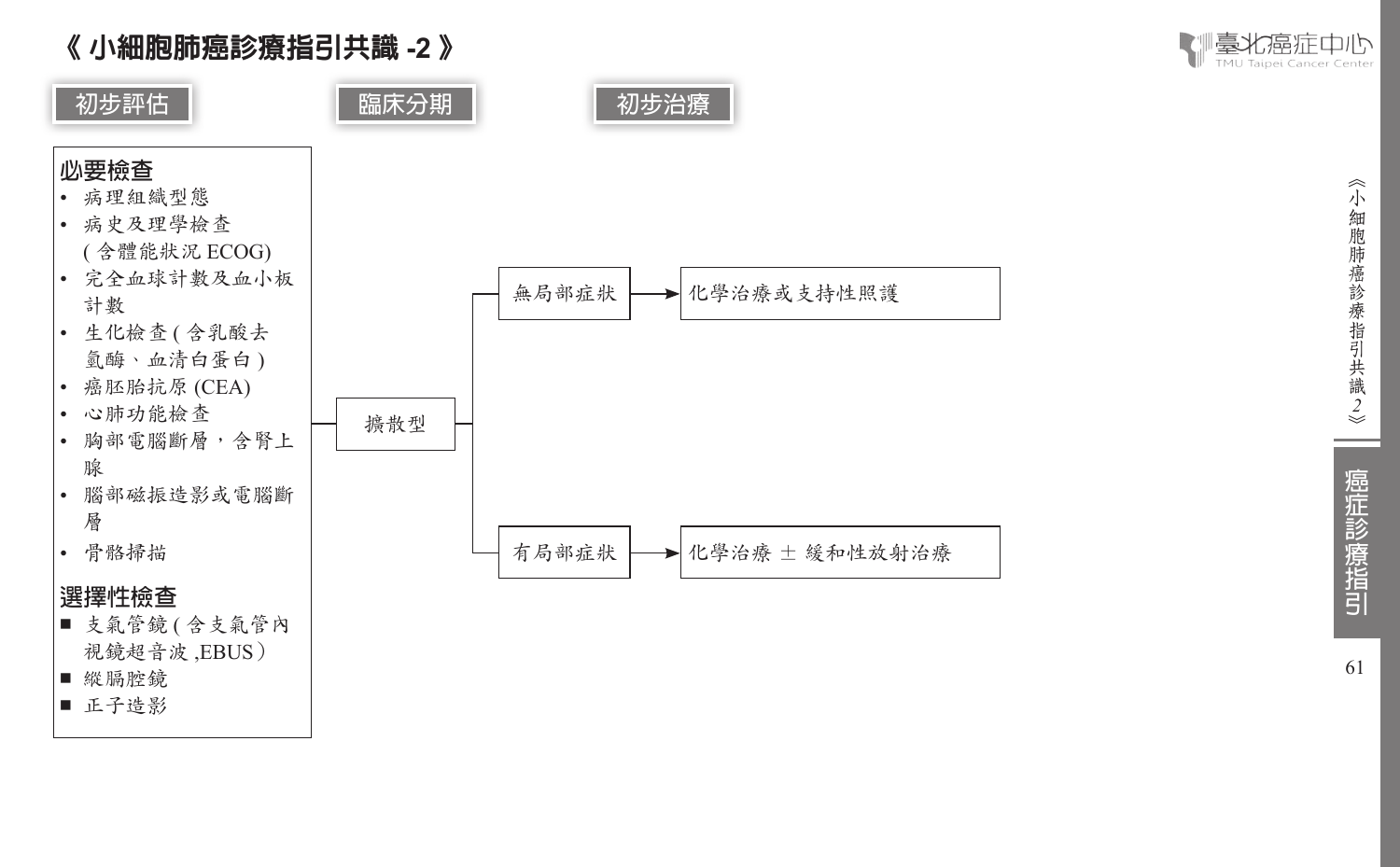

《非小細胞肺癌診療指引共識 *1*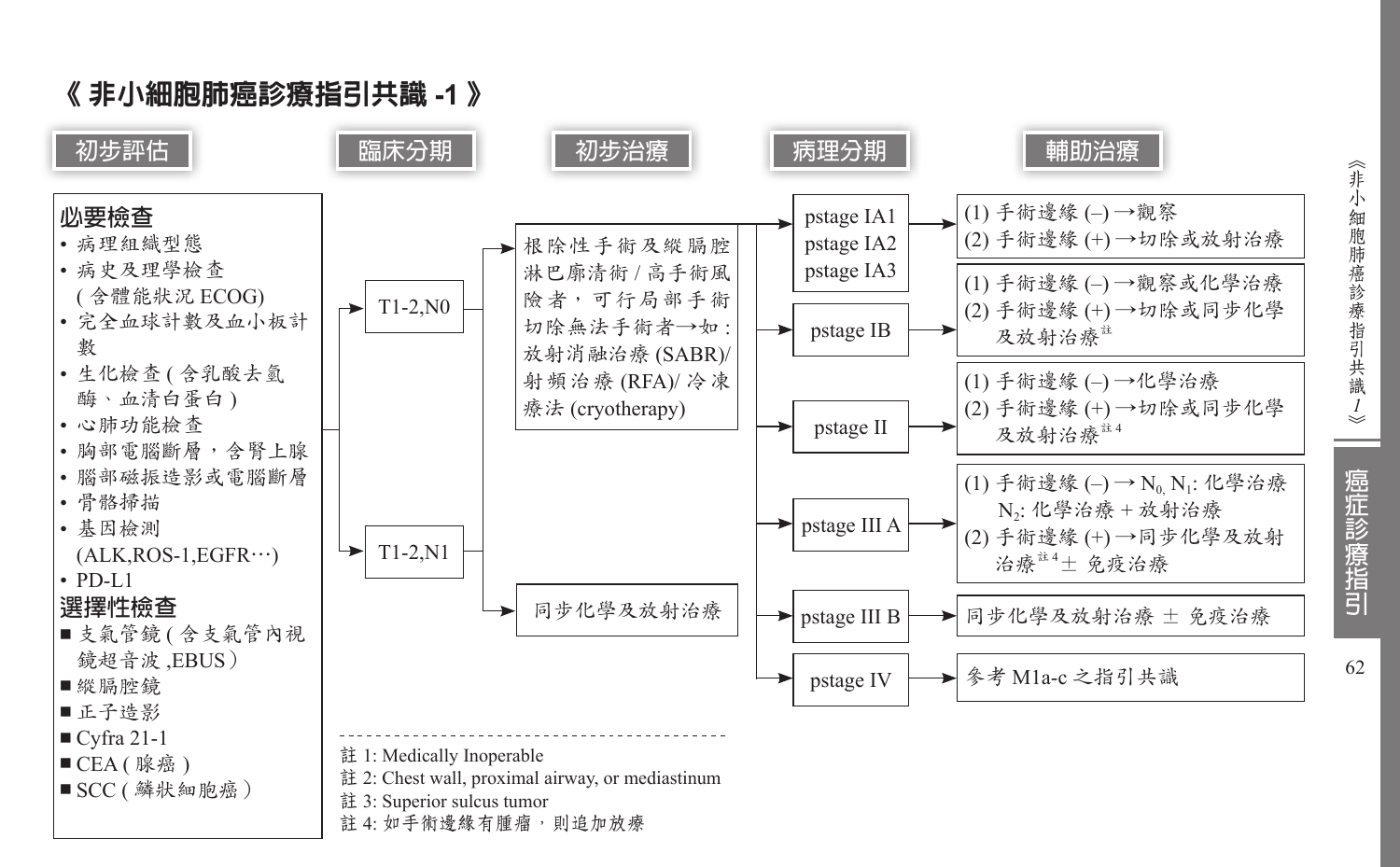《 非小細胞肺癌診療指引共識 **-2** 》



《非小細胞肺癌診療指引共識2》

| 裏北癌症由小

癌症診療指引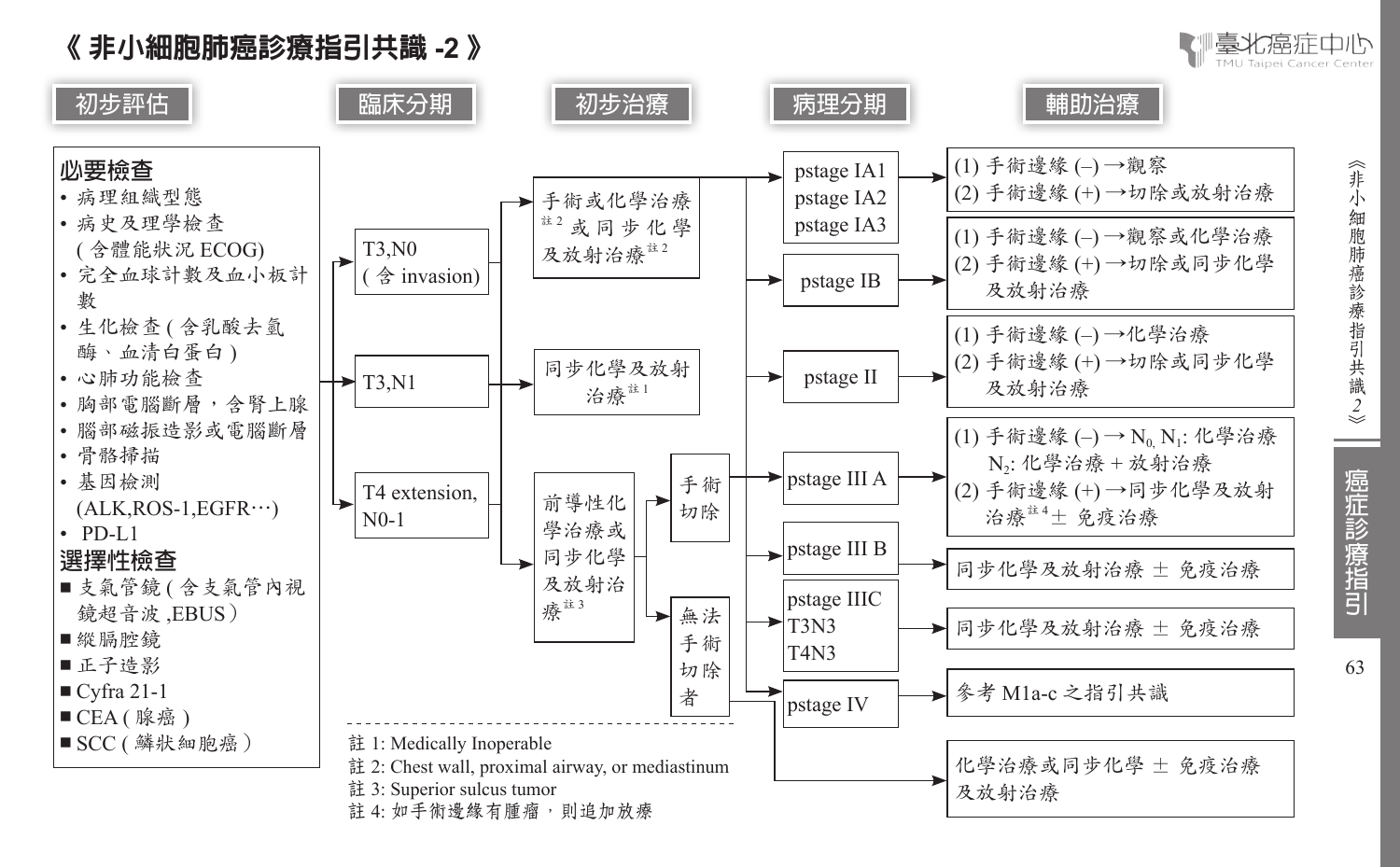癌症診療指引

# 《 非小細胞肺癌診療指引共識 **-3** 》

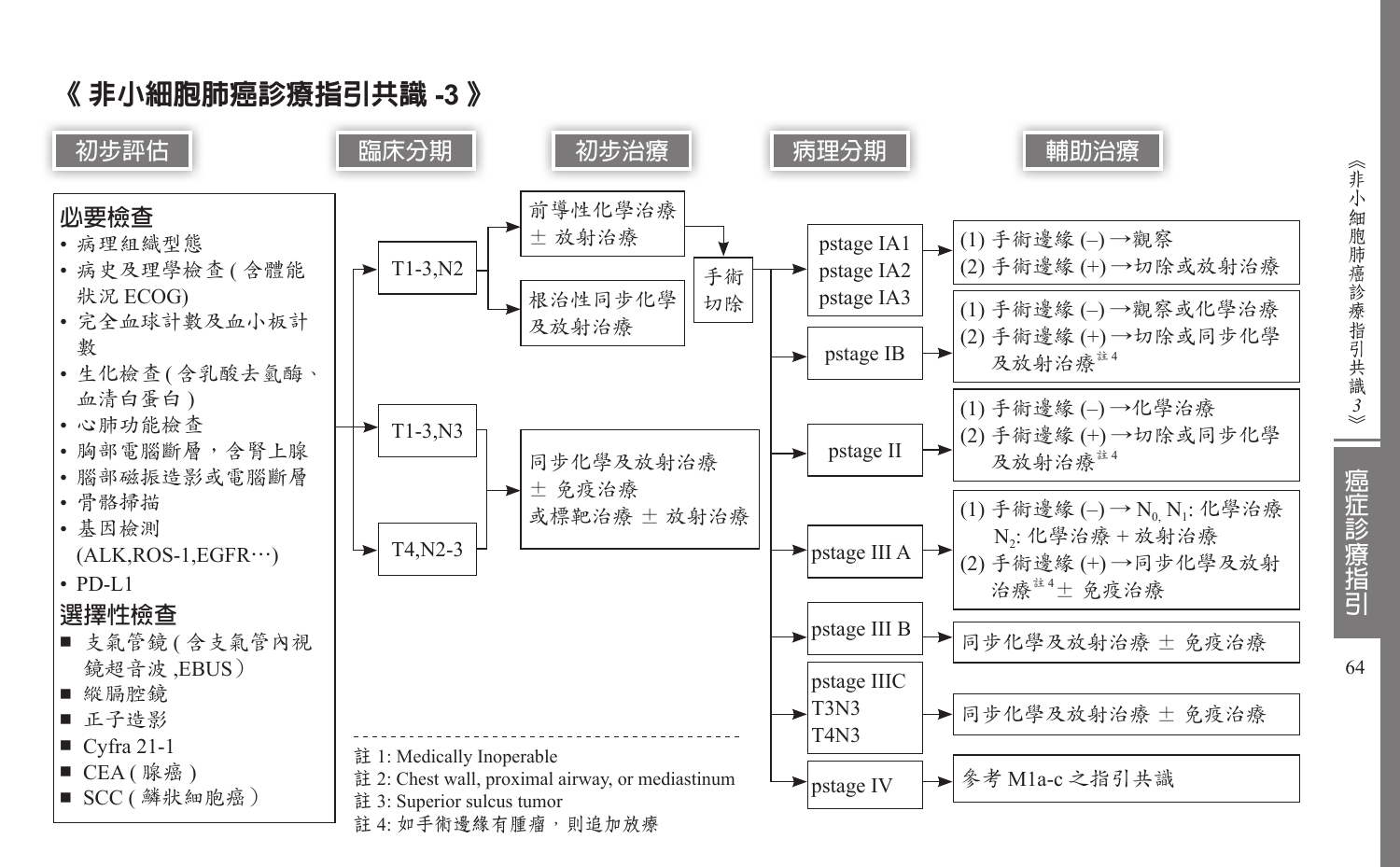《 非小細胞肺癌診療指引共識 **-4**  》







- $CEA($ 腺癌)
- SCC ( 鱗狀細胞癌 )

癌症診療指引

《非小細胞肺癌診療指引共識4》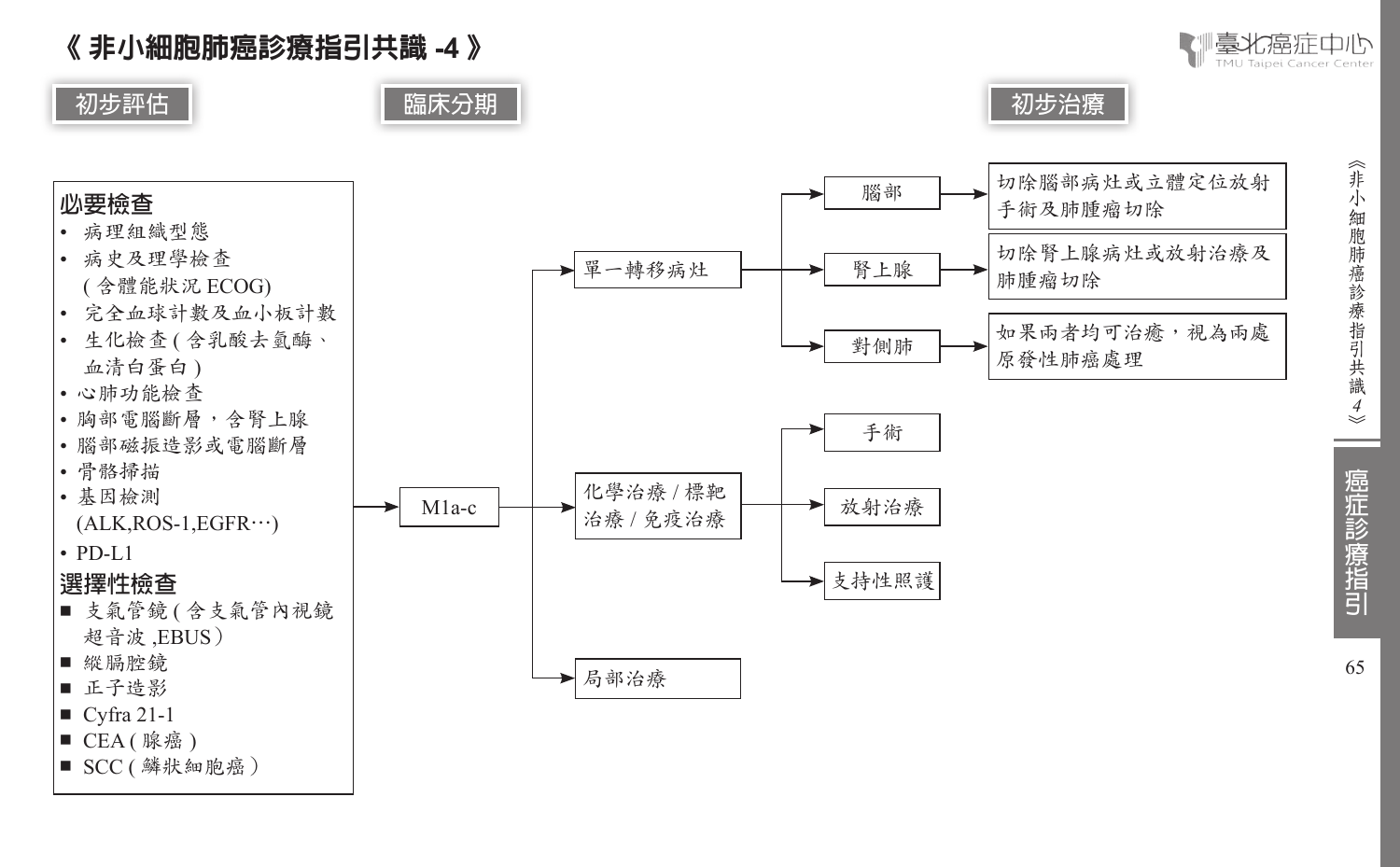### 《 肺癌追蹤流程 **(** 五年追蹤期 **)** 》

**(** 一 **)** 小細胞肺癌 **:**

前三年每 3-4 個月病史及理學檢查並追蹤一次胸部電腦斷層 ( 包括肝臟及腎上腺 )/ 腦部核磁共振 / 骨骼掃描, 滿三年後每 6 個月病史及理學檢查並追蹤一次胸部電腦斷層 ( 包括肝臟及腎上腺 )/ 腦部核磁共振 / 骨骼掃描。

#### **(** 二 **)** 非小細胞肺癌術後

前兩年每3個月病史及理學檢查、每6個月一次胸部電腦斷層 / 腦部核磁共振 / 骨骼掃描, 滿兩年後每 6 個月病史及理學檢查並追蹤一次胸部電腦斷層 / 腦部核磁共振 / 骨骼掃描。 滿五年後每 12 個月病史及理學檢查並追蹤一次胸部電腦斷層 / 腦部核磁共振 / 骨骼掃描。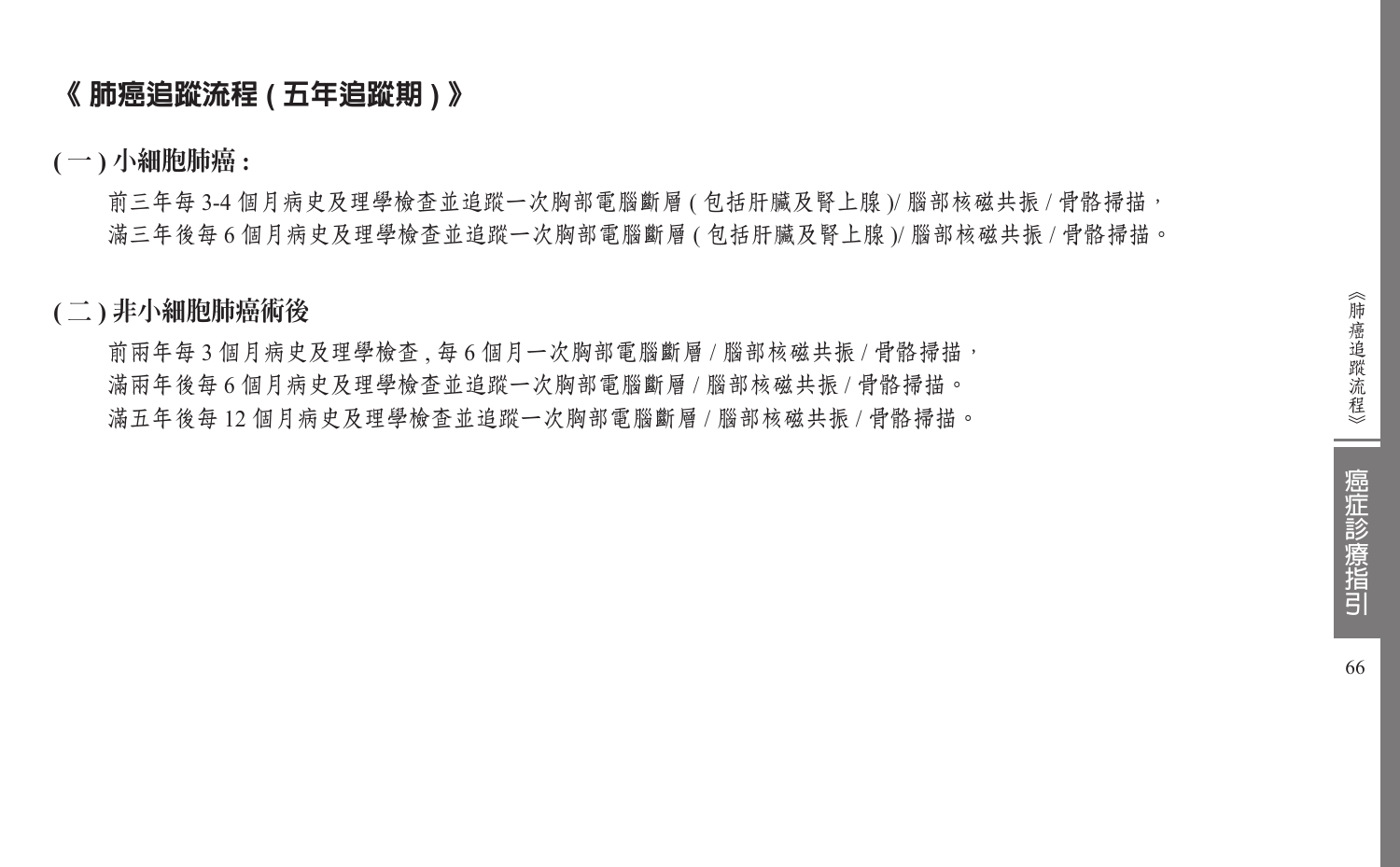# 《 參考文獻 》



- 1. NCCN Clinical Practice in Oncology:Small Cell Lung Cancer V.2.2018.
- 2. NCCN Clinical Practice in Oncology:Non-Small Cell Lung Cancer V.6.2018
- 3. NCCN Clinical Practice in Oncology:Small Cell Lung Cancer V.5.2015.
- 4. NCCN Clinical Practice in Oncology:Non-Small Cell Lung Cancer V.2.2015.
- 5. Takada M, Fukuoka M, Kawahara M, et al. Phase III study of concurrent versus sequential thoracic radiotherapy in combination with cisplatin and etoposide for limited-stage small-cell lung cancer: results of the Japan Clinical Oncology Group Study 9104. J Clin Oncol. 2002;15;20(14):3054-3060.
- 6. Sundstrøm S, Bremnes RM, Kaasa S, et al. Cisplatin and etoposide regimen is superior to cyclophosphamide, epirubicin, and vincristine regimen in small-cell lung cancer: results from a randomized phase III trial with 5 years' follow-up. J Clin Oncol. 2002;15;20(24):4665-4672.
- 7. Rossi A, Di Maio M, Chiodini P, et al. Carboplatin- or cisplatin-based chemotherapy in first-line treatment of small-cell lung cancer: the COCIS meta-analysis of individual patient data. J Clin Oncol. 2012 ;10;30(14):1692-1698.
- 8.Pavel ME, Hainsworth JD, Baudin E, et al. Everolimus plus octreotide long-acting repeatable for the treatment of advanced neuroendocrine tumours associated with carcinoid syndrome (RADIANT-2): a randomised, placebo-controlled, phase 3 study. Lancet. 2011 ;10;378(9808):2005-2012.
- 9. Sholl LM, Xiao Y, Joshi V, et al. EGFR mutation is a better predictor of response to tyrosine kinase inhibitors in non-small cell lung carcinoma than FISH, CISH, and immunohistochemistry. Am J Clin Pathol. 2010;133(6):922-934.
- 10.Mitsudomi T, Morita S, Yatabe Y, et al. Gefitinib versus cisplatin plus docetaxel in patients with non-small-cell lung cancer harbouring mutations of the epidermal growth factor receptor (WJTOG3405): an open label, randomised phase 3 trial. Lancet Oncol. 2010;11(2):121-128.
- 11.Maemondo M, Inoue A, Kobayashi K, et al. Gefitinib or chemotherapy for non-small-cell lung cancer with mutated EGFR. N Engl J Med. 2010;24;362(25):2380-2388.
- 12.Song WA, Zhou NK, Wang W, et al. Survival benefit of neoadjuvant chemotherapy in non-small cell lung cancer: an updated meta-analysis of 13 randomized control trials. J Thorac Oncol. 2010;5(4):510-6.

67

癌症診療指引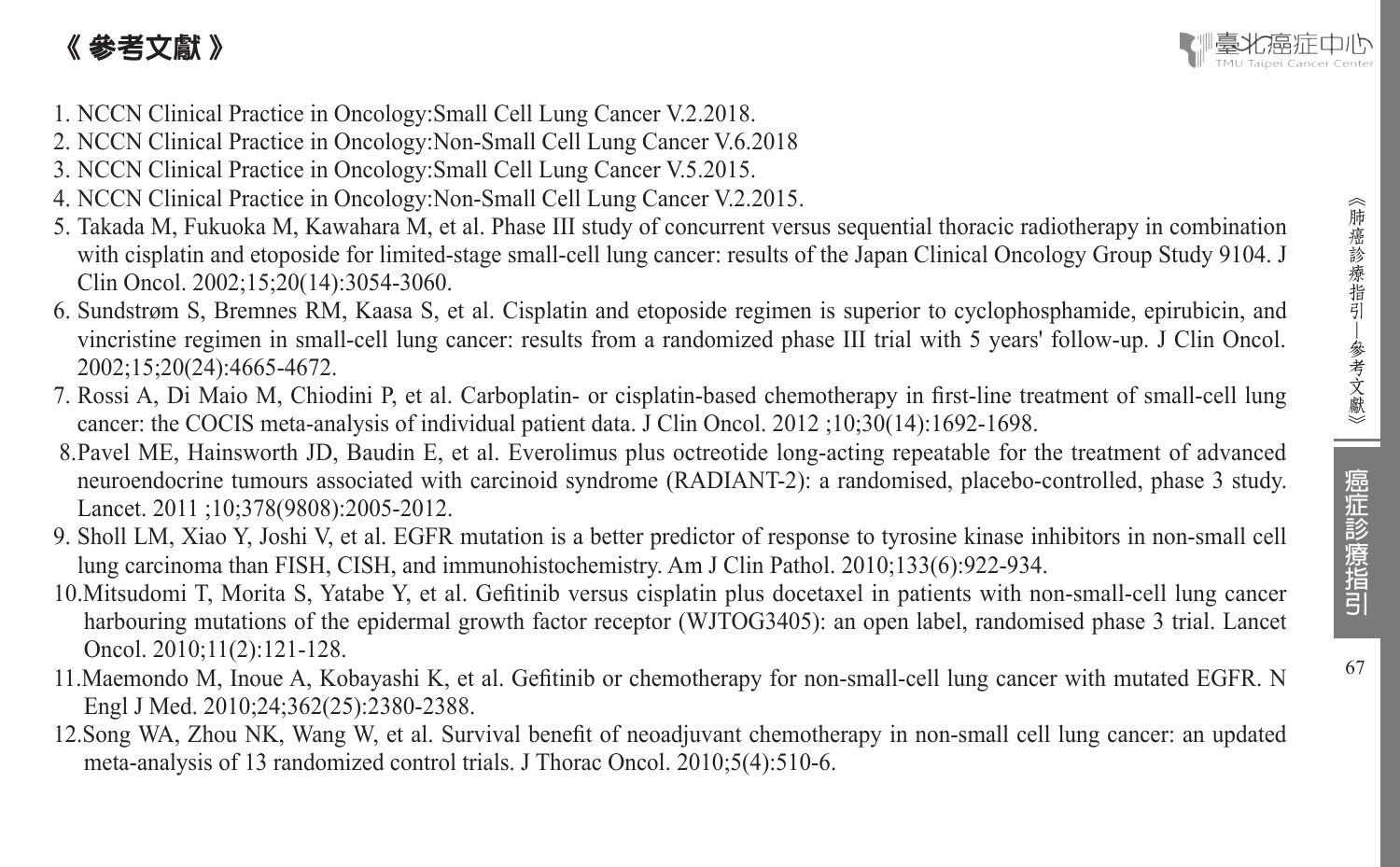- 13.Shah AA, Berry MF, Tzao C, et al. Induction chemoradiation is not superior to induction chemotherapy alone in stage IIIA lung cancer. Ann Thorac Surg. 2012;93(6):1807-1812.
- 14.Kappers I, van Sandick JW, Burgers SA, et al. Surgery after induction chemotherapy in stage IIIA-N2 non-small cell lung cancer: why pneumonectomy should be avoided. Lung Cancer. 2010;68(2):222-227.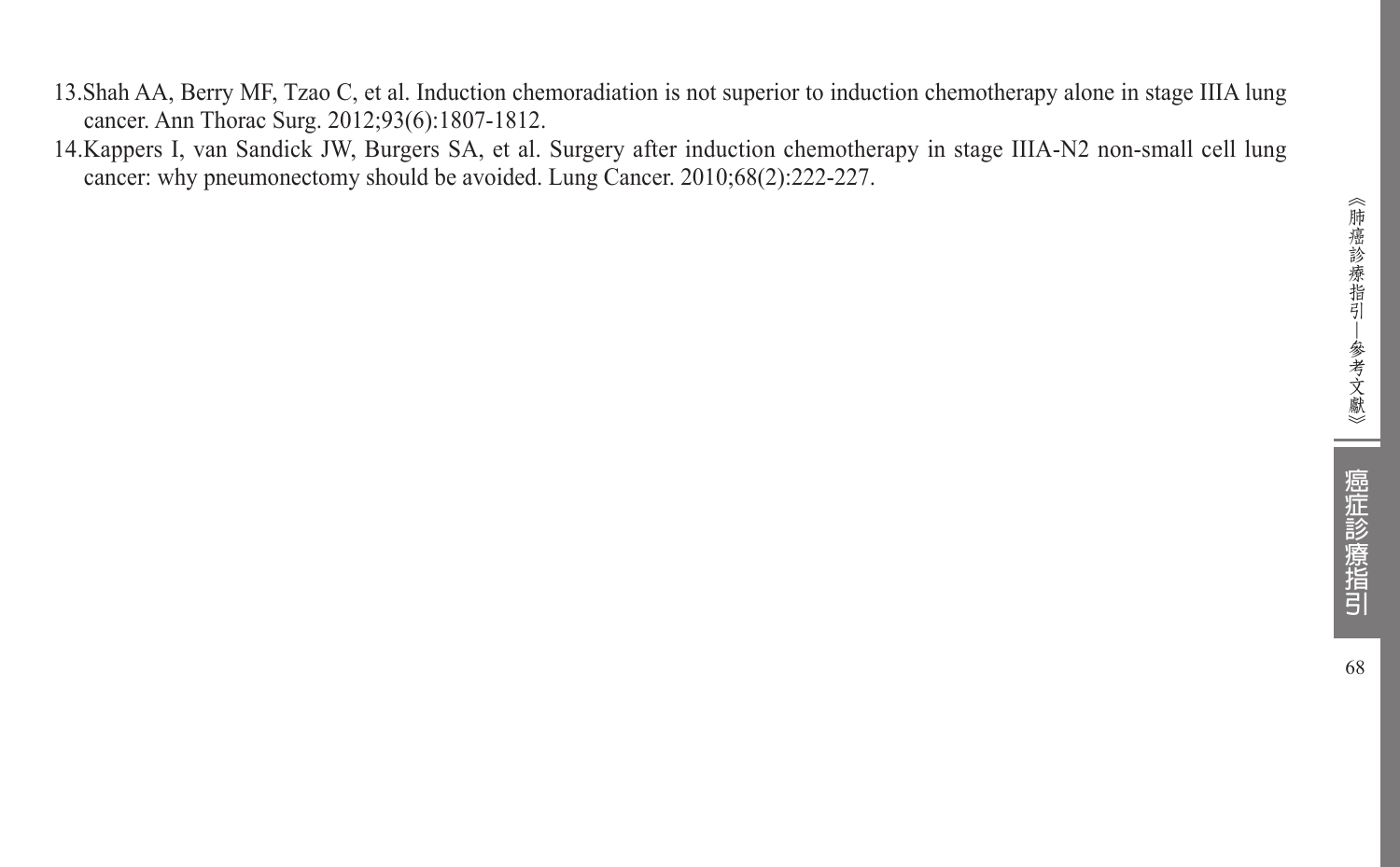

# 《 肺癌抗癌藥物治療指引 》

#### **Small Cell Lung Cancer**

## **Chemotherapy as primary or adjuvant therapy**

**Limited Stage (maximum of 4-6 cycles):** 

#### **During chemotherapy + RT, cisplatin/etoposide is recommended**

#### **The use of myeloid growth factors is not recommended during CCRT**

| 藥品名         | 劑量 mg/m <sup>2</sup> | 給藥日     | 頻率               | 週期      | 參考文獻 |
|-------------|----------------------|---------|------------------|---------|------|
| Cisplatin   | 75                   |         | Q <sub>3</sub> W | $4-6$   | 8    |
| Etoposide   | 100                  | $1 - 3$ | O <sub>3</sub> W | $4 - 6$ |      |
|             |                      |         |                  |         |      |
| 藥品名         | 劑量 mg/m <sup>2</sup> | 給藥日     | 頻率               | 週期      | 參考文獻 |
| Cisplatin   | 25                   | $1 - 3$ | Q <sub>3</sub> W | $4-6$   | 8    |
| Etoposide   | 100                  | $1 - 3$ | O <sub>3</sub> W | $4-6$   |      |
|             |                      |         |                  |         |      |
| 藥品名         | 劑量 mg/m <sup>2</sup> | 給藥日     | 頻率               | 週期      | 參考文獻 |
| Carboplatin | <b>AUC 5-6</b>       |         | O <sub>3</sub> W | $4-6$   |      |
| Etoposide   | 100                  | $1 - 3$ | O <sub>3</sub> W | $4 - 6$ |      |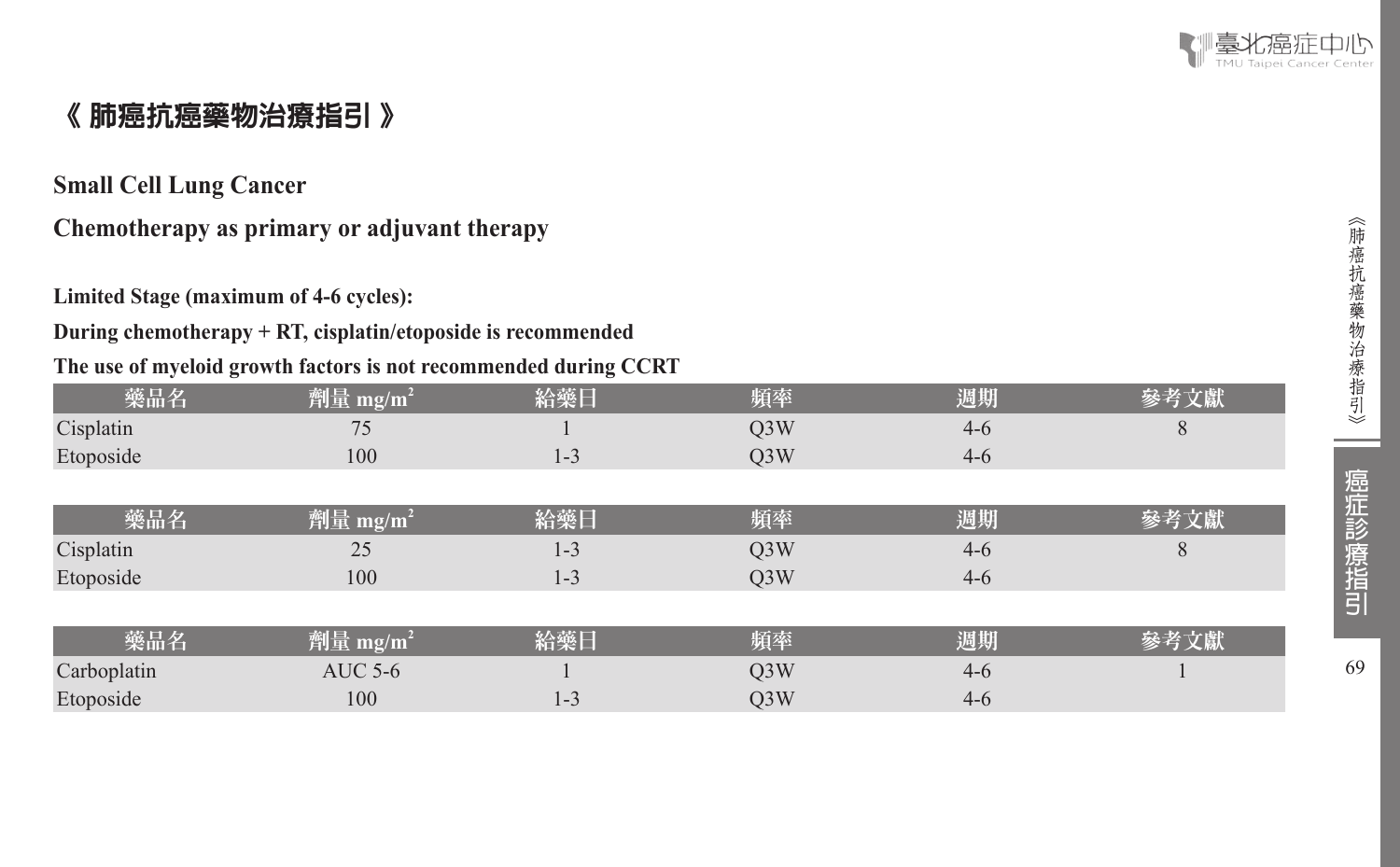#### **Extensive Stage (maximum of 4-6 cycles):**

| 藥品名                             | 劑量 mg/m <sup>2</sup> | 給藥日     | 頻率               | 週期      | 參考文獻 |
|---------------------------------|----------------------|---------|------------------|---------|------|
| Cisplatin                       | 75-80                |         | Q <sub>3</sub> W | $4 - 6$ | 2, 3 |
| Etoposide                       | 100                  | $1 - 3$ | Q3W              | $4 - 6$ |      |
|                                 |                      |         |                  |         |      |
| 藥品名                             | 劑量 mg/m <sup>2</sup> | 給藥日     | 頻率               | 週期      | 參考文獻 |
| Carboplatin                     | <b>AUC 5-6</b>       |         | Q <sub>3</sub> W | $4 - 6$ | 4    |
| Etoposide                       | 100                  | $1 - 3$ | Q3W              | $4 - 6$ |      |
|                                 |                      |         |                  |         |      |
| <b>Subsequent Chemotherapy:</b> |                      |         |                  |         |      |
| Clinical trial preferred.       |                      |         |                  |         |      |
| Relapse <6 months, PS 0-2:      |                      |         |                  |         |      |
| 藥品名                             | 劑量 mg/m <sup>2</sup> | 給藥日     | 頻率               | 週期      | 參考文獻 |
| Topotecan                       | 1.5                  | $1 - 5$ | Q <sub>3</sub> W |         | 5    |
|                                 |                      |         |                  |         |      |
| 藥品名                             | 劑量 mg/m <sup>2</sup> | 給藥日     | 頻率               | 週期      | 參考文獻 |
| Topotecan                       | 2.3 PO               | $1 - 5$ | Q <sub>3</sub> W |         | 6    |
|                                 |                      |         |                  |         |      |
| 藥品名                             | 劑量 mg/m <sup>2</sup> | 給藥日     | 頻率               | 週期      | 參考文獻 |
| Cyclophosphamide                | 1000                 |         | Q3W              |         | 5    |
| Doxorubicin                     | 45                   |         | Q <sub>3</sub> W |         |      |
| Vincristine                     | 2 <sub>mg</sub>      |         | Q3W              |         |      |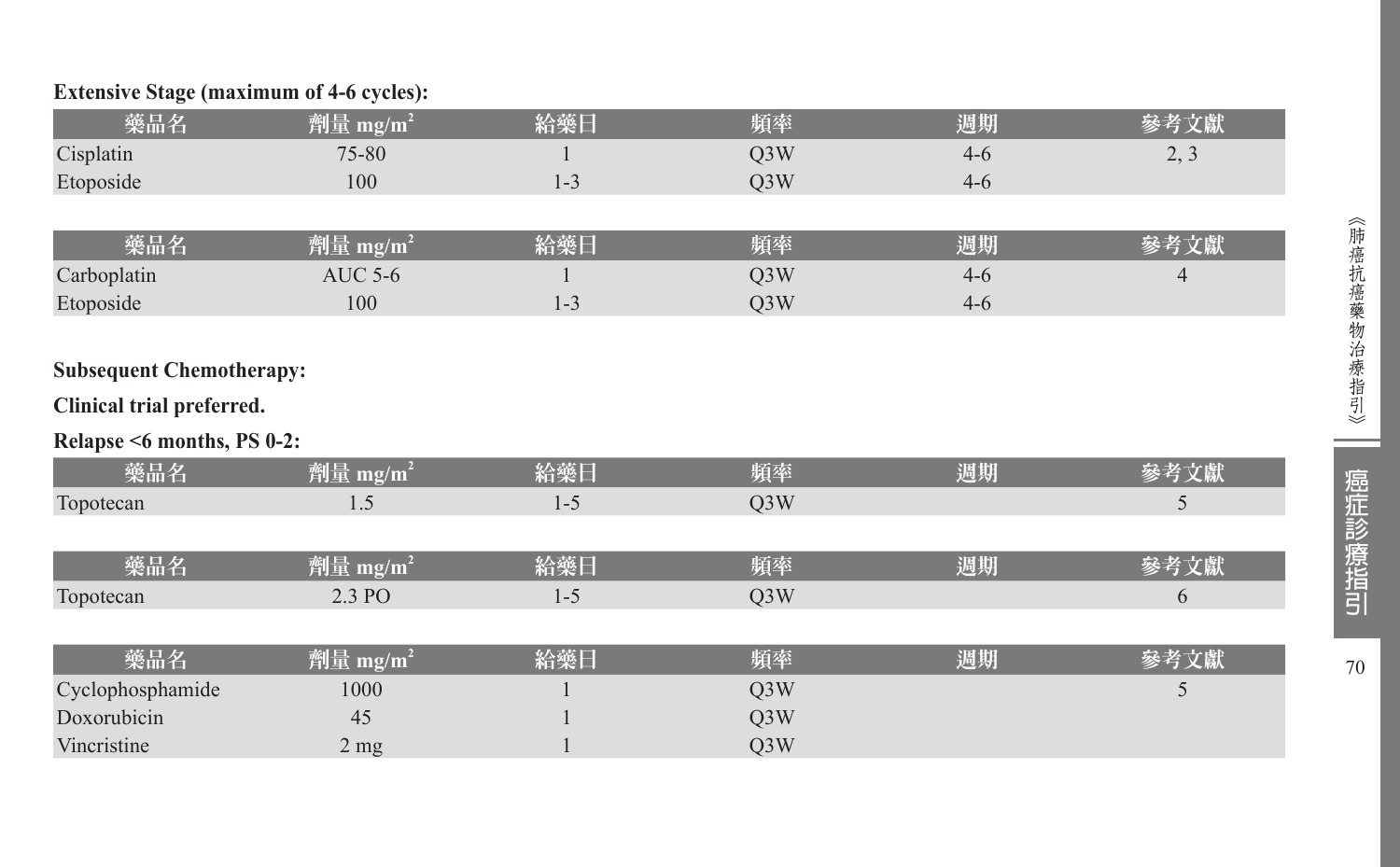| 藥品名        | 劑量 mg/m <sup>2</sup> | 給藥日 | 頻率  | 週期 | 參考文獻 |
|------------|----------------------|-----|-----|----|------|
| Nivolumab  | $3 \text{ mg/kg}$    |     | O2W |    |      |
|            |                      |     |     |    |      |
| 藥品名        | 劑量 mg/m <sup>2</sup> | 給藥日 | 頻率  | 週期 | 參考文獻 |
| Nivolumab  | $3$ mg/kg            |     | O2W |    |      |
| Ipilimumab | mg/kg                |     | O2W |    |      |

# 參考文獻

- 1. Skarlos DV, Samantas E, Briassoulis E, et al. Randomized comparison of early versus late hyperfractionated thoracic irradiation concurrently with chemotherapy in limited disease small-cell lung cancer: a randomized phase II study of the Hellenic Cooperative Oncology Group (HeCOG). Ann Oncol 2001;12(9):1231-1238.
- 2. Spigel R, Townley PM, Waterhouse DM, et al. Randomized phase II study of bevacizumab in combination with chemotherapy in previously untreated extensive-stage small-cell lung cancer: results from the SALUTE trial. J Clin Oncol 2011;29:2215-2222.
- 3. Niell HB, Herndon JE, Miller AA, et al. Randomized phase III Intergroup trial of etoposide and cisplatin with or without paclitaxel and granulocyte-colony stimulating factor in patients with extensive-stage small-cell lung cancer: Cancer and Leukemia Group B trial 9732. J Clin Oncol 2005;23:3752-3759.
- 4. Okamoto H, Watanabe K, Nishiwaki Y, et al. Phase II study of area under the plasmaconcentration-versus-time curvebased carboplatin plus standard-dose intravenous etoposide in elderly patients with small cell lung cancer. J Clin Oncol 1999;17(11):3540-3545.
- 5. von Pawel J, Schiller JH, Shepherd FA, et al. Topotecan versus cyclophosphamide, doxorubicin, and vincristine for the treatment of recurrent small-cell lung cancer. J Clin Oncol 1999;17(2):658-667.
- 6. O'Brien ME, Ciuleanu TE, Tsekov H, et al. Phase III trial comparing supportive care alone with supportive care with oral topotecan in patients with relapsed small-cell lung cancer. J Clin Oncol. 2006;24:5441-5447.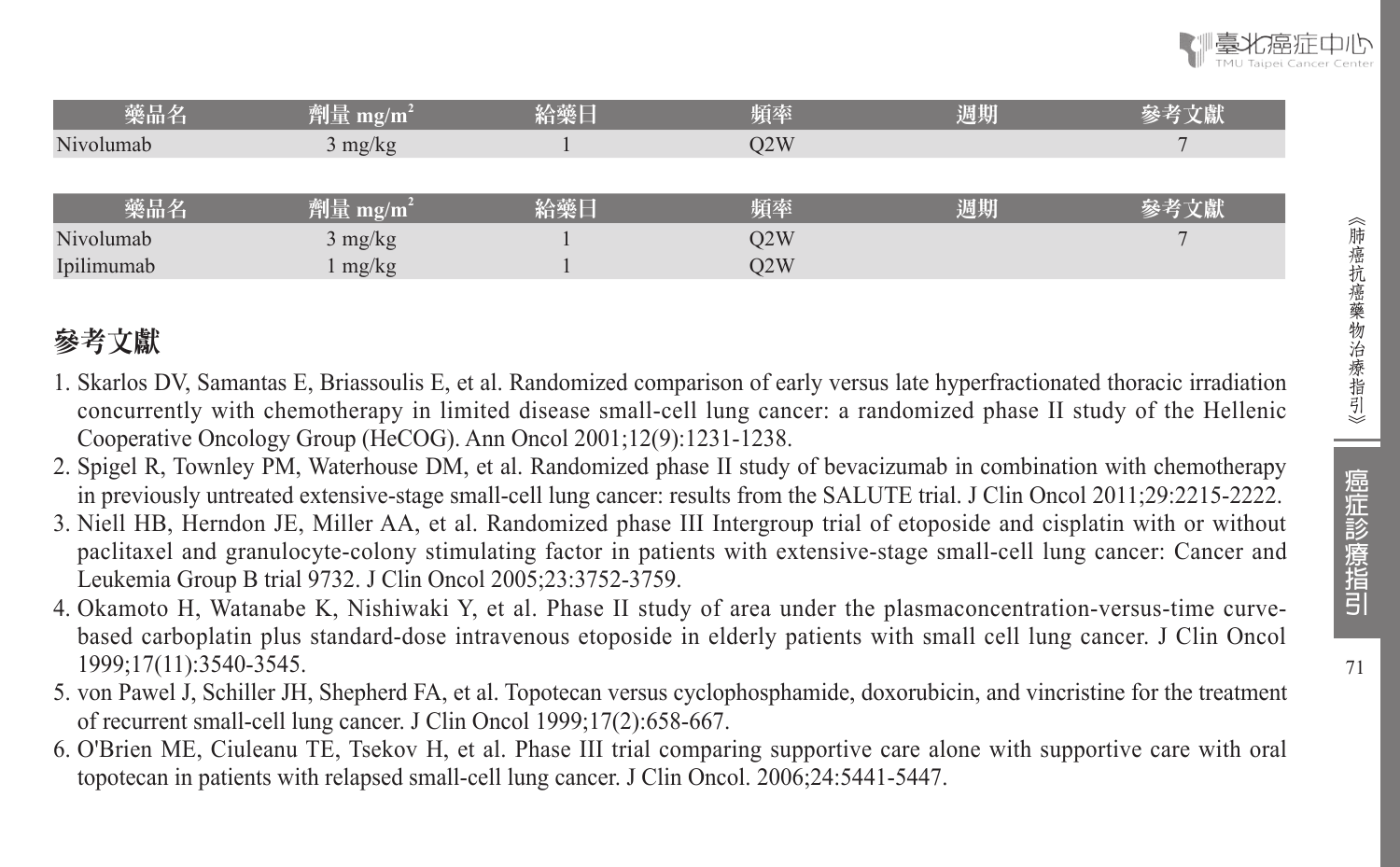- 7. Atonia SJ, Lopez-Martin JA, Bendell J, et al. Nivolumab alone and nivolumab plus ipilimumab in recurrent small-cell lung cancer (CheckMate 032): a multicentre, open-label, phase 1/2 trial. Lancet Oncol 2016;17:883-895.
- 8. Faivre-Finn C, Snee M, et al. Concurrent once-daily versus twice-daily chemoradiotherapy in patients with limited-stage smallcell lung cancer (CONVERT): an open-label, phase 3, randomised, superiority trial. Lancet Oncol 2017;18:1116-1125.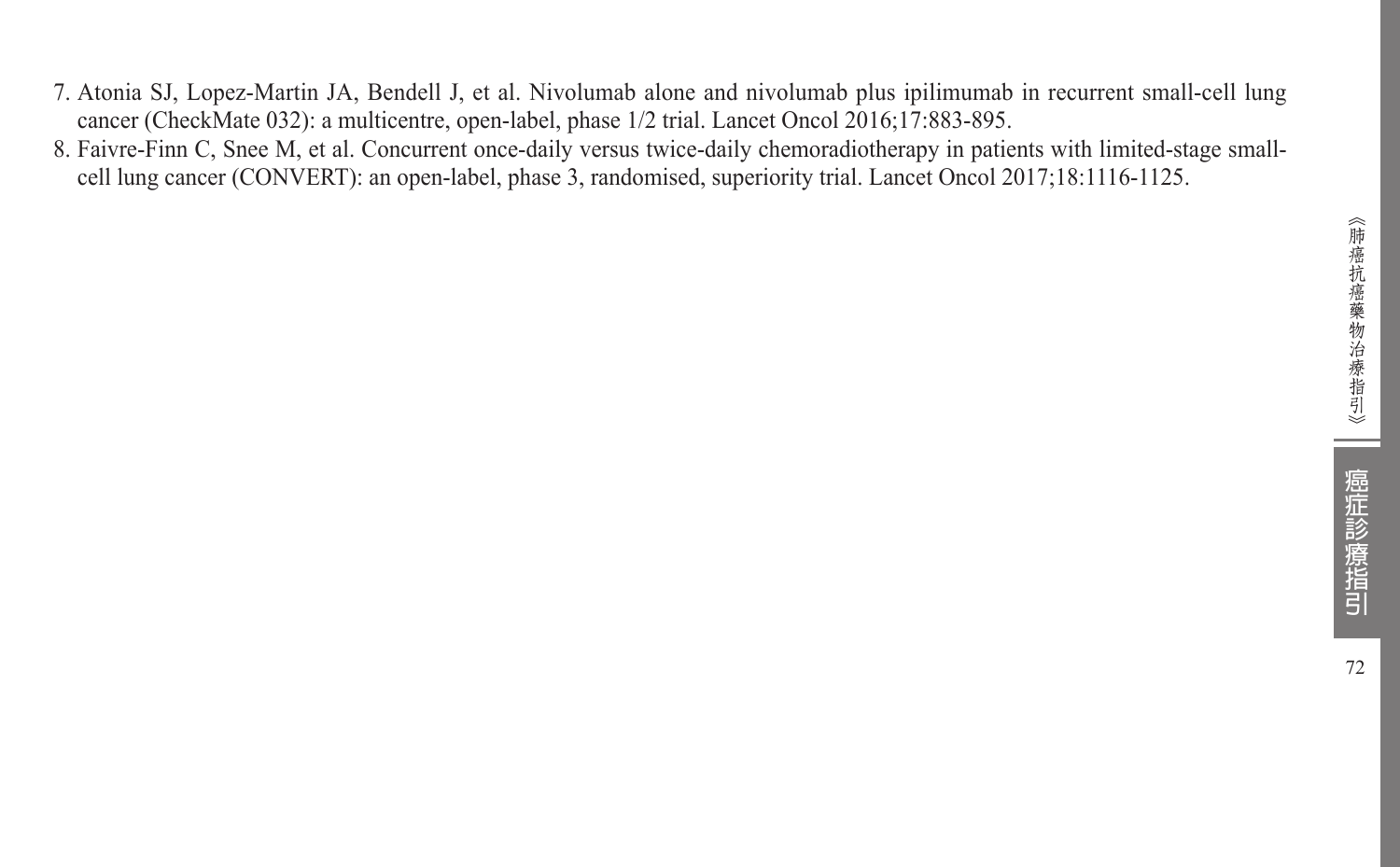

# **Non-Small Cell Lung Cancer**

#### **Adjuvant therapy**

| 藥品名         | 劑量 mg/m <sup>2</sup> | 給藥日 | 頻率               | 週期             | 參考文獻      |
|-------------|----------------------|-----|------------------|----------------|-----------|
| Cisplatin   | 80                   |     | Q <sub>3</sub> W | 4              | $1-3, 25$ |
| Vinorelbine | 30                   | 1,8 | Q3W              | $\overline{4}$ |           |
|             |                      |     |                  |                |           |
| 藥品名         | 劑量 mg/m <sup>2</sup> | 給藥日 | 頻率               | 週期             | 參考文獻      |
| Cisplatin   | 75                   |     | Q3W              | 4              | 19        |
| Vinorelbine | 60 PO                | 1,8 | Q <sub>3</sub> W | $\overline{4}$ |           |
|             |                      |     |                  |                |           |
| 藥品名         | 劑量 mg/m <sup>2</sup> | 給藥日 | 頻率               | 週期             | 參考文獻      |
| Cisplatin   | 80                   |     | Q <sub>3</sub> W | 4              | 4         |
| Gemcitabine | 1250                 | 1,8 | Q3W              | $\overline{4}$ |           |
|             |                      |     |                  |                |           |
| 藥品名         | 劑量 mg/m <sup>2</sup> | 給藥日 | 頻率               | 週期             | 參考文獻      |
| Cisplatin   | 75                   |     | Q <sub>3</sub> W | 4              | 5         |
| Docetaxel   | 75                   |     | Q3W              | $\overline{4}$ |           |
|             |                      |     |                  |                |           |
| 藥品名         | 劑量 mg/m <sup>2</sup> | 給藥日 | 頻率               | 週期             | 參考文獻      |
| Cisplatin   | 75                   |     | Q <sub>3</sub> W |                | 6         |
| Pemetrexed  | 500                  |     | Q3W              | 4              |           |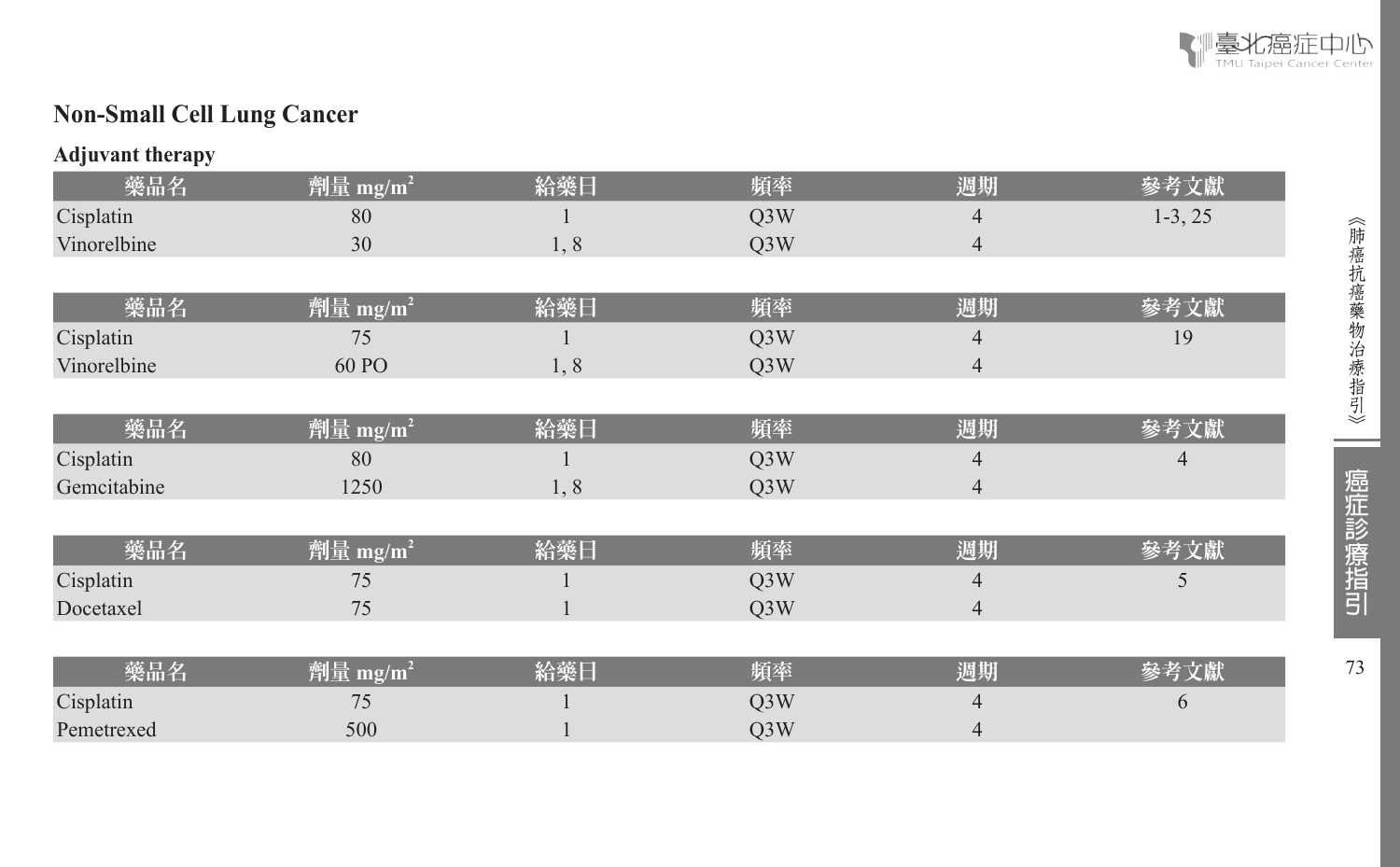| 藥品名                 | 劑量 mg/m <sup>2</sup> | 給藥日          | 頻率  | 週期             | 參考文獻      |
|---------------------|----------------------|--------------|-----|----------------|-----------|
| <b>UFUR</b>         | 200 PO BID/TID       |              |     |                | 20        |
|                     |                      |              |     |                |           |
| 藥品名                 | 劑量 mg/m <sup>2</sup> | 給藥日          | 頻率  | 週期             | 參考文獻      |
| Carboplatin         | AUC <sub>5</sub>     |              | Q3W | 4              | 12        |
| Pemetrexed          | 500                  | $\mathbf{1}$ | Q3W | $\overline{4}$ |           |
|                     |                      |              |     |                |           |
| 藥品名                 | 劑量 mg/m <sup>2</sup> | 給藥日          | 頻率  | 週期             | 參考文獻      |
| Carboplatin         | AUC <sub>5</sub>     |              | Q3W | 4              | 13        |
| Gemcitabine         | 1000                 | 1,8          | Q3W | $\overline{4}$ |           |
|                     |                      |              |     |                |           |
| 藥品名                 | 劑量 mg/m <sup>2</sup> | 給藥日          | 頻率  | 週期             | 參考文獻      |
| Carboplatin         | AUC 6                |              | Q3W | 4              | 14        |
| Paclitaxel          | 200                  |              | Q3W | $\overline{4}$ |           |
|                     |                      |              |     |                |           |
| 藥品名                 | 劑量 mg/m <sup>2</sup> | 給藥日          | 頻率  | 週期             | 參考文獻      |
| Cisplatin           | 100                  |              | Q4W | $\overline{4}$ | 21        |
| Etoposide           | 100                  | $1 - 3$      | Q4W | $\overline{4}$ |           |
|                     |                      |              |     |                |           |
| Neoadjuvant therapy |                      |              |     |                |           |
| 藥品名                 | 劑量 mg/m <sup>2</sup> | 給藥日          | 頻率  | 週期             | 參考文獻      |
| Cisplatin           | 80                   |              | Q3W | 4              | $1-3, 25$ |
| Vinorelbine         | 30                   | 1,8          | Q3W | 4              |           |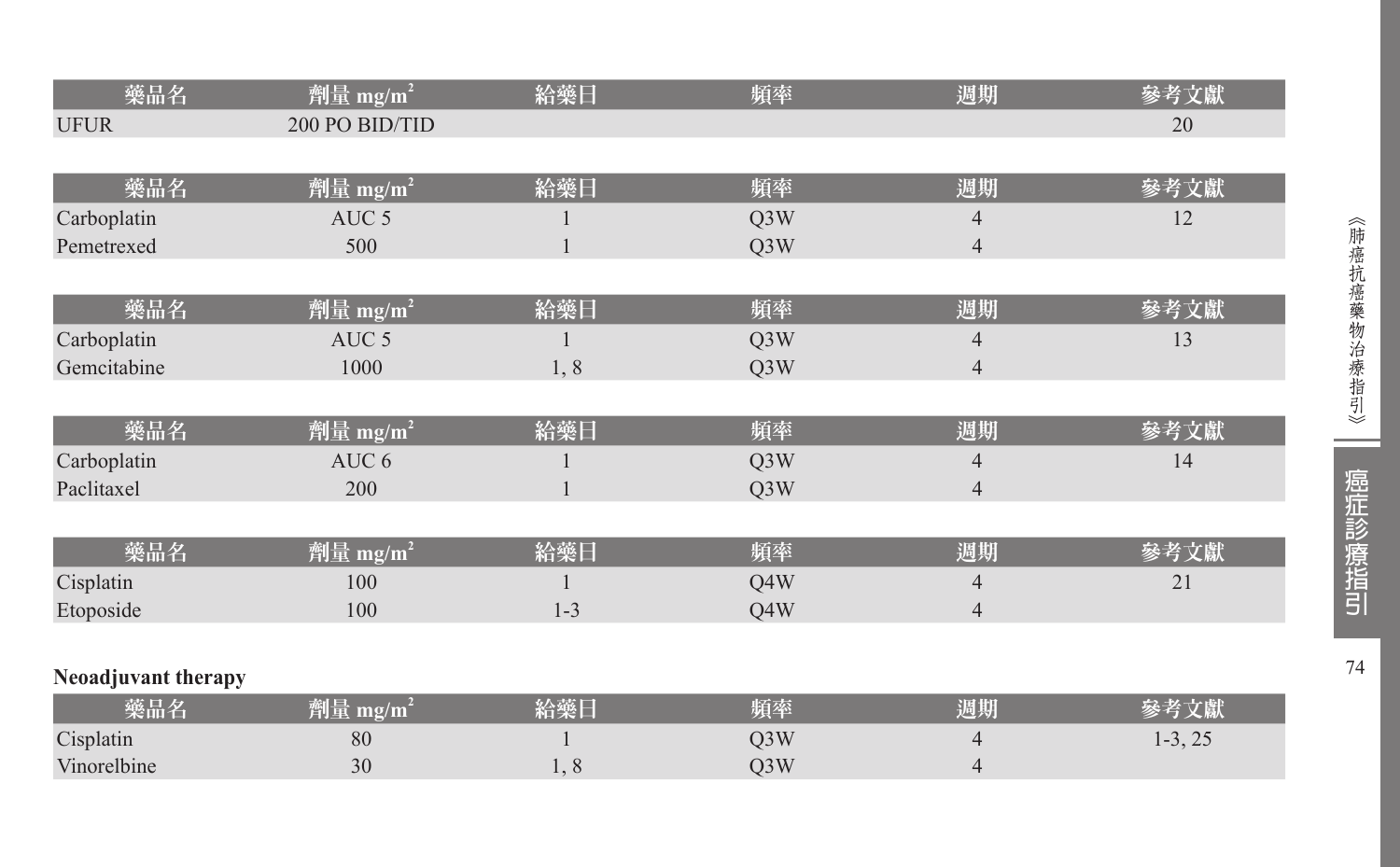| 藥品名         | 劑量 mg/m <sup>2</sup> | 給藥日 | 頻率               | 週期             | 參考文獻           |
|-------------|----------------------|-----|------------------|----------------|----------------|
| Cisplatin   | 75                   |     | Q <sub>3</sub> W | 4              | 19             |
| Vinorelbine | 60 PO                | 1,8 | Q3W              | $\overline{4}$ |                |
|             |                      |     |                  |                |                |
| 藥品名         | 劑量 mg/m <sup>2</sup> | 給藥日 | 頻率               | 週期             | 參考文獻           |
| Cisplatin   | 80                   |     | Q3W              | 4              | $\overline{4}$ |
| Gemcitabine | 1250                 | 1,8 | Q3W              | $\overline{4}$ |                |
|             |                      |     |                  |                |                |
| 藥品名         | 劑量 mg/m <sup>2</sup> | 給藥日 | 頻率               | 週期             | 參考文獻           |
| Cisplatin   | 75                   |     | Q3W              | 4              | 5              |
| Docetaxel   | 75                   |     | Q3W              | $\overline{4}$ |                |
|             |                      |     |                  |                |                |
| 藥品名         | 劑量 mg/m <sup>2</sup> | 給藥日 | 頻率               | 週期             | 參考文獻           |
| Cisplatin   | 75                   |     | Q3W              | 4              | 6              |
| Pemetrexed  | 500                  |     | Q3W              | $\overline{4}$ |                |
|             |                      |     |                  |                |                |
| 藥品名         | 劑量 mg/m <sup>2</sup> | 給藥日 | 頻率               | 週期             | 參考文獻           |
| <b>UFUR</b> | 200 PO BID/TID       |     |                  |                | 20             |
|             |                      |     |                  |                |                |
| 藥品名         | 劑量 mg/m <sup>2</sup> | 給藥日 | 頻率               | 週期             | 參考文獻           |
| Carboplatin | AUC <sub>5</sub>     |     | Q3W              | 4              | 12             |
| Pemetrexed  | 500                  |     | Q3W              | 4              |                |

THEXTE THE 癌症中心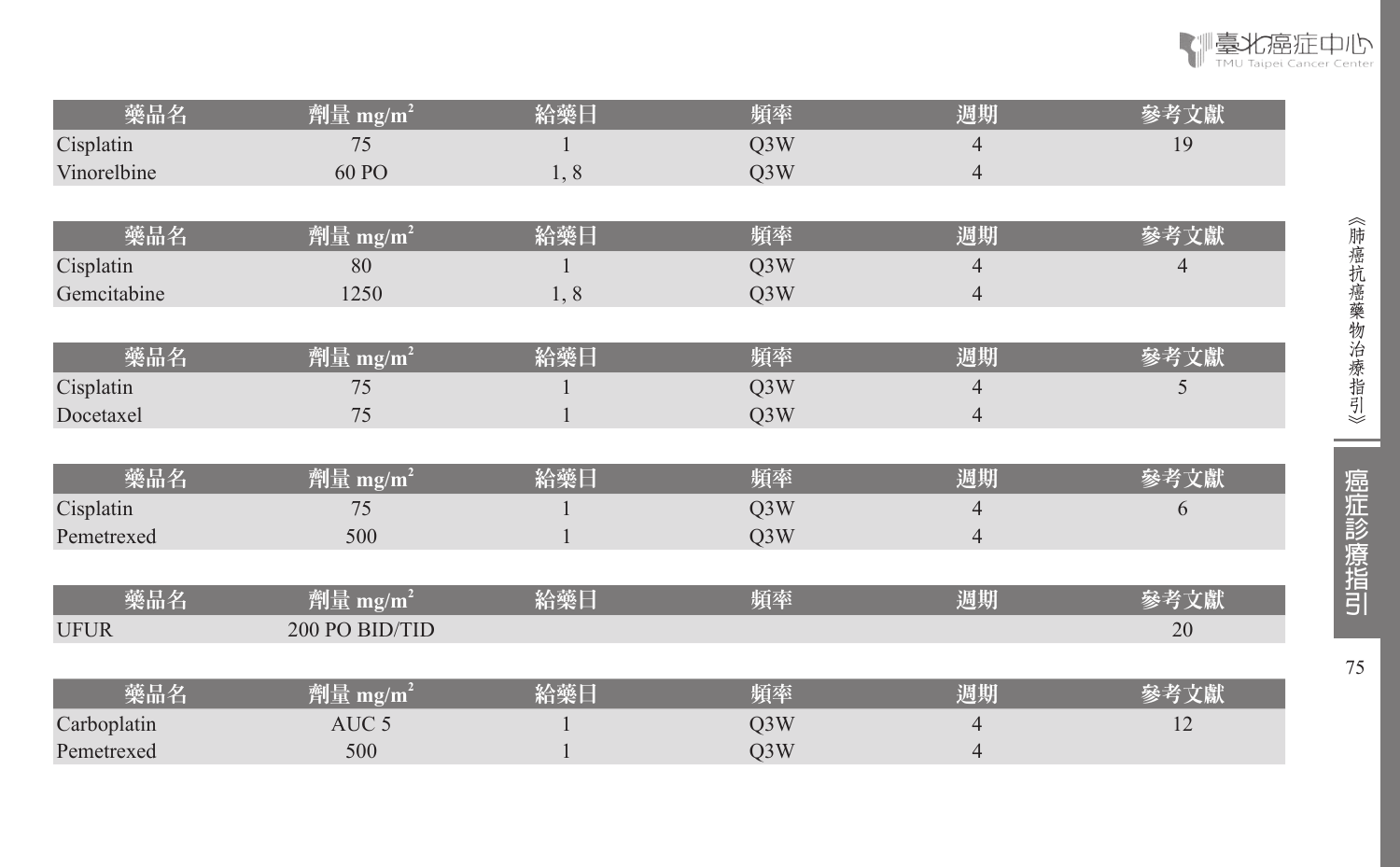| 藥品名         | 劑量 mg/m <sup>2</sup>            | 給藥日     | 頻率               | 週期 | 參考文獻 |
|-------------|---------------------------------|---------|------------------|----|------|
| Carboplatin | AUC <sub>5</sub>                |         | Q <sub>3</sub> W | 4  | 13   |
| Gemcitabine | 1000                            | 1,8     | Q <sub>3</sub> W | 4  |      |
|             |                                 |         |                  |    |      |
| 藥品名         | $\frac{m}{2}$ mg/m <sup>2</sup> | 給藥日     | 頻率               | 週期 | 參考文獻 |
| Carboplatin | AUC 6                           |         | Q <sub>3</sub> W | 4  | 14   |
| Paclitaxel  | 200                             |         | O <sub>3</sub> W | 4  |      |
|             |                                 |         |                  |    |      |
| 藥品名         | 劑量 mg/m <sup>2</sup>            | 給藥日     | 頻率               | 週期 | 參考文獻 |
| Cisplatin   | 100                             |         | O4W              | 4  | 21   |
| Etoposide   | 100                             | $1 - 3$ | O4W              | 4  |      |

**Contract**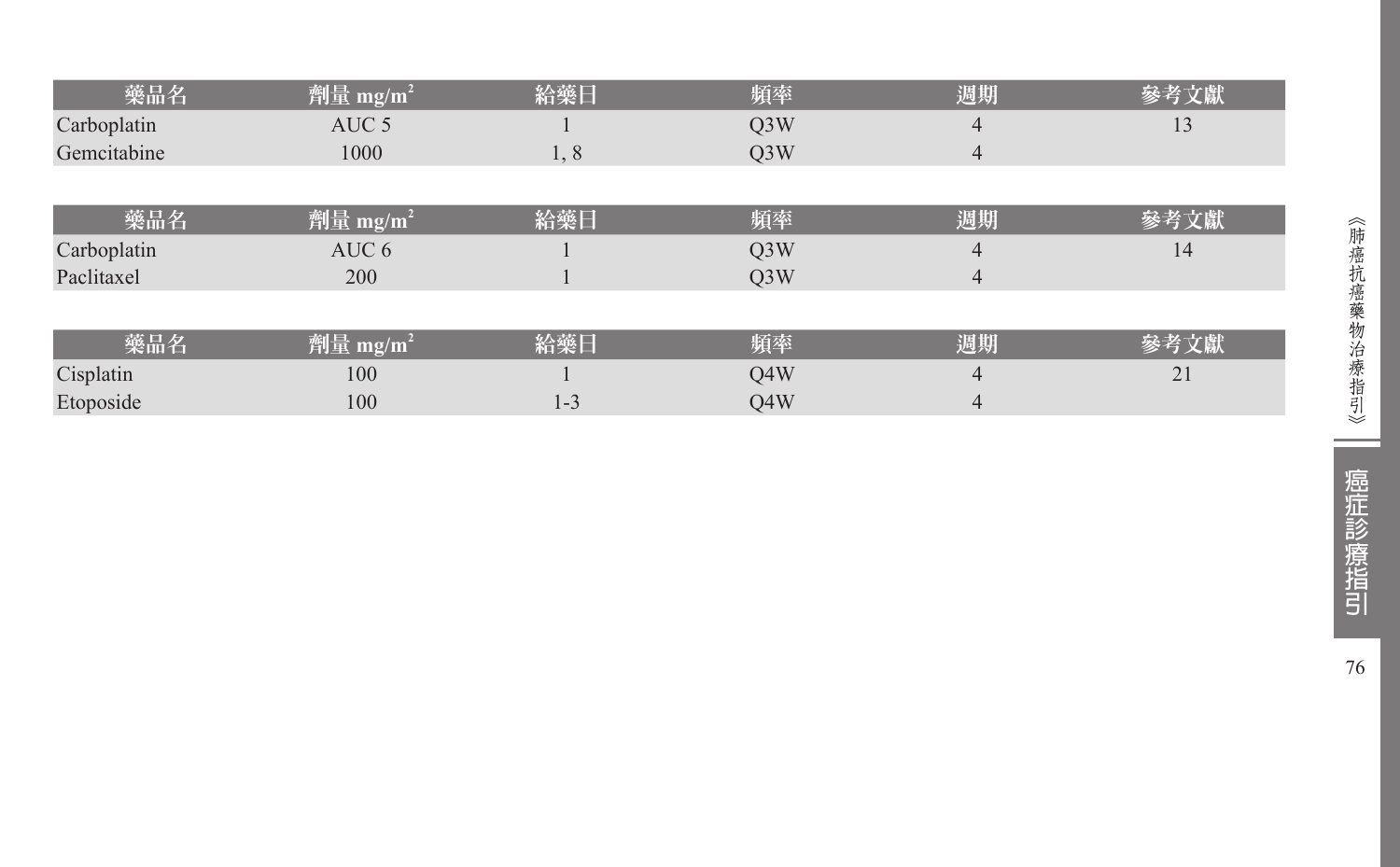#### **Chemotherapy regimens used with radiation therapy**

#### **Concurrent chemotherapy/RT regimens**

#### **Regimens can be used as neoadjuvant/preoperative/induction chemoradiotherapy**

#### **Regimens can be used as adjuvant or definitive concurrent chemotherapy/RT**

| 藥品名               | 劑量 mg/m <sup>2</sup> | 給藥日        | 頻率               | 週期                   | 參考文獻 |
|-------------------|----------------------|------------|------------------|----------------------|------|
| Cisplatin         | 50                   | 1,8        | Q4W              | 2                    | 24   |
| Etoposide         | 50                   | $1 - 5$    | Q4W              | $\overline{2}$       |      |
|                   |                      |            |                  |                      |      |
| 藥品名               | 劑量 mg/m <sup>2</sup> | 給藥日        | 頻率               | 週期                   | 參考文獻 |
| Cisplatin         | 50                   | 1,8        | Q4W              | $\overline{2}$       | 7,8  |
| Etoposide         | 50mg PO BID          | 1, 2, 5, 6 | QW               | 10                   |      |
| 藥品名               | 劑量 mg/m <sup>2</sup> | 給藥日        | 頻率               | 週期                   | 多考文獻 |
| Carboplatin       | AUC <sub>5</sub>     |            | Q <sub>3</sub> W | $\overline{4}$       | 9    |
| Pemetrexed        | 500                  |            | Q <sub>3</sub> W | 4                    |      |
|                   |                      |            |                  |                      |      |
| 藥品名               | 劑量 mg/m <sup>2</sup> | 給藥日        | 頻率               | 週期                   | 參考文獻 |
| Cisplatin         | 75                   |            | Q <sub>3</sub> W | 3                    | 10   |
| Pemetrexed        | 500                  |            | Q3W              | $3 + 4$ (additional) |      |
|                   |                      |            |                  |                      |      |
| 藥品名               | 劑量 mg/m <sup>2</sup> | 給藥日        | 頻率               | 週期                   | 參考文獻 |
| Paclitaxel        | $45 - 50$            |            | QW               |                      | 11   |
| Carboplatin       | AUC <sub>2</sub>     |            | QW               |                      |      |
| $\pm$ Paclitaxel  | 200                  |            | Q3W              | 2 (additional)       |      |
| $\pm$ Carboplatin | AUC <sub>6</sub>     |            | Q3W              | 2 (additional)       |      |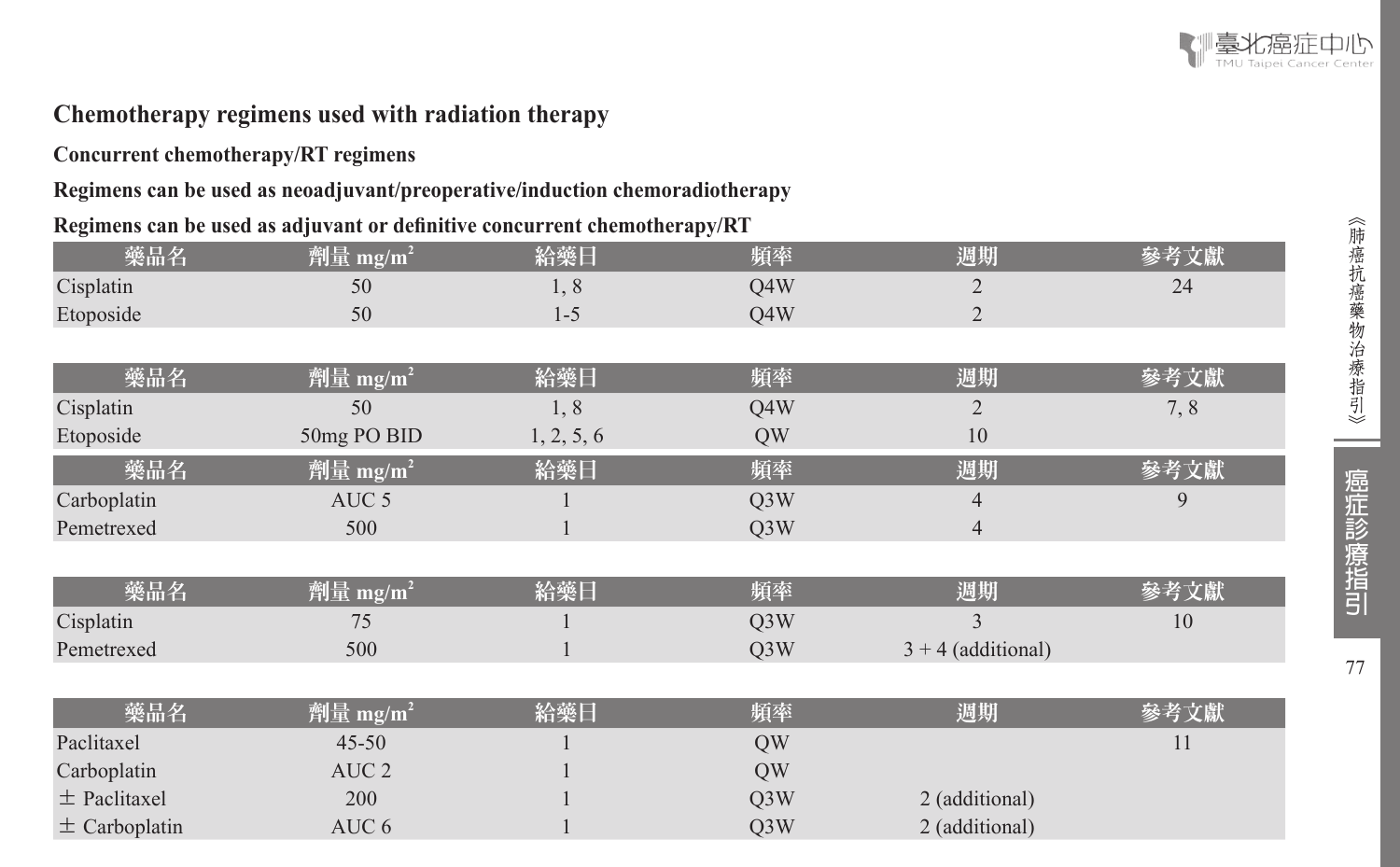| 樂品名         | 劑量 mg/mi | NT XE L          | 頃率 | 週期                     |                |
|-------------|----------|------------------|----|------------------------|----------------|
| Cisplatin   | 100      | 1, 29            |    | concurrent thoracic RT | $\gamma$<br>∠∠ |
| Vinblastine |          | 1, 8, 15, 22, 29 |    |                        |                |

### **Sequential Chemotherapy/RT Regimens (Adjuvant):**

#### **As all the neoadjuvant/adjuvant chemotherapy regimens**

#### **Target Therapy**

#### **EGFR-mutation-positive**

| 藥品名                 | 劑量 mg/m <sup>2</sup> | 給藥日 | 頻率    | 週期 | 參考文獻 |
|---------------------|----------------------|-----|-------|----|------|
| Afatinib            | $40 \text{ mg}$      |     | QD AC |    | 16   |
|                     |                      |     |       |    |      |
| 藥品名                 | 劑量 mg/m <sup>2</sup> | 給藥日 | 頻率    | 週期 | 參考文獻 |
| Gefitinib           | $250 \text{ mg}$     |     | QD    |    | 17   |
|                     |                      |     |       |    |      |
| 藥品名                 | 劑量 mg/m <sup>2</sup> | 給藥日 | 頻率    | 週期 | 參考文獻 |
| Osimertinib         | $80 \text{ mg}$      |     | QD    |    | 23   |
|                     |                      |     |       |    |      |
| <b>ALK</b> positive |                      |     |       |    |      |

| 藥品名        | 削量<br>$\mathbf{m}$ g/ $\mathbf{m}$ | 給藥日 | 頃率  | 週期 | ZS.<br>/人材ハ |
|------------|------------------------------------|-----|-----|----|-------------|
| Crizotinib | $250 \text{ mg}$                   |     | BID |    | 10          |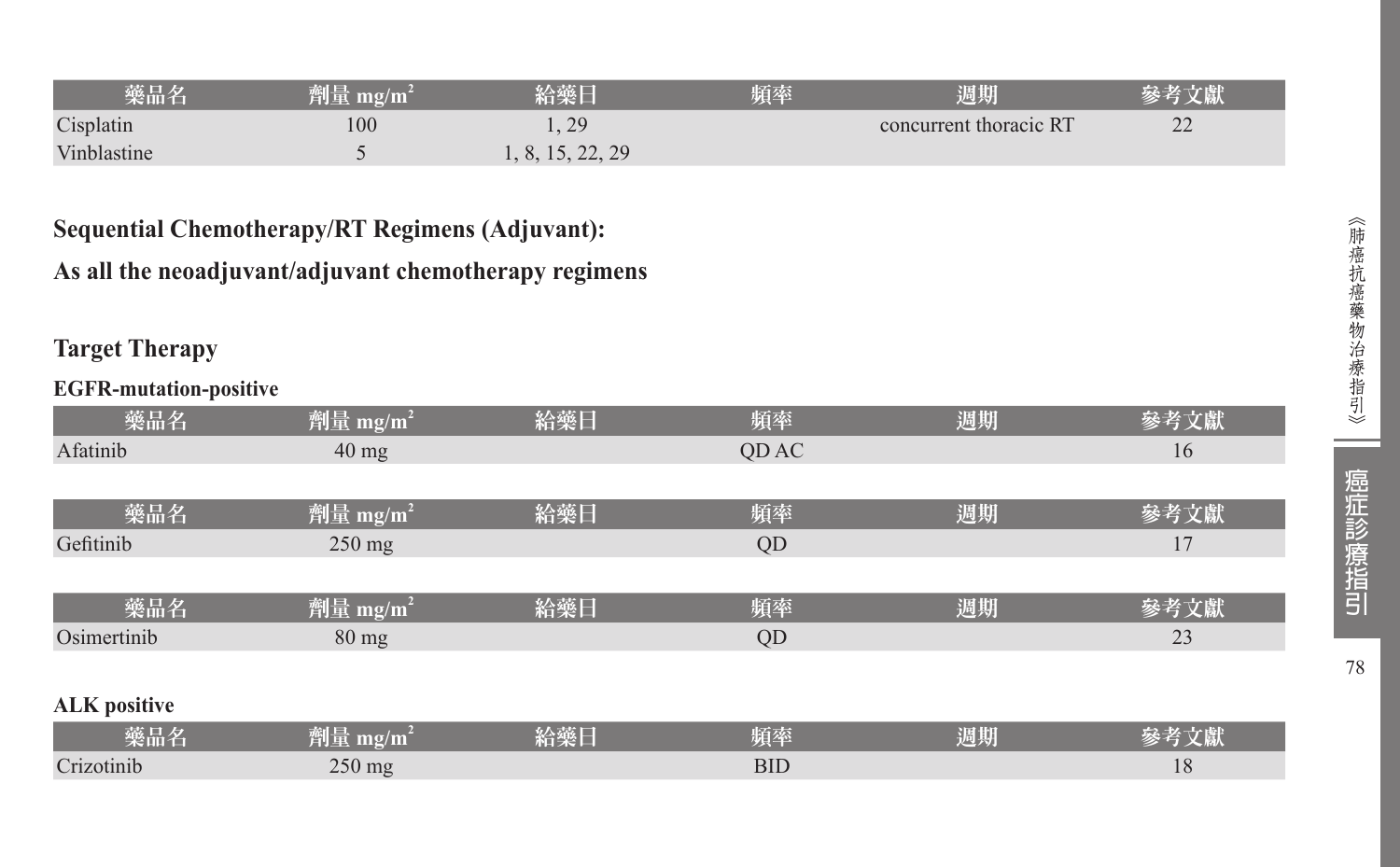- 1. Winton T, Livingston R, Johnson D, et al. Vinorelbine plus cisplatin vs. observation in resected non-small-lung cancer. N Engl J Med 2005;352:2589-2597.
- 2. Arriagada R, Bergman B, Dunant A, et al. The International Adjuvant Lung Cancer Trial Collaborative Group. Cisplatin-based adjuvant chemotherapy in patients with completely resected non-small cell lung cancer. N Engl J Med 2004;350:351-360.
- 3. Douillard JY, Rosell R, De Lena M, et al. Adjuvant vinorelbine plus cisplatin versus observation in patients with completely resected stage IB-IIIA non-small-cell lung cancer (Adjuvant Navelbine International Trialist Association [ANITA]): a randomised controlled trial. Lancet Oncol 2006;7:719-727.
- 4. Pérol M, Chouaid C, Pérol D, et al. Randomized, phase III study of gemcitabine or erlotinib maintenance therapy versus observation, with predefined second-line treatment, after cisplatin-gemcitabine induction chemotherapy in advanced non-smallcell lung cancer. J Clin Oncol 2012;30:3516-3524.
- 5. Fossella F, Pereira JR, von Pawel J, et al. Randomized, multinational, phase III study of docetaxel plus platinum combinations versus vinorelbine plus cisplatin for advanced non-small-cell lung cancer: the TAX 326 study group. J Clin Oncol 2003;21:3016-3024.
- 6. Kreuter M, Vansteenkiste J, Fishcer JR, et al. Randomized phase 2 trial on refinement of early-stage NSCLC adjuvant chemotherapy with cisplatin and pemetrexed versus cisplatin and vinorelbine: the TREAT study. Ann Oncol 2013;24:986-992.
- 7. Albain KS, Crowley JJ, Turrisi AT III, et al. Concurrent cisplatin, etoposide, and chest radiotherapy in pathologic stage IIIB non-small-cell lung cancer: A Southwest Oncology Group Phase II Study, SWOG 9019. J Clin Oncol 2002;20:3454-3460.
- 8. Curran WJ Jr, Paulus R, Langer CJ, et al. Sequential vs. concurrent chemoradiation for stage III non-small cell lung cancer: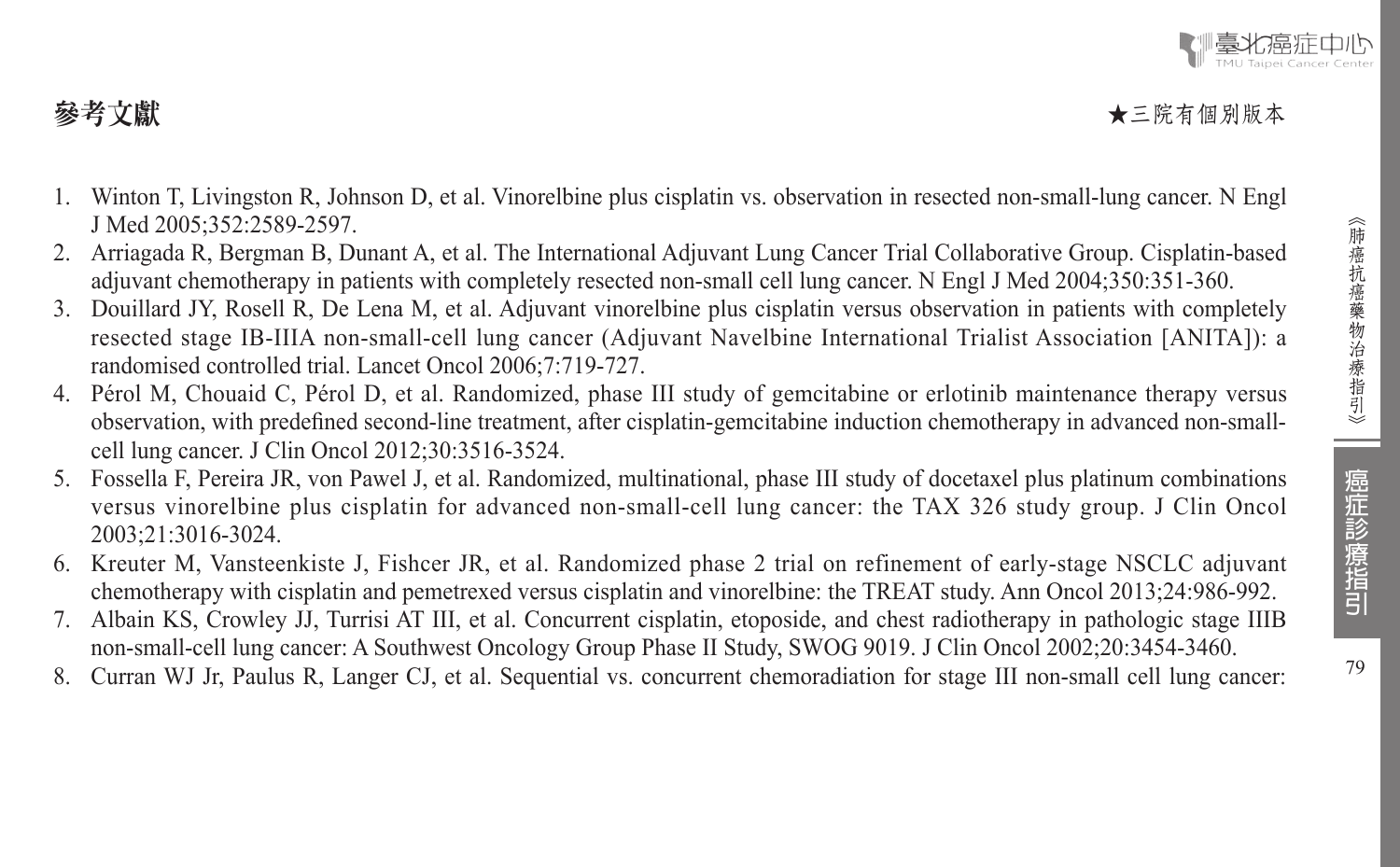randomized phase III trial RTOG 9410. J Natl Cancer Inst. 2011;103:1452-1460.

- 9. Govindan R, Bogart J, Stinchcombe T, et al. Randomized phase II study of pemetrexed, carboplatin, and thoracic radiation with or without cetuximab in patients with locally advanced unresectable non-small-cell lung cancer: Cancer and Leukemia Group B trial 30407. J Clin Oncol 2011;29:3120-3125.
- 10. Choy H, Gerber DE, Bradley JD, et al. Concurrent pemetrexed and radiation therapy in the treatment of patients with inoperable stage III non-small cell lung cancer: a systematic review of completed and ongoing studies. Lung Cancer 2015;87:232-240.
- 11. Bradley JD, Paulus R, Komaki R, et al. Standard-dose conformal radiotherapy with concurrent and consolidation carboplatin plus paclitaxel with or without cetuximab for patients with stage IIIA or IIIB non-small-cell lung cancer (RTOG 0617): a randomized, two-by-two factorial phase 3 study. Lancet Oncol 2015;16:187-199.
- 12. Zhang L, Ou W, Liu Q, et al. Pemetrexed plus carboplatin as adjuvant chemotherapy in patients with curative resected nonsquamous non-small cell lung cancer. Thoracic Cancer. 2014;5(1):50-56.
- 13. Usami N, Yokoi K, Hasegawa Y, et al. Phase II study of carboplatin and gemcitabine as adjuvant chemotherapy in patients with completely resected non-small cell lung cancer: a report from the Central Japan Lung Study Group, CJLSG 0503 trial. Int J Clin Oncol. 2010;15(6):583-7.
- 14. Strauss GM, Herndon JE, Maddaus MA, et al. Adjuvant paclitaxel plus carboplatin compared with observation in stage IB nonsmall-cell lung cancer: CALGB 9633 with the Cancer and Leukemia Group B, Radiation Therapy Oncology Group, and North Central Cancer Treatment Group Study Groups. J Clin Oncol. 2008;26(31):5043-51.
- 15. Product Information: TARCEVA(R) oral tablets, erlotinib oral tablets. OSI Pharmaceuticals, LLC (per FDA), Farmingdale, NY, 2013.
- 16. Product Information: GILOTRIF(TM) oral tablets, afatinib oral tablets. Boehringer Ingelheim Pharmaceuticals, Inc. (per FDA), Ridgefield, CT, 2013.
- 17. Product Information: IRESSA(R) oral tablets, gefitinib oral tablets. AstraZeneca Pharmaceuticals (per FDA), Wilmington, DE, 2015.
- 18. Product Information: XALKORI(R) oral capsules, crizotinib oral capsules. Pfizer Labs (per FDA), New York, NY, 2013.
- 19. Krzakowski M, Provencio M, Utracka-Hutka B, et al. Oral vinorelbine and cisplatin as induction chemotherapy and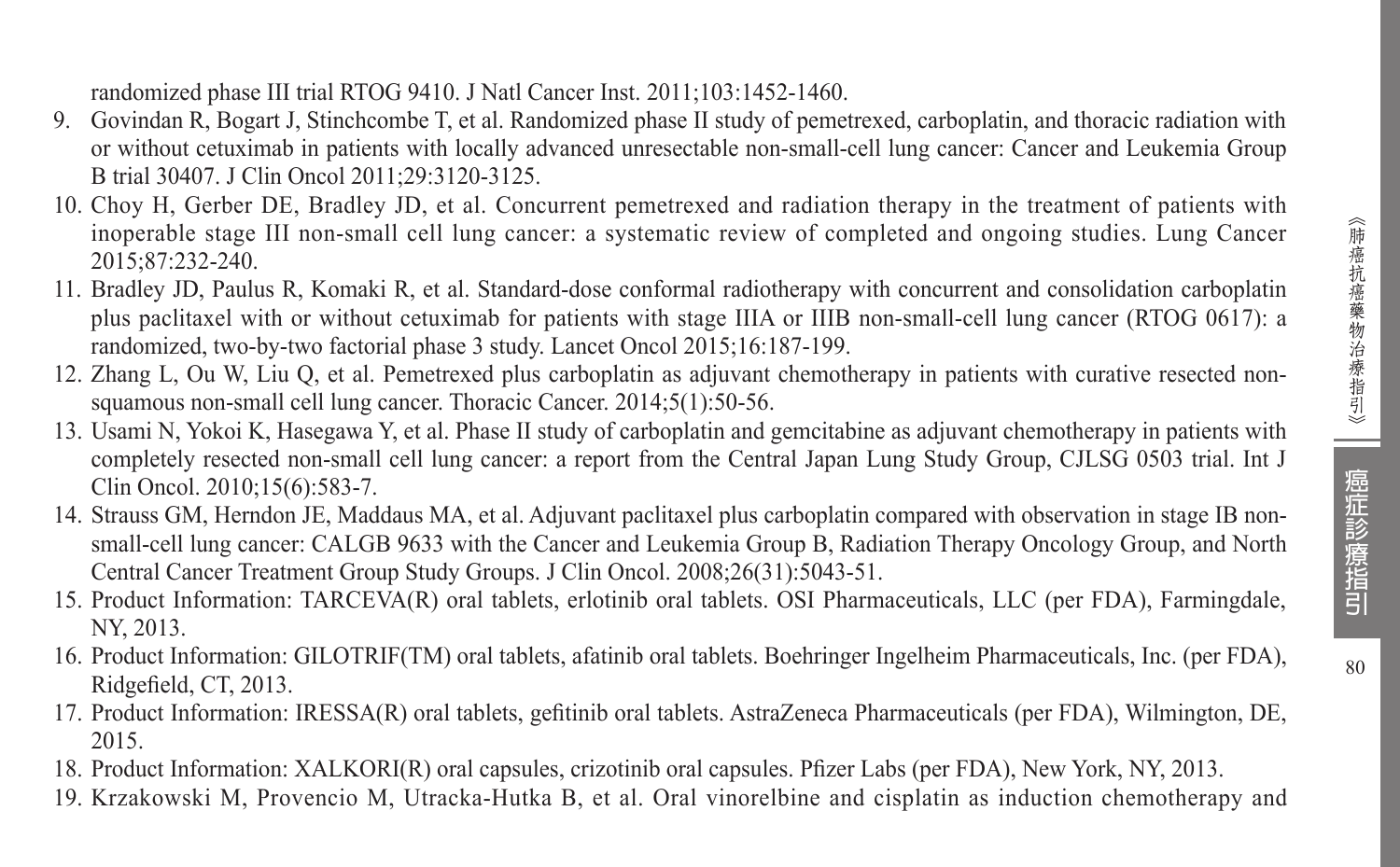

concomitant chemo-radiotherapy in stage III non-small cell lung cancer: final results of an international phase II trial. J Thorac Oncol. 2008 Sep;3(9):994-1002.

- 20. Product Information: UFUR Capsule. tegafur, uracil oral capsules. 2015.
- 21. Arriagada R, Bergman B, Dunant A, et al. Cisplatin-based adjuvant chemotherapy in patients with completely resected nonsmall-cell lung cancer. N Engl J Med. 2004;350(4):351-360.
- 22. Curran WJ, Jr., Paulus R, Langer CJ, et al. Sequential vs. concurrent chemoradiation for stage III non-small cell lung cancer: randomized phase III trial RTOG 9410. J Natl Cancer Inst. 2011;103(19):1452-1460.
- 23. Mok TS, Wu YL, Ahn MJ, et al. Osimertinib or Platinum-Pemetrexed in EGFR T790M-Positive Lung Cancer. N Engl J Med. 2017;376(7):629-640.
- 24. J. Liang, N. Bi, S. Wu, et al. Etoposide and cisplatin versus paclitaxel and carboplatin with concurrent thoracic radiotherapy in unresectable stage III non-small cell lung cancer: a multicenter randomized phase III trial. Ann Oncol. 2017;28(4):777-783.
- 25. Szilasi M, Müller V, Juhász E, et al. Cisplatin-vinorelbine chemotherapy in non-small cell lung cancer is safe and well tolerated: results of a retrospective Hungarian clinical data analysis. Expert Opin Drug Saf. 2009 Jan;8(1):9-14

| 癌症診療指引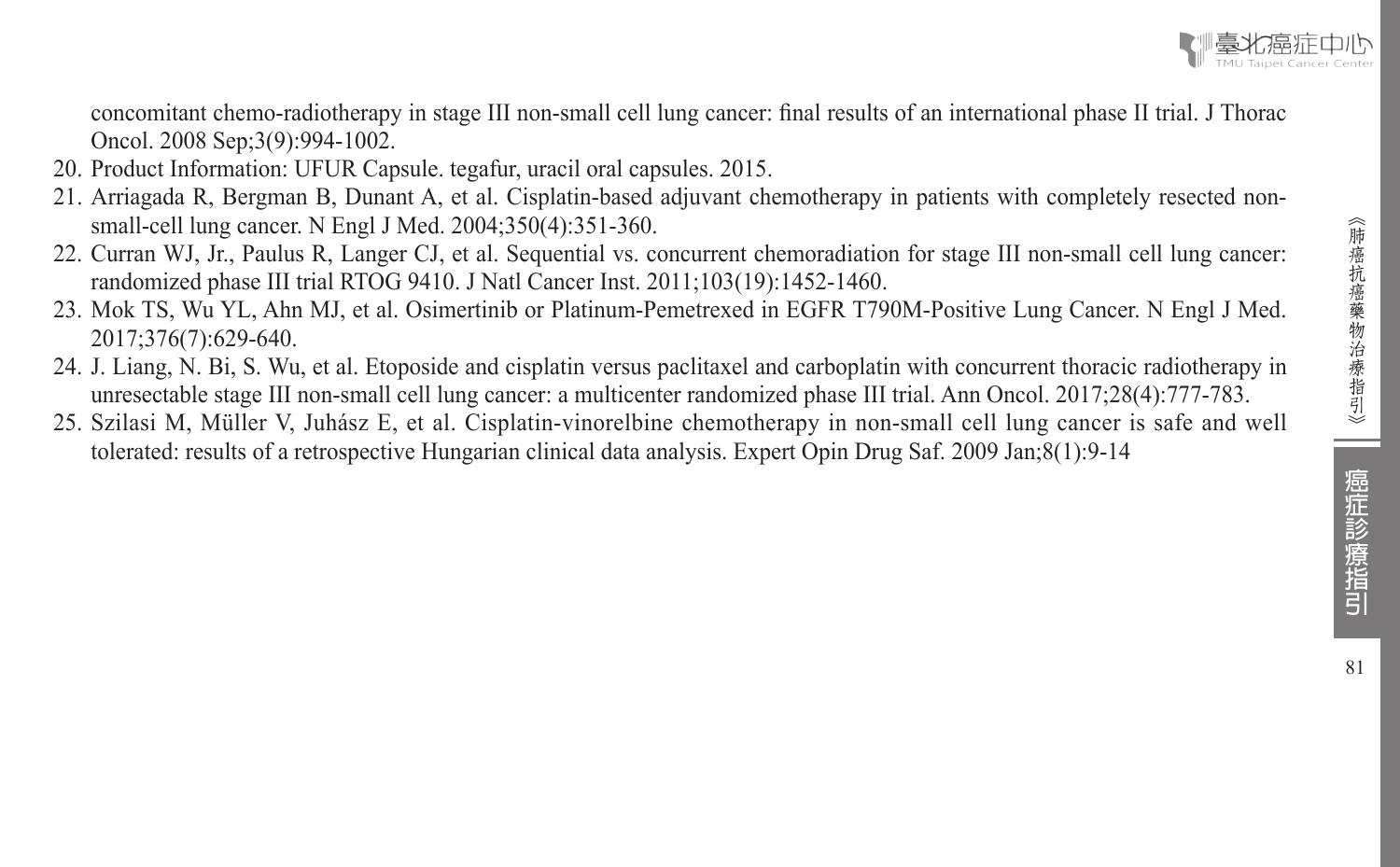#### **Systemic Therapy for Advanced or Metastatic Disease of NSCLC**

#### **First-line systemic therapy options**

#### **Adenocarcinoma, large cell, NSCLC NOS (PS 0-1)**

#### **No contraindications to the addition of Pembrolizumab or Atezolizumab**

| 藥品名           | 劑量 mg/m <sup>2</sup> | 給藥日 | 頻率               | 週期     | 參考文獻 |
|---------------|----------------------|-----|------------------|--------|------|
| Pembrolizumab | $200$ mg             |     | Q <sub>3</sub> W | 4      | 28   |
| Carboplatin   | AUC 6                |     | Q <sub>3</sub> W | 4      |      |
| Pemetrexed    | 500                  |     | O <sub>3</sub> W | 4      |      |
|               |                      |     |                  |        |      |
| 藥品名           | 劑量 mg/m <sup>2</sup> | 給藥日 | 頻率               | 週期     | 參考文獻 |
| Pembrolizumab | $200 \text{ mg}$     |     | O <sub>3</sub> W | 35     | 29   |
| Cisplatin     | 75                   |     | Q <sub>3</sub> W |        |      |
| Pemetrexed    | 500                  |     | Q <sub>3</sub> W |        |      |
|               |                      |     |                  |        |      |
| 藥品名           | 劑量 mg/m <sup>2</sup> | 給藥日 | 頻率               | 週期     | 參考文獻 |
| Atezolizumab  | 1200 mg              |     | O <sub>3</sub> W | $6-PD$ | 30   |
| Bevacizumab   | $15 \text{ mg/kg}$   |     | Q <sub>3</sub> W | $6-PD$ |      |
| Cisplatin     | 75                   |     | O <sub>3</sub> W | 6      |      |
| Pemetrexed    | 500                  |     | Q <sub>3</sub> W | 6      |      |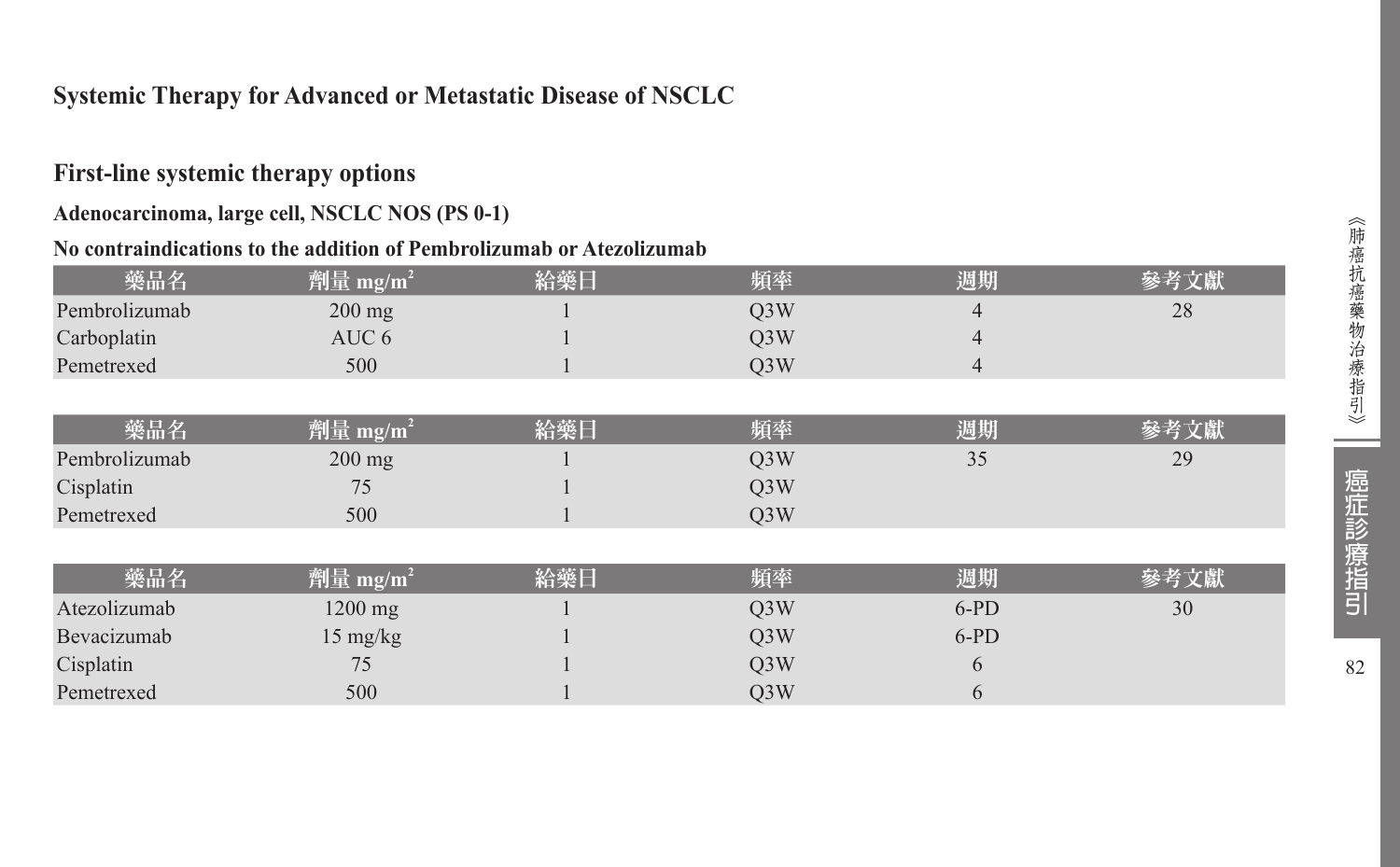

#### **Contraindications to the addition of Pembrolizumab or Atezolizumab**

| 藥品名                | 劑量 mg/m <sup>2</sup> | 給藥日      | 頻率               | 週期             | 參考文獻           |
|--------------------|----------------------|----------|------------------|----------------|----------------|
| Bevacizumab        | 15 mg/kg             |          | Q <sub>3</sub> W | 6              |                |
| Carboplatin        | AUC <sub>6</sub>     |          | Q <sub>3</sub> W |                |                |
| Paclitaxel         | 200                  |          | Q <sub>3</sub> W |                |                |
|                    |                      |          |                  |                |                |
| 藥品名                | 劑量 mg/m <sup>2</sup> | 給藥日      | 頻率               | 週期             | 參考文獻           |
| Bevacizumab        | 15 mg/kg             |          | Q3W              | $\overline{4}$ | $\overline{2}$ |
| Carboplatin        | AUC 6                |          | Q3W              |                |                |
| Pemetrexed         | 500                  |          | Q3W              |                |                |
|                    |                      |          |                  |                |                |
| 藥品名                | 劑量 mg/m <sup>2</sup> | 給藥日      | 頻率               | 週期             | 參考文獻           |
| Bevacizumab        | $15 \text{ mg/kg}$   |          | Q <sub>3</sub> W | 4              | 3              |
| Cisplatin          | 75                   |          | Q3W              |                |                |
| Pemetrexed         | 500                  |          | Q3W              |                |                |
|                    |                      |          |                  |                |                |
| 藥品名                | 劑量 mg/m <sup>2</sup> | 給藥日      | 頻率               | 週期             | 參考文獻           |
| Carboplatin        | AUC 6                |          | Q3W              | 6              | $\overline{4}$ |
| Albumin-Paclitaxel | 100                  | 1, 8, 15 | Q3W              |                |                |
|                    |                      |          |                  |                |                |
| 藥品名                | 劑量 mg/m <sup>2</sup> | 給藥日      | 頻率               | 週期             | 參考文獻           |
| Carboplatin        | AUC 6                |          | Q3W              |                | 5              |
| Docetaxel          | 75                   |          | Q <sub>3</sub> W |                |                |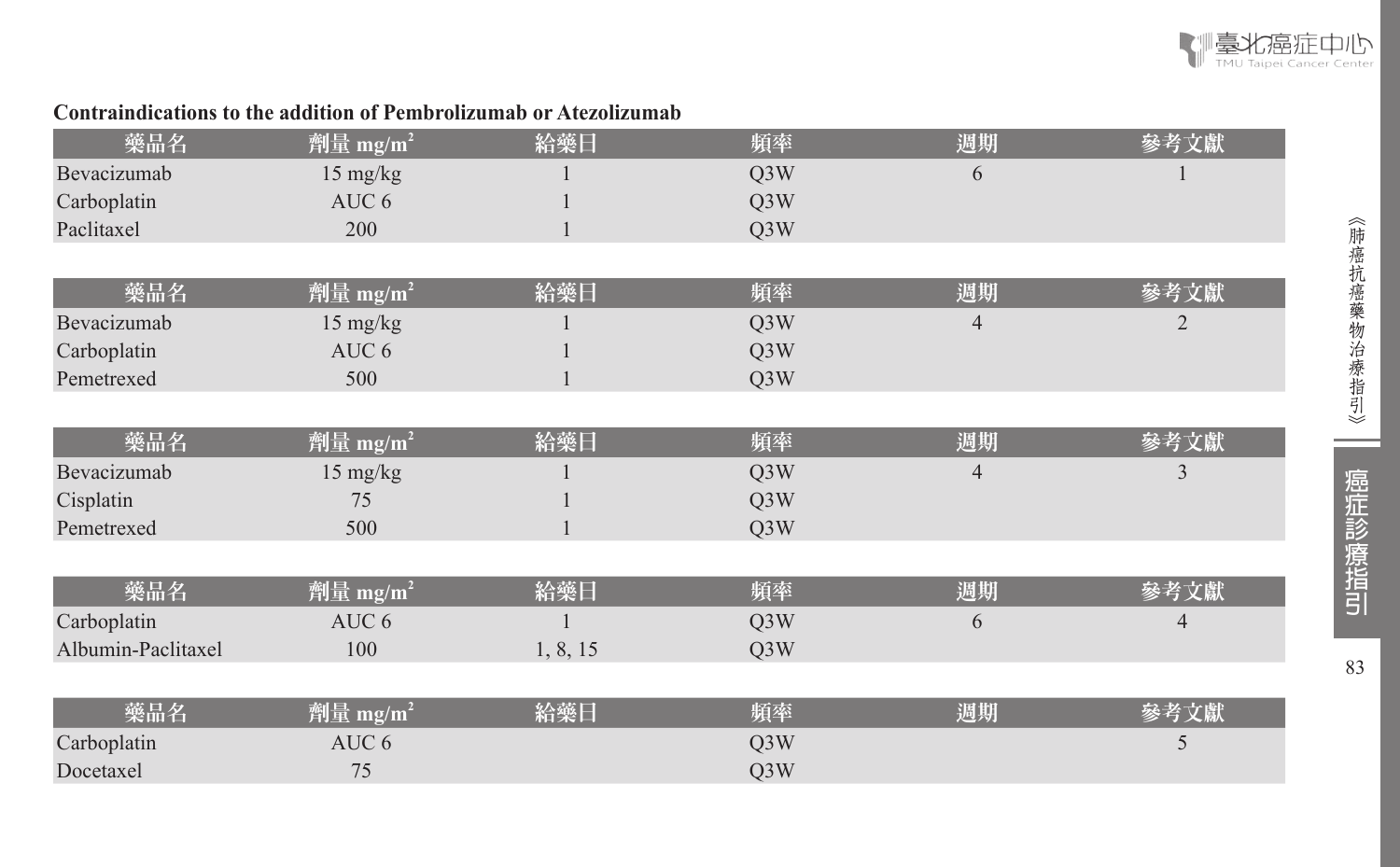| 藥品名         | 劑量 mg/m <sup>2</sup>              | 給藥日              | 頻率               | 週期             | 參考文獻 |
|-------------|-----------------------------------|------------------|------------------|----------------|------|
| Carboplatin | <b>AUC 4-5</b>                    |                  | Q4W              |                |      |
| Etoposide   | 50mg PO BID                       | $1-14$ or $1-21$ | Q4W              |                |      |
|             |                                   |                  |                  |                |      |
| 藥品名         | 劑量 mg/m <sup>2</sup>              | 給藥日              | 頻率               | 週期             | 參考文獻 |
| Carboplatin | AUC <sub>5</sub>                  |                  | Q4W              | $\overline{4}$ | 8    |
| Gemcitabine | 1000                              | 1, 8, 15         | Q4W              | $\overline{4}$ |      |
|             |                                   |                  |                  |                |      |
| 藥品名         | 劑量 mg/m <sup>2</sup>              | 給藥日              | 頻率               | 週期             | 參考文獻 |
| Carboplatin | AUC 6                             |                  | Q <sub>3</sub> W |                | 9    |
| Paclitaxel  | 200                               |                  | Q <sub>3</sub> W |                |      |
|             |                                   |                  |                  |                |      |
| 藥品名         | 劑量 mg/m <sup>2</sup>              | 給藥日              | 頻率               | 週期             | 參考文獻 |
| Carboplatin | AUC 6                             |                  | Q <sub>3</sub> W | 6              | 10   |
| Pemetrexed  | 500                               |                  | Q3W              | 6              |      |
|             |                                   |                  |                  |                |      |
| 藥品名         | 劑量 mg/m <sup>2</sup>              | 給藥日              | 頻率               | 週期             | 參考文獻 |
| Cisplatin   | 75                                |                  | Q <sub>3</sub> W |                | 5    |
| Docetaxel   | 75                                |                  | Q3W              |                |      |
|             |                                   |                  |                  |                |      |
| 藥品名         | 劑量 mg/ $\underline{\mathbf{m}}^2$ | 給藥日              | 頻率               | 週期             | 參考文獻 |
| Cisplatin   | 100                               |                  | Q <sub>3</sub> W |                | 11   |
| Etoposide   | 100                               | $1 - 3$          | Q3W              |                |      |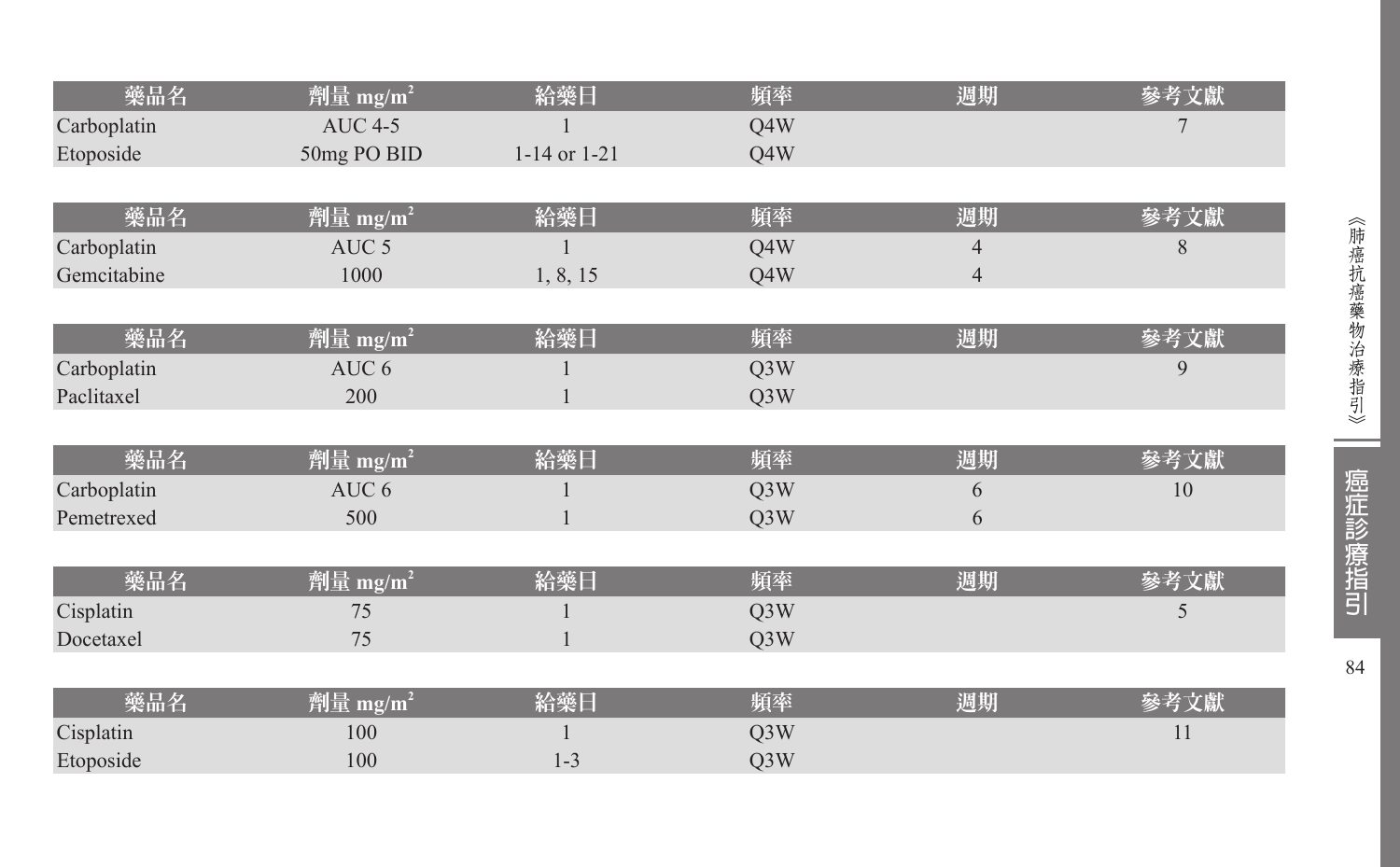| 藥品名         | 劑量 mg/m <sup>2</sup> | 給藥日            | 頻率               | 週期    | 參考文獻 |
|-------------|----------------------|----------------|------------------|-------|------|
| Cisplatin   | 80                   |                | Q3W              |       | 9    |
| Gemcitabine | 1000                 | 1, 8           | Q3W              |       |      |
|             |                      |                |                  |       |      |
| 藥品名         | 劑量 mg/m <sup>2</sup> | 給藥日            | 頻率               | 週期    | 參考文獻 |
| Cisplatin   | 75                   |                | Q3W              | 6     | 12   |
| Gemcitabine | 1250                 | 1, 8           | Q3W              | 6     |      |
|             |                      |                |                  |       |      |
| 藥品名         | 劑量 mg/m <sup>2</sup> | 給藥日            | 頻率               | 週期    | 參考文獻 |
| Paclitaxel  | 135                  |                | Q3W              |       | 13   |
| Cisplatin   | 75                   | $\overline{2}$ | Q3W              |       |      |
|             |                      |                |                  |       |      |
| 藥品名         | 劑量 mg/m <sup>2</sup> | 給藥日            | 頻率               | 週期    | 參考文獻 |
| Cisplatin   | 75                   |                | Q <sub>3</sub> W |       | 12   |
| Pemetrexed  | 500                  |                | Q3W              |       |      |
|             |                      |                |                  |       |      |
| 藥品名         | 劑量 mg/m <sup>2</sup> | 給藥日            | 頻率               | 週期    | 參考文獻 |
| Gemcitabine | 1000                 | 1,8            | Q3W              | $8\,$ | 14   |
| Docetaxel   | 85                   | 8              | Q <sub>3</sub> W | $8\,$ |      |
|             |                      |                |                  |       |      |
| 藥品名         | 劑量 mg/m <sup>2</sup> | 給藥日            | 頻率               | 週期    | 參考文獻 |
| Gemcitabine | 1000                 | 1, 8           | Q3W              | 6     | 15   |
| Vinorelbine | 25                   | 1,8            | Q3W              | 6     |      |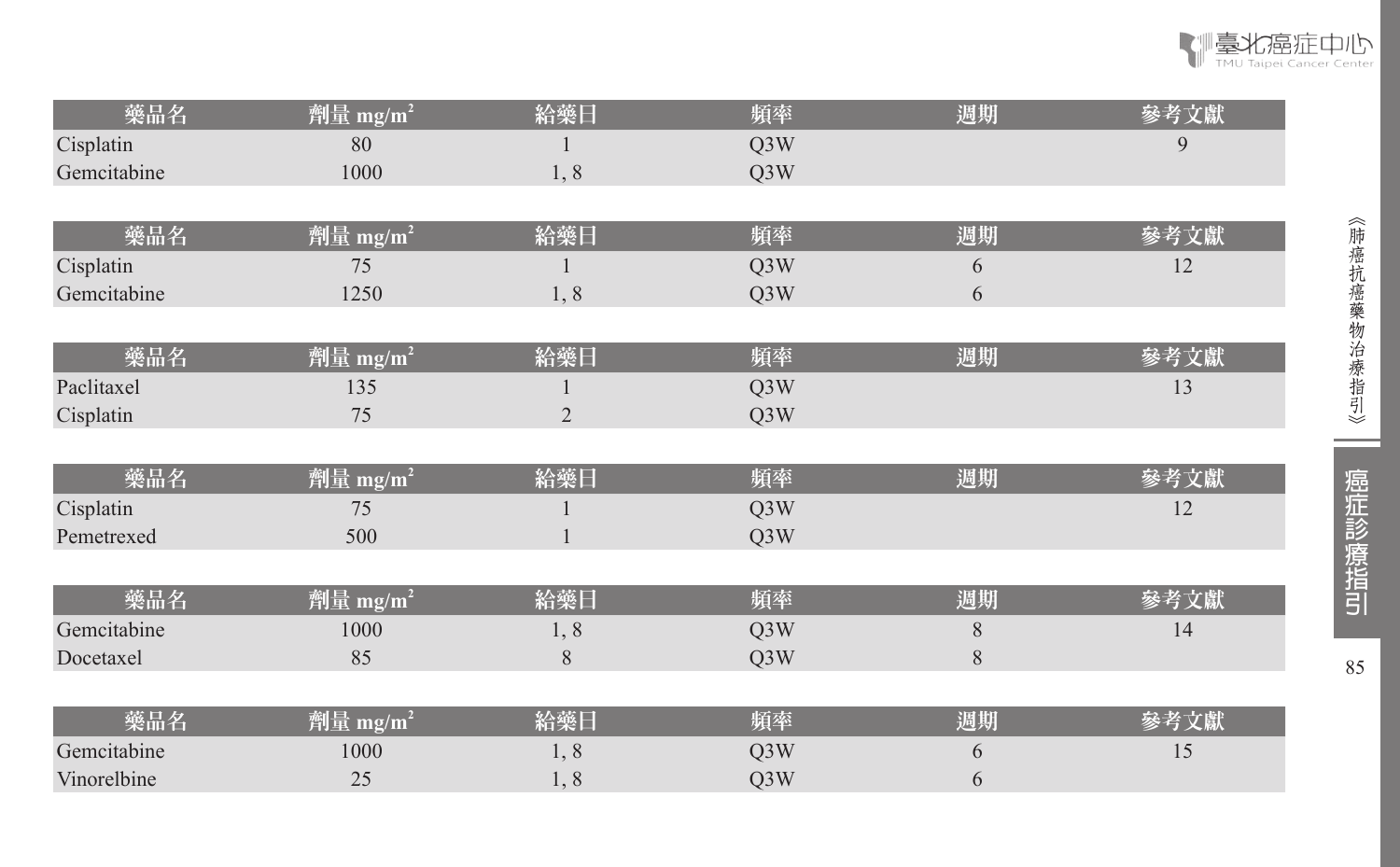#### **Adenocarcinoma, large cell, NSCLC NOS (PS 2)**

| 藥品名                | 劑量 mg/m <sup>2</sup> | 給藥日          | 頻率               | 週期 | 參考文獻 |
|--------------------|----------------------|--------------|------------------|----|------|
| Albumin-Paclitaxel | 260                  |              | Q <sub>3</sub> W |    | 16   |
|                    |                      |              |                  |    |      |
| 藥品名                | 劑量 mg/m <sup>2</sup> | 給藥日          | 頻率               | 週期 | 參考文獻 |
| Albumin-Paclitaxel | 100                  | 1, 8, 15     | O4W              |    | 17   |
|                    |                      |              |                  |    |      |
| 藥品名                | 劑量 mg/m <sup>2</sup> | 給藥日          | 頻率               | 週期 | 參考文獻 |
| Carboplatin        | AUC 6                |              | Q <sub>3</sub> W | 6  | 18   |
| Albumin-Paclitaxel | 100                  | 1, 8, 15     | Q <sub>3</sub> W | 6  |      |
|                    |                      |              |                  |    |      |
| 藥品名                | 劑量 mg/m <sup>2</sup> | 給藥日          | 頻率               | 週期 | 參考文獻 |
| Carboplatin        | AUC <sub>6</sub>     |              | Q <sub>3</sub> W |    | 5    |
| Docetaxel          | 75                   |              | Q3W              |    |      |
|                    |                      |              |                  |    |      |
| 藥品名                | 劑量 mg/m <sup>2</sup> | 給藥日          | 頻率               | 週期 | 參考文獻 |
| Carboplatin        | 325                  |              |                  |    | 6    |
| Etoposide          | 100                  | $1 - 3$      |                  |    |      |
|                    |                      |              |                  |    |      |
| 藥品名                | 劑量 mg/m <sup>2</sup> | 給藥日          | 頻率               | 週期 | 參考文獻 |
| Carboplatin        | <b>AUC 4-5</b>       |              | Q4W              |    |      |
| Etoposide          | 50mg PO BID          | 1-14 or 1-21 | Q4W              |    |      |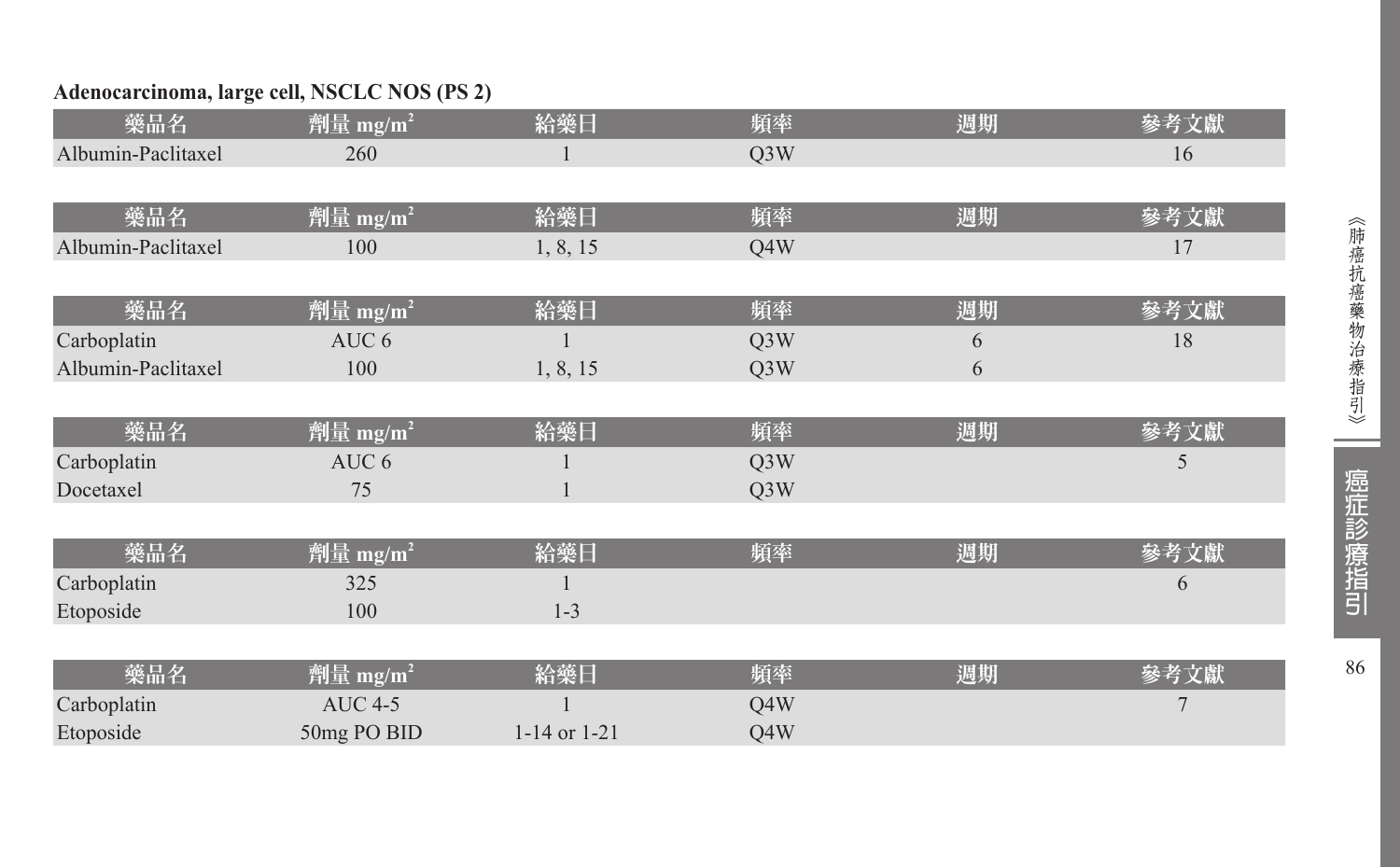| 藥品名         | 劑量 mg/m <sup>2</sup>                   | 給藥日      | 頻率               | 週期             | 參考文獻   |
|-------------|----------------------------------------|----------|------------------|----------------|--------|
| Carboplatin | AUC <sub>5</sub>                       |          | Q4W              | $\overline{4}$ | 8      |
| Gemcitabine | 1000                                   | 1, 8, 15 | Q4W              |                |        |
|             |                                        |          |                  |                |        |
| 藥品名         | 劑量 mg/m <sup>2</sup>                   | 給藥日      | 頻率               | 週期             | 參考文獻   |
| Carboplatin | AUC <sub>6</sub>                       |          | Q3W              |                | 9      |
| Paclitaxel  | 200                                    |          | Q3W              |                |        |
|             |                                        |          |                  |                |        |
| 藥品名         | 劑量 mg/m <sup>2</sup>                   | 給藥日      | 頻率               | 週期             | 參考文獻   |
| Carboplatin | AUC 6                                  |          | Q3W              | 6              | 10     |
| Pemetrexed  | 500                                    |          | Q3W              |                |        |
|             |                                        |          |                  |                |        |
| 藥品名         | 劑量 mg/m <sup>2</sup>                   | 給藥日      | 頻率               | 週期             | 參考文獻   |
| Docetaxel   | 75                                     | 1        | Q <sub>3</sub> W | 6              | 19, 20 |
|             |                                        |          |                  |                |        |
| 藥品名         | 劑量 mg/ $m^2$                           | 給藥日      | 頻率               | 週期             | 參考文獻   |
| Gemcitabine | 1250                                   | 1, 8, 15 | Q4W              | 9              | 21     |
|             |                                        |          |                  |                |        |
| 藥品名         | 劑量 mg/m <sup>2</sup>                   | 給藥日      | 頻率               | 週期             | 參考文獻   |
| Gemcitabine | 1250                                   | 1,8      | Q3W              | 6              | 22, 23 |
|             |                                        |          |                  |                |        |
| 藥品名         | $\overline{\r{m}}\equiv \text{mg/m}^2$ | 給藥日      | 頻率               | 週期             | 參考文獻   |
| Gemcitabine | 1000                                   | 1,8      | Q3W              | $8\,$          | 14     |
| Docetaxel   | 85                                     | 8        | Q3W              | $8\,$          |        |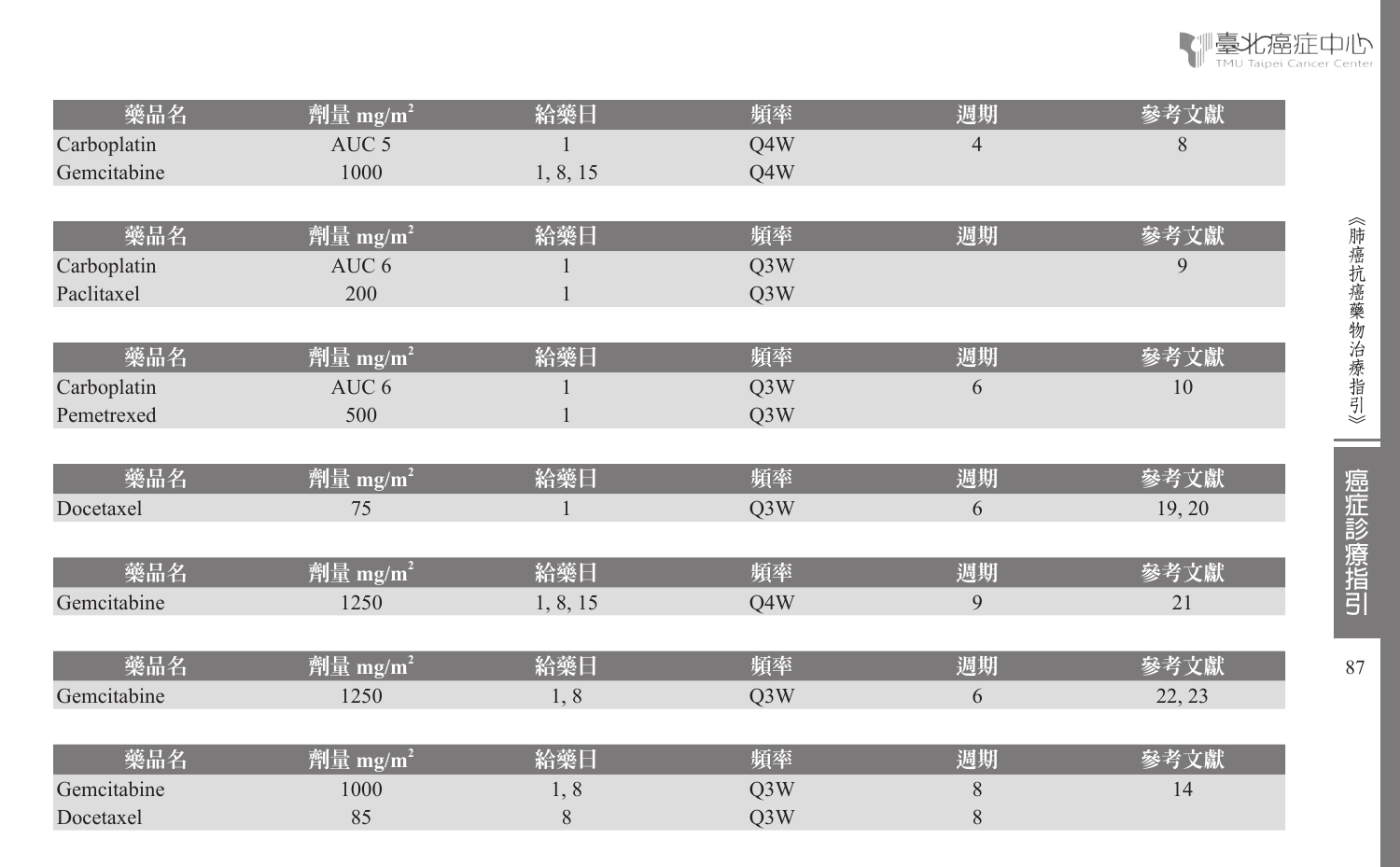| 藥品名         | 劑量 mg/m <sup>2</sup> | 給藥日      | 頻率               | 週期             | 參考文獻   |
|-------------|----------------------|----------|------------------|----------------|--------|
| Gemcitabine | 1000                 | 1,8      | Q <sub>3</sub> W | 6              | 15     |
| Vinorelbine | 25                   | 1, 8     | Q <sub>3</sub> W | 6              |        |
|             |                      |          |                  |                |        |
| 藥品名         | 劑量 mg/m <sup>2</sup> | 給藥日      | 頻率               | 週期             | 參考文獻   |
| Paclitaxel  | 225                  |          | Q <sub>3</sub> W | 6              | 24     |
|             |                      |          |                  |                |        |
| 藥品名         | 劑量 mg/m <sup>2</sup> | 給藥日      | 頻率               | 週期             | 參考文獻   |
| Paclitaxel  | 80                   | 1, 8, 15 | Q4W              | $\overline{4}$ | 25, 26 |
|             |                      |          |                  |                |        |
| 藥品名         | 劑量 mg/m <sup>2</sup> | 給藥日      | 頻率               | 週期             | 參考文獻   |
| Pemetrexed  | 500                  |          | Q <sub>3</sub> W |                | 27     |

# 參考文獻

- 1. Sandler A, Gray R, Perry MC, et al. Paclitaxel-carboplatin alone or with bevacizumab for non-small lung cancer. N Engl J Med 2006;355:2542-2550.
- 2. Patel JD, Socinski MA, Garon EB, et al. Pointbreak: a randomized phase III study of pemetrexed plus carboplatin and bevacizumab followed by maintenance pemetrexed and bevacizumab versus paclitaxel plus carboplatin and bevacizumab followed by maintenance bevacizumab in patients with stage IIIB or IV nonsquamous non-small cell lung cancer. J Clin Oncol 2013;31:3004-3011.
- 3. Barlesi F, Scherpereel A, Rittmeywr A, et al. Randomized phase III trial of maintence bevacizumab with or without pemetrexed after first-line induction with bevacizumab, cisplatin, and pemetrxed in advanced nonsquamous non-small cell lung cancer: AVAPERL. J Clin Onco 2013;31:3004-3011.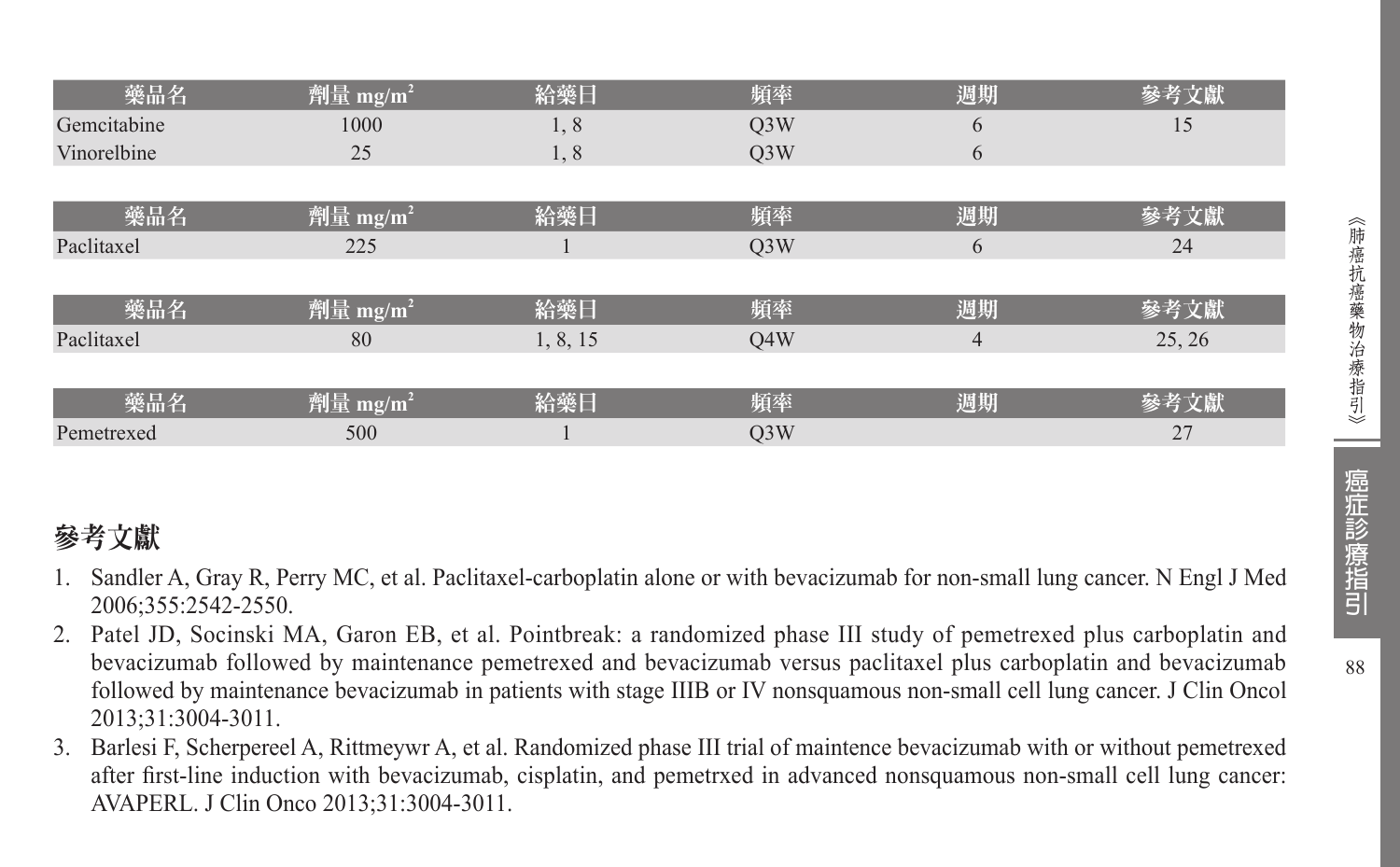4. Socinski MA1, Bondarenko I, Karaseva NA, et al. Weekly nab-paclitaxel in combination with carboplatin versus solvent-based paclitaxel plus carboplatin as first-line therapy in patients with advanced non-small-cell lung cancer: final results of a phase III

trial. J Clin Oncol 2012;30:2055-2062.

- 5. Fossella F, Periera JR, von Pawel J, et al. Randomized, multinational, phase III study of docetaxel plus platinum combinations versus vinorelbine plus cisplatin for advanced non-small-cell lung cancer: the TAX 326 study group. J Clin Oncol 2003;21(16):3016-3024.
- 6. Klastersky J, Sculier JP, Lacroix H, et al. A randomized study comparing cisplatin or carboplatin with etoposide in patients with advanced non-small-cell lung cancer: European Organization for Research and Treatment of Cancer Protocol 07861. J Clin Oncol 1990;8:1556-1562.
- 7. Frasci G, Comella P, Panza N, et al. Carboplatin-oral etoposide personalized dosing in elderly non-small cell lung cancer patients. Gruppo Oncologico Cooperativo Sud-Italia. Eur J Cancer. 1998;34:1710-1714.
- 8. Danson S, Middleton MR, O'Byrne KJ, et al. Phase III trial of gemcitabine and carboplatin versus mitomycin, ifosfamide, and cisplatin or mitomycin, vinblastine, and cisplatin in patients with advanced nonsmall cell lung carcinoma. Cancer. 2003;98:542-553.
- 9. Ohe Y, Ohashi Y, Kubota K, et al. Randomized phase III study of cisplatin plus irinotecan versus carboplatin plus paclitaxel, cisplatin plus gemcitabine, and cisplatin plus vinorelbine for advanced nonsmall-cell lung cancer: Four-Arm Cooperative Study in Japan. Ann Oncol 2007;18:317-323.
- 10. Scagliotti GV, Kortsik C, Dark GG, et al. Pemetrexed combined with oxaliplatin or carboplatin as first-line treatment in advanced non-small cell lung cancer: a multicenter, randomized, phase II trial. Clin Cancer Res. 2005;11:690-696.
- 11. Cardenal F, Lopez-Cabrerizo MP, Anton A, et al. Randomized phase III study of gemcitabine-cisplatin versus etoposidecisplatin in the treatment of locally advanced or metastatic non-small cell lung cancer. J Clin Oncol 1999;17:12-18.
- 12. Scagliotti GV, Parikh P, von Pawel J, et al. Phase III study comparing cisplatin plus gemcitabine with cisplatin plus pemetrexed in chemotherapy-naive patients with advanced-stage NSCLC. J Clin Oncol 2008;26:3543-3551.
- 13. Schiller JH, Harrington D, Belani CP, et al. Comparison of Four Chemotherapy Regimens for Advanced Non–Small-Cell Lung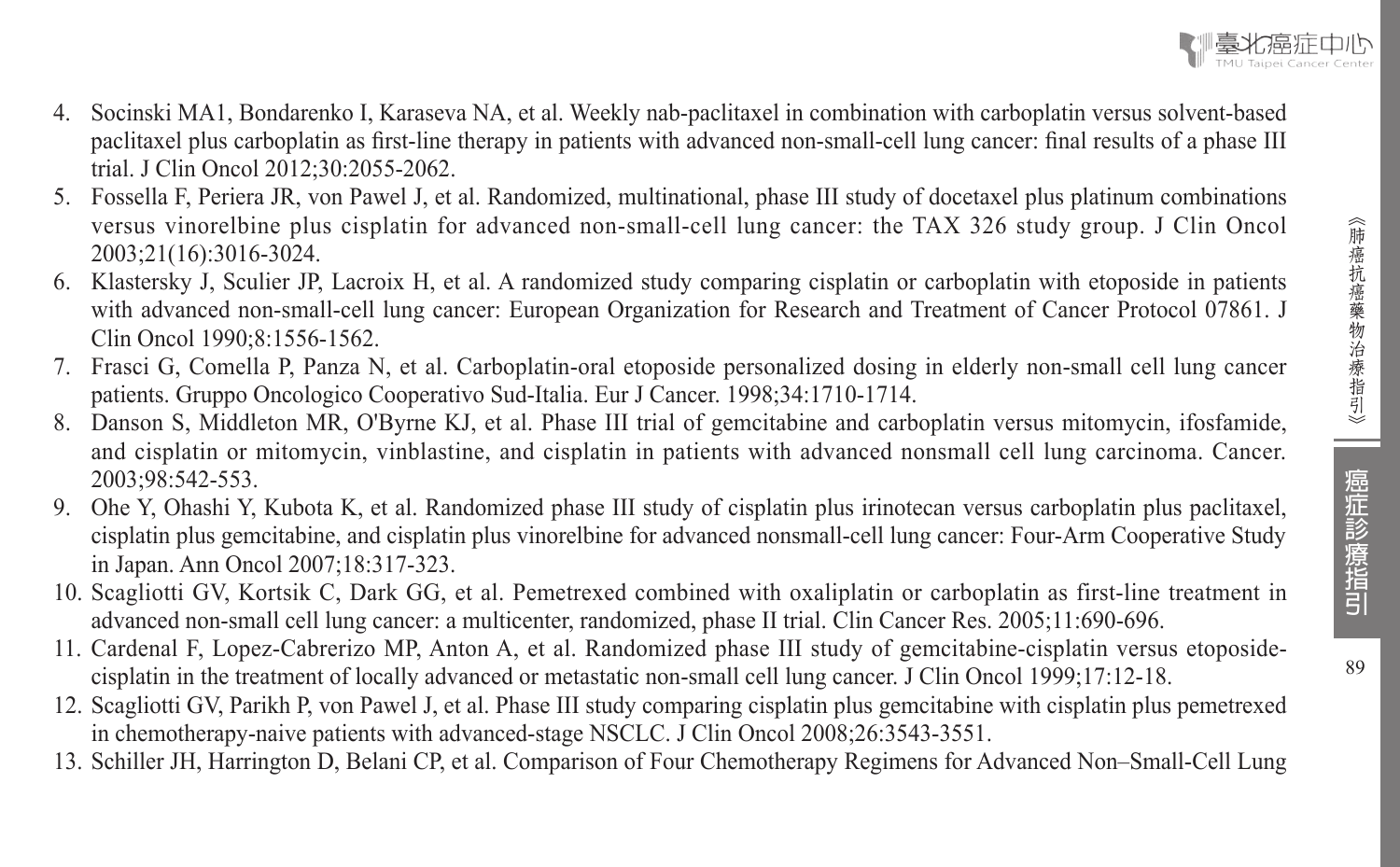Cancer. N Engl J Med 2002; 346:92-98.

- 14. Pujol JL, Breton JL, Gervais R, et al. Gemcitabine-docetaxel versus cisplatin-vinorelbine in advanced or metastatic non-smallcell lung cancer: a phase III study addressing the case for cisplatin. Ann Oncol 2005;16:602-610.
- 15. Tan EH, Szczesna A, Krzakowski M, et al. Randomized study of vinorelbine--gemcitabine versus vinorelbine--carboplatin in patients with advanced non-small cell lung cancer. Lung Cancer. 2005;49:233-240.
- 16. Green MR, Manikhas GM, Orlov S, et al. Abraxane , a novel Cremophor -free, albumin-bound particle form of paclitaxel for the treatment of advanced non-small-cell lung cancer. Ann Oncol. 2006;17:1263-1268.
- 17. Rizvi NA, Riely GJ, Azzoli CG, et al. Phase I/II trial of weekly intravenous 130-nm albumin-bound paclitaxel as initial chemotherapy in patients with stage IV non-small-cell lung cancer. J Clin Oncol. 2008;26:639-643.
- 18. Socinski MA1, Bondarenko I, Karaseva NA, et al. Weekly nab-paclitaxel in combination with carboplatin versus solvent-based paclitaxel plus carboplatin as first-line therapy in patients with advanced non-small-cell lung cancer: final results of a phase III trial. J Clin Oncol 2012;30:2055-2062.
- 19. Fossella FV, DeVore R, Kerr RN, et al. Randomized phase III trial of docetaxel versus vinorelbine or ifosfamide in patients with advanced non-small cell lung cancer previously treated with platinum containing chemotherapy regimens. The TAX 320 Non-Small Cell Lung Cancer Study Group. J Clin Oncol 2000;18:2354-2362.
- 20. Fidias PM, Dakhil SR, Lyss AP, et al. Phase III study of immediate compared with delayed docetaxel after front-line therapy with gemcitabine plus carboplatin in advanced non-small-cell lung cancer. J Clin Oncol. 2009;27:591-598.
- 21. Zatloukal P, Kanitz E, Magyar P, Jassem J, et al. Gemcitabine in locally advanced and metastatic non-small cell lung cancer: the Central European phase II study. Lung Cancer. 1998;22:243-250.
- 22. Sederholm C, Hillerdal G, Lamberg K, et al. Phase III trial of gemcitabine plus carboplatin versus single-agent gemcitabine in the treatment of locally advanced or metastatic non-small-cell lung cancer: the Swedish Lung Cancer Study Group. J Clin Oncol. 2005;23:8380-8388.
- 23. Pérol M, Chouaid C, Pérol D, et al. Randomized, phase III study of gemcitabine or erlotinib maintenance therapy versus observation, with predefined second-line treatment, after cisplatin-gemcitabine induction chemotherapy in advanced non-smallcell lung cancer. J Clin Oncol. 2012;30:3516-24.
- 24. Lilenbaum RC, Herndon JE 2nd, List MA, et al. Single-agent versus combination chemotherapy in advanced non-small-cell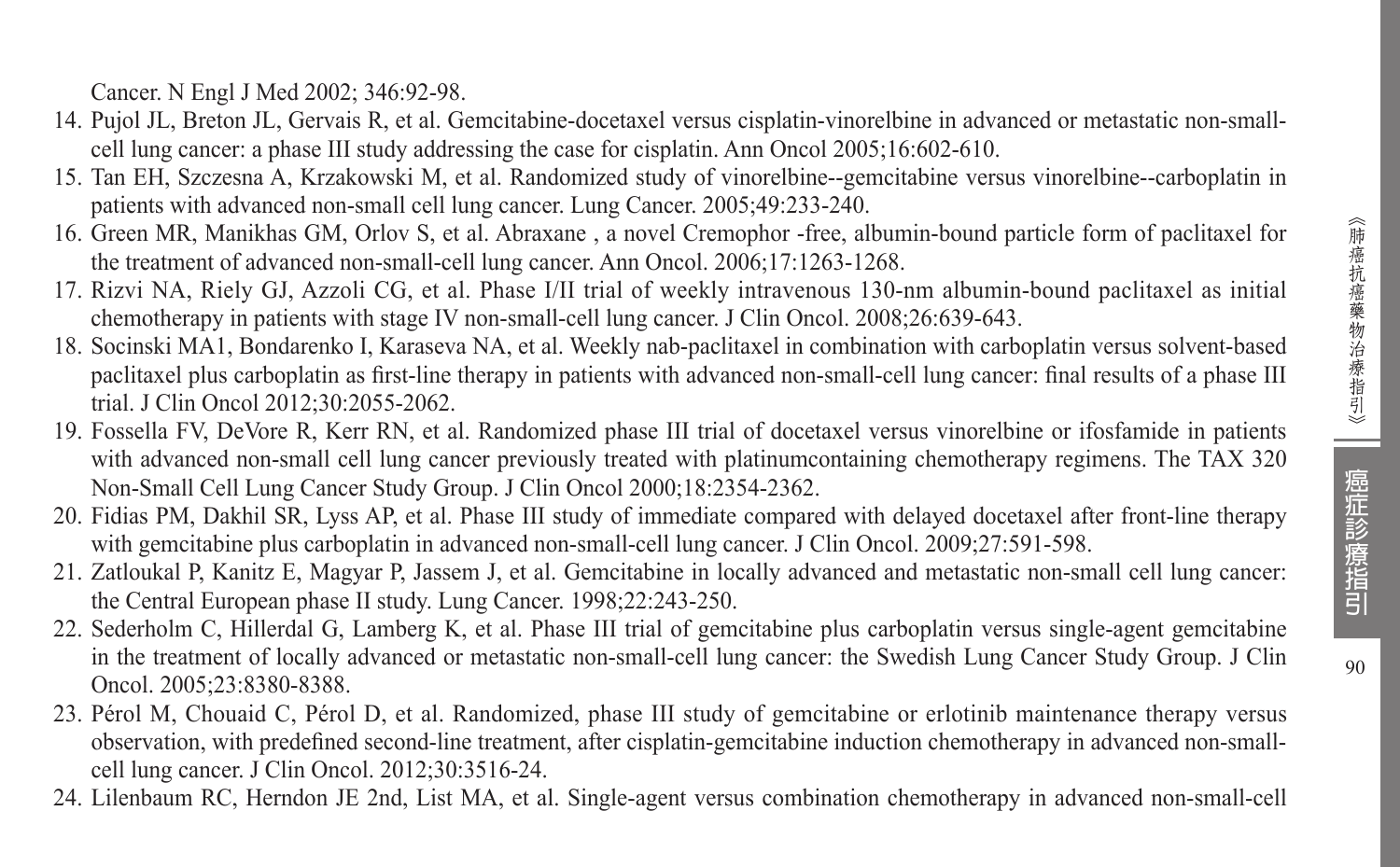

lung cancer: the cancer and leukemia group B (study 9730).J Clin Oncol. 2005;23:190-196.

- 25. Ceresoli GL, Gregorc V, Cordio S, et al. Phase II study of weekly paclitaxel as second-line therapy in patients with advanced non-small cell lung cancer. Lung Cancer. 2004;44:231-239.
- 26. Yasuda K, Igishi T, Kawasaki Y, et al. Phase II study of weekly paclitaxel in patients with non-small cell lung cancer who have failed previous treatments. Oncology. 2004;66:347-352.
- 27. Hanna N, Shepherd FA, Fossella FV, et al. Randomized phase III trial of pemetrexed versus docetaxel in patients with nonsmall-cell lung cancer previously treated with chemotherapy. J Clin Oncol. 2004;22:1589-1597.
- 28. Langer CJ, et al. Carboplatin and pemetrexed with or without pembrolizumab for advanced, non-squamous non-small-cell lung cancer: a randomised, phase 2 cohort of the open-label KEYNOTE-021 study. The Lancet Oncology. 2016;17:1497-1508.
- 29. Leena Gandhi, Delvys Rodríguez-Abreu, et al. Pembrolizumab plus Chemotherapy in Metastatic Non–Small-Cell Lung Cancer. N Engl J Med 2018; 378:2078-2092.
- 30. Mark A. Socinski, Robert M. Jotte, et al. Atezolizumab for First-Line Treatment of Metastatic Nonsquamous NSCLC. N Engl J Med 2018; 378:2288-2301.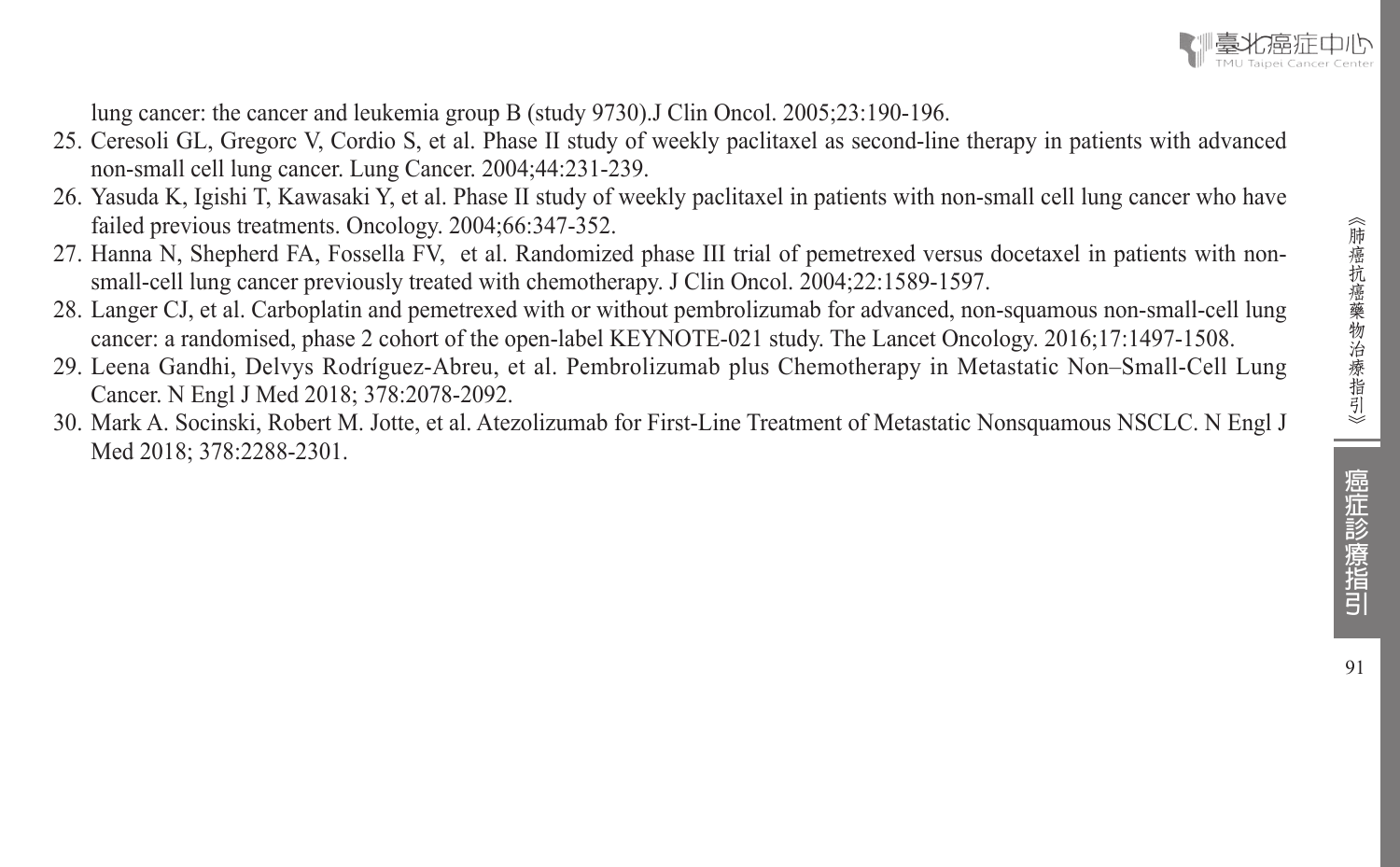#### **Squamous cell carcinoma (PS 0-1)**

#### **No contraindications to the addition of Pembrolizumab or Atezolizumab**

| 藥品名                | 劑量 mg/m <sup>2</sup> | 給藥日      | 頻率               | 週期 | 參考文獻 |
|--------------------|----------------------|----------|------------------|----|------|
| Pembrolizumab      | $200$ mg             |          | O <sub>3</sub> W | 35 | 22   |
| Paclitaxel         | 200                  |          | Q <sub>3</sub> W | 4  |      |
| Carboplatin        | AUC <sub>6</sub>     |          | O <sub>3</sub> W | 4  |      |
|                    |                      |          |                  |    |      |
| 藥品名                | 劑量 mg/m <sup>2</sup> | 給藥日      | 頻率               | 週期 | 參考文獻 |
| Pembrolizumab      | $200$ mg             |          | O <sub>3</sub> W | 35 | 22   |
| Albumin-Paclitaxel | 100                  | 1, 8, 15 | Q <sub>3</sub> W |    |      |
| Carboplatin        | AUC 6                |          | O <sub>3</sub> W |    |      |

#### **Contraindications to the addition of Pembrolizumab or Atezolizumab**

| 藥品名                | 劑量 mg/m $^{\rm 2}$ | 給藥日      | 頻率  | 週期 |  |
|--------------------|--------------------|----------|-----|----|--|
| Carboplatin        | AUC 6              |          | 03W |    |  |
| Albumin-Paclitaxel | 100                | 1, 8, 15 | O3W |    |  |

| 樂品名         | 澗庫<br>$\mathbf{m}$ g/m | 公靈口 | 陌本  | 週期 |  |
|-------------|------------------------|-----|-----|----|--|
| Carboplatin | AUC 6                  |     | 23W |    |  |
| Docetaxel   |                        |     | J3W |    |  |

| 藥品名         | 劑量 mg/m'   | 給藥日      | 頻率  | 週期 |  |
|-------------|------------|----------|-----|----|--|
| Carboplatin | AUC $\leq$ |          | 04W |    |  |
| Gemcitabine | 000        | 1, 8, 15 | 04W |    |  |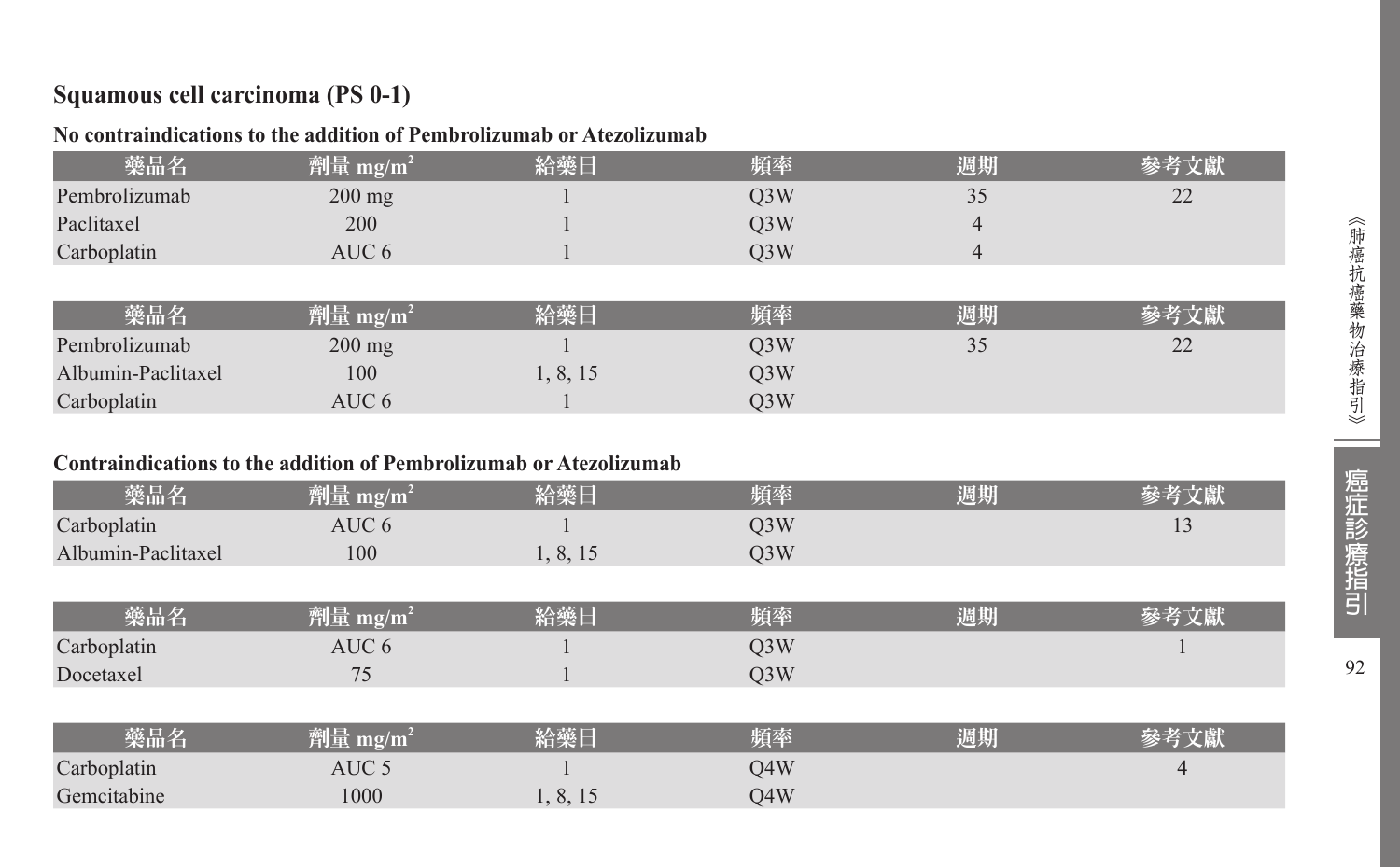| 藥品名         | $\sqrt{m \ln 2}$ mg/m <sup>2</sup>                          | 給藥日     | 頻率               | 週期 | 參考文獻 |
|-------------|-------------------------------------------------------------|---------|------------------|----|------|
| Paclitaxel  | 200                                                         |         | Q <sub>3</sub> W |    | 5    |
| Carboplatin | AUC 6                                                       |         | Q3W              |    |      |
|             |                                                             |         |                  |    |      |
| 藥品名         | 劑量 mg/m <sup>2</sup>                                        | 給藥日     | 頻率               | 週期 | 參考文獻 |
| Docetaxel   | 75                                                          |         | Q <sub>3</sub> W |    |      |
| Cisplatin   | 75                                                          |         | Q3W              |    |      |
|             |                                                             |         |                  |    |      |
| 藥品名         | 劑量 mg/m <sup>2</sup>                                        | 給藥日     | 頻率               | 週期 | 參考文獻 |
| Cisplatin   | 100                                                         |         | Q3W              |    | 6    |
| Etoposide   | 100                                                         | $1 - 3$ | Q3W              |    |      |
|             |                                                             |         |                  |    |      |
| 藥品名         | 劑量 mg/m <sup>2</sup>                                        | 給藥日     | 頻率               | 週期 | 參考文獻 |
| Cisplatin   | 80                                                          |         | Q <sub>3</sub> W |    | 5    |
| Gemcitabine | 1000                                                        | 1,8     | Q3W              |    |      |
|             |                                                             |         |                  |    |      |
| 藥品名         | 劑量 mg/m <sup>2</sup>                                        | 給藥日     | 頻率               | 週期 | 參考文獻 |
| Cisplatin   | 75                                                          |         | Q3W              |    | 7    |
| Gemcitabine | 1250                                                        | 1,8     | Q3W              |    |      |
|             |                                                             |         |                  |    |      |
| 藥品名         | $\overline{\rceil \hat{\pbb{F}}\rceil}$ 量 mg/m <sup>2</sup> | 給藥日     | 頻率               | 週期 | 參考文獻 |
| Paclitaxel  | 135                                                         |         | Q3W              |    | 8    |
| Cisplatin   | 75                                                          | 2       | Q3W              |    |      |

R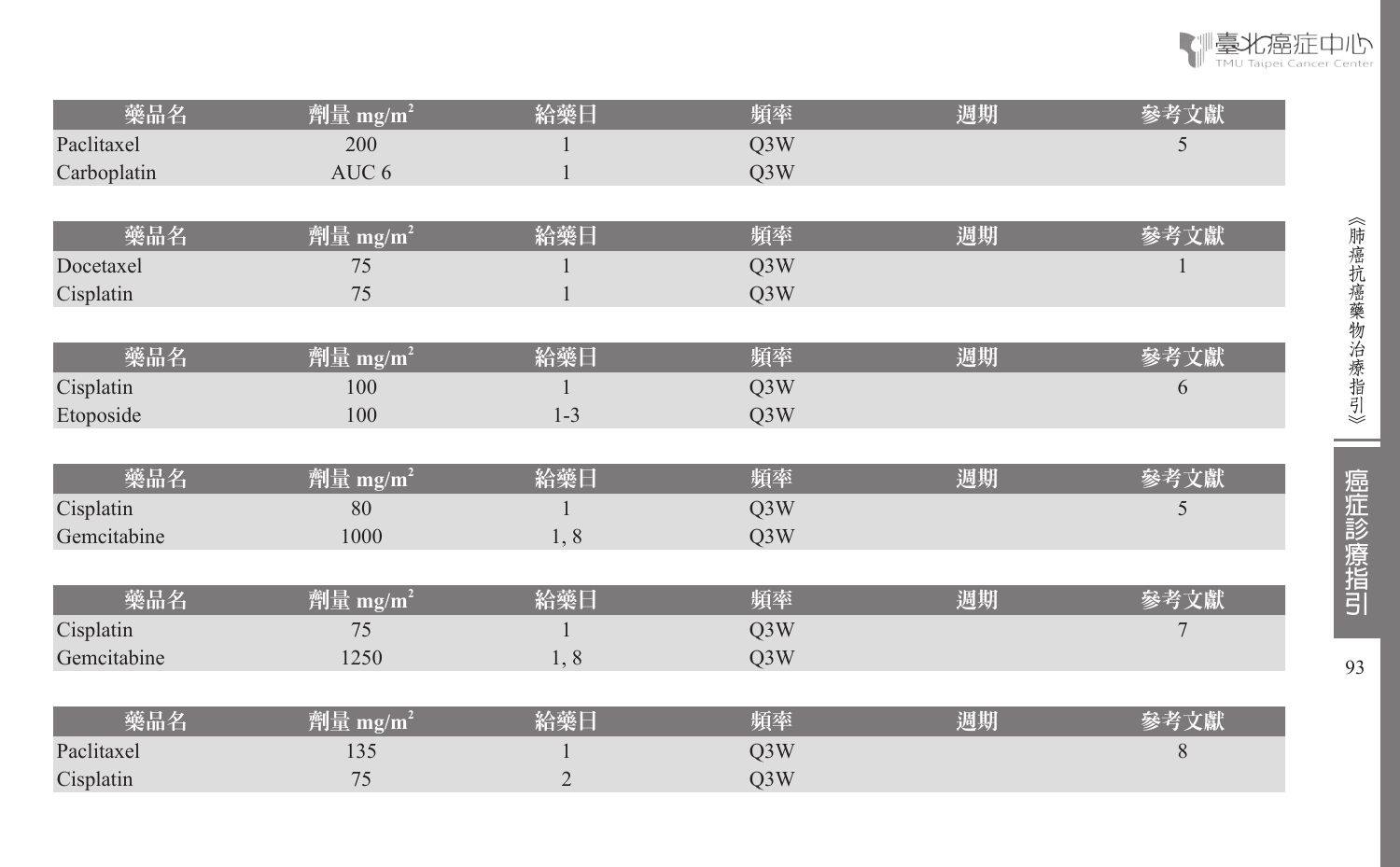| 藥品名                            | 劑量 mg/m <sup>2</sup> | 給藥日       | 頻率  | 週期 | 參考文獻           |
|--------------------------------|----------------------|-----------|-----|----|----------------|
| Gemcitabine                    | 1000                 | 1,8       | Q3W |    | 9              |
| Docetaxel                      | 85                   | $\,$ $\,$ | Q3W |    |                |
|                                |                      |           |     |    |                |
| 藥品名                            | 劑量 mg/m <sup>2</sup> | 給藥日       | 頻率  | 週期 | 參考文獻           |
| Gemcitabine                    | 1000                 | 1,8       | Q3W |    | 10             |
| Vinorelbine                    | 25                   | 1,8       | Q3W |    |                |
|                                |                      |           |     |    |                |
| Squamous cell carcinoma (PS 2) |                      |           |     |    |                |
| 藥品名                            | 劑量 mg/m <sup>2</sup> | 給藥日       | 頻率  | 週期 | 參考文獻           |
| Albumin-Paclitaxel             | 260                  |           | Q3W |    | 11             |
|                                |                      |           |     |    |                |
| 藥品名                            | 劑量 mg/m <sup>2</sup> | 給藥日       | 頻率  | 週期 | 參考文獻           |
| Carboplatin                    | AUC 6                |           | Q3W |    | 12, 13         |
| Albumin-Paclitaxel             | 100                  | 1, 8, 15  | Q3W |    |                |
|                                |                      |           |     |    |                |
| 藥品名                            | 劑量 mg/m <sup>2</sup> | 給藥日       | 頻率  | 週期 | 參考文獻           |
| Carboplatin                    | AUC 6                |           | Q3W |    |                |
| Docetaxel                      | 75                   |           | Q3W |    |                |
|                                |                      |           |     |    |                |
| 藥品名                            | 劑量 mg/ $m^2$         | 給藥日       | 頻率  | 週期 | 參考文獻           |
| Carboplatin                    | 325                  |           |     |    | $\overline{2}$ |
| Etoposide                      | 100                  | $1 - 3$   |     |    |                |

《肺癌抗癌藥物治療指引》 〈肺癌抗癌藥物治療指引》 || 痘1症h形||痔2拃h口 || 94

--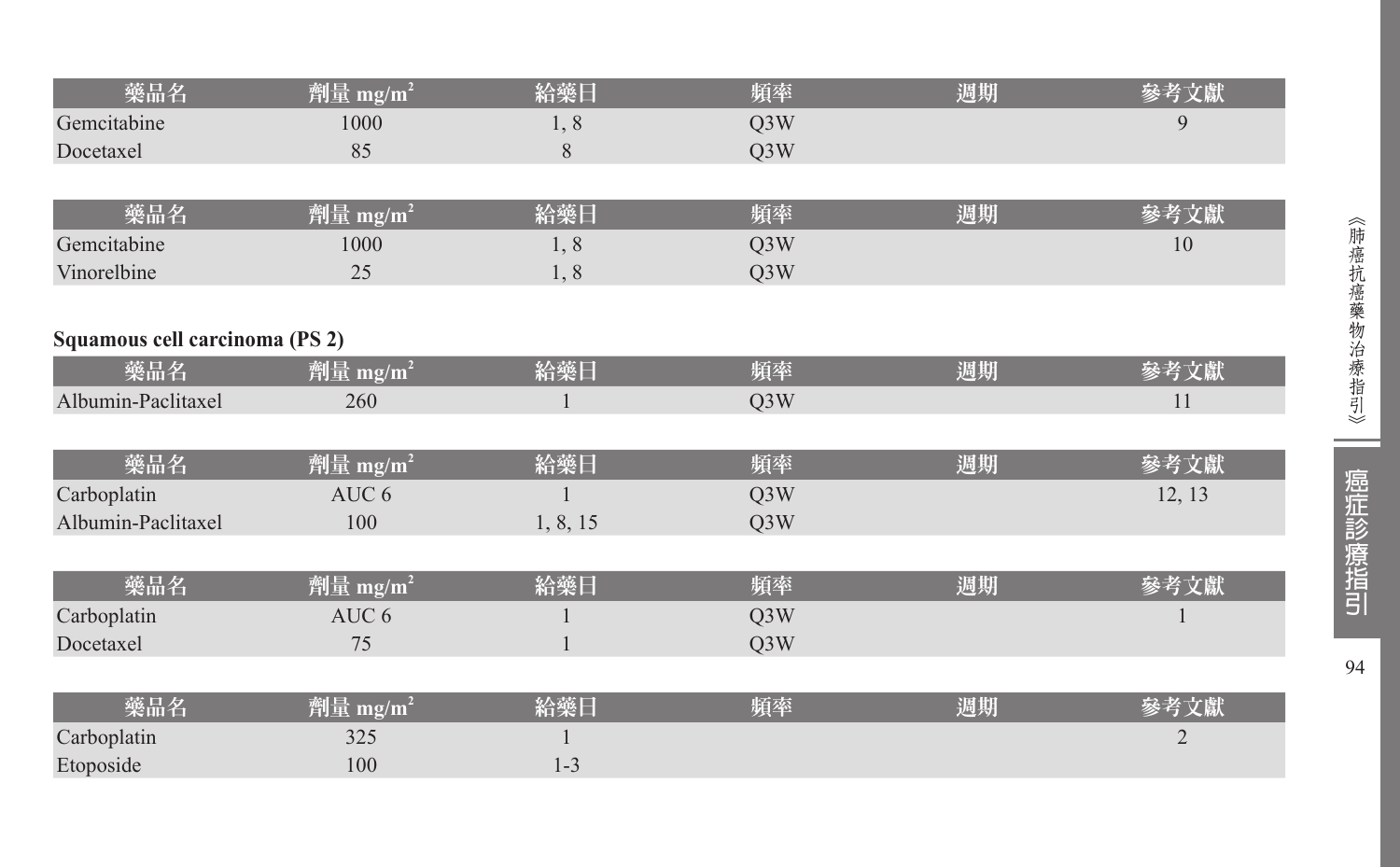| 藥品名         | 劑量 mg/m <sup>2</sup>           | 給藥日              | 頻率               | 週期 | 參考文獻   |
|-------------|--------------------------------|------------------|------------------|----|--------|
| Carboplatin | <b>AUC 4-5</b>                 |                  | Q4W              |    | 3      |
| Etoposide   | 50                             | $1-14$ or $1-21$ | Q4W              |    |        |
|             |                                |                  |                  |    |        |
| 藥品名         | $\sqrt{m}$ 量 mg/m <sup>2</sup> | 給藥日              | 頻率               | 週期 | 參考文獻   |
| Carboplatin | AUC <sub>5</sub>               |                  | Q4W              |    | 4      |
| Gemcitabine | 1000                           | 1, 8, 15         | Q4W              |    |        |
|             |                                |                  |                  |    |        |
| 藥品名         | 劑量 mg/m <sup>2</sup>           | 給藥日              | 頻率               | 週期 | 參考文獻   |
| Carboplatin | AUC <sub>6</sub>               |                  | Q <sub>3</sub> W |    | 5      |
| Paclitaxel  | 200                            |                  | Q <sub>3</sub> W |    |        |
|             |                                |                  |                  |    |        |
| 藥品名         | 劑量 mg/m <sup>2</sup>           | 給藥日              | 頻率               | 週期 | 參考文獻   |
| Docetaxel   | 75                             |                  | Q <sub>3</sub> W |    | 14, 15 |
|             |                                |                  |                  |    |        |
| 藥品名         | 劑量 mg/m <sup>2</sup>           | 給藥日              | 頻率               | 週期 | 參考文獻   |
| Gemcitabine | 1250                           | 1, 8, 15         | Q4W              |    | 16     |
|             |                                |                  |                  |    |        |
| 藥品名         | 劑量 mg/m <sup>2</sup>           | 給藥日              | 頻率               | 週期 | 參考文獻   |
| Gemcitabine | 1250                           | 1,8              | Q3W              |    | 17, 18 |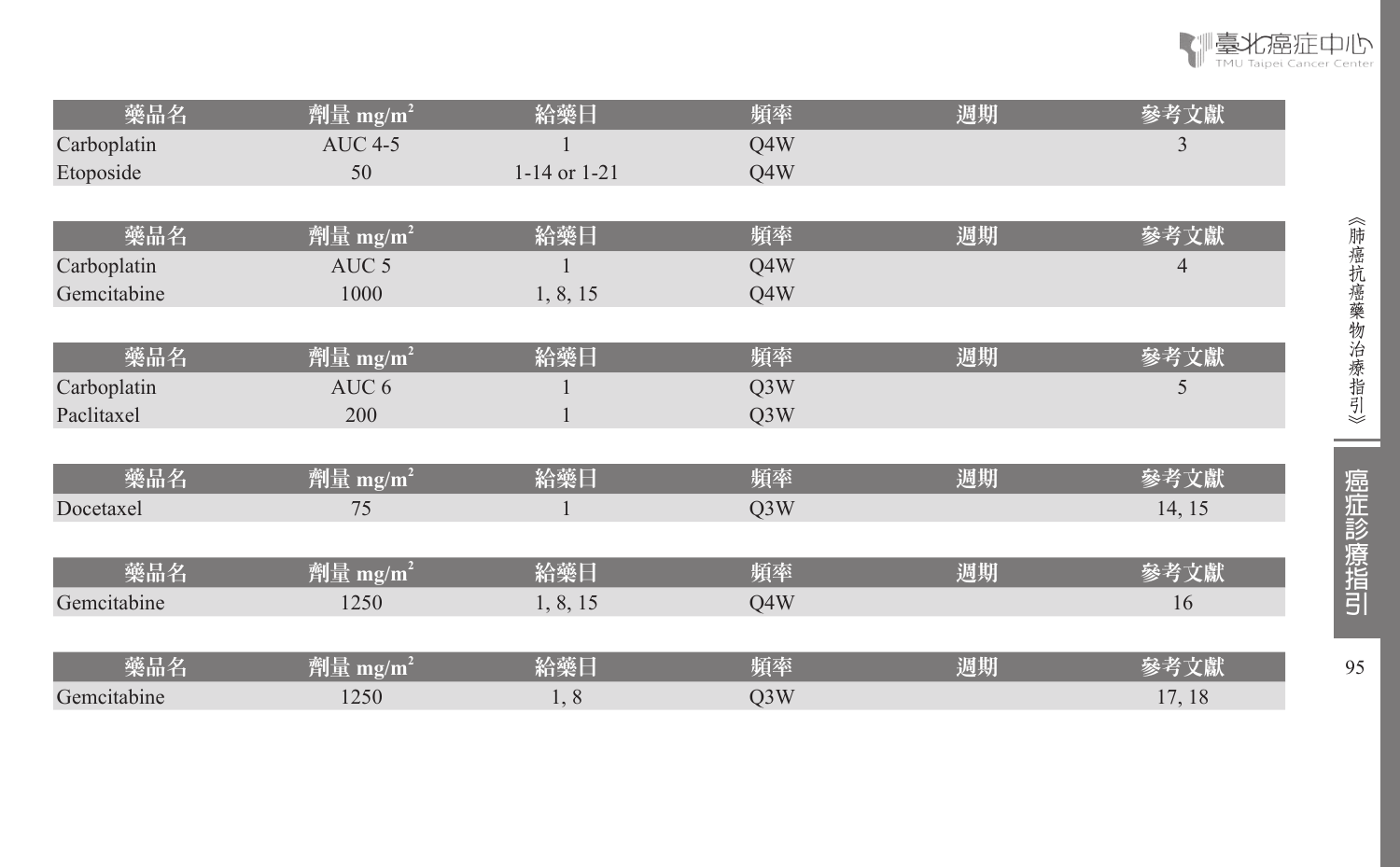| 藥品名         | 劑量 mg/m <sup>2</sup> | 給藥日      | 頻率               | 週期 | 參考文獻   |
|-------------|----------------------|----------|------------------|----|--------|
| Gemcitabine | 1000                 | 1,8      | Q <sub>3</sub> W |    | 9      |
| Docetaxel   | 85                   | 8        | O <sub>3</sub> W |    |        |
| 藥品名         | 劑量 mg/m <sup>2</sup> | 給藥日      | 頻率               | 週期 | 參考文獻   |
| Gemcitabine | 1000                 | 1, 8     | Q <sub>3</sub> W |    | 10     |
| Vinorelbine | 25                   | 1,8      | O <sub>3</sub> W |    |        |
|             |                      |          |                  |    |        |
| 藥品名         | 劑量 mg/m <sup>2</sup> | 給藥日      | 頻率               | 週期 | 參考文獻   |
| Paclitaxel  | 225                  |          | O <sub>3</sub> W |    | 19     |
|             |                      |          |                  |    |        |
| 藥品名         | 劑量 mg/m <sup>2</sup> | 給藥日      | 頻率               | 週期 | 參考文獻   |
| Paclitaxel  | 80                   | 1, 8, 15 | O4W              |    | 20, 21 |

# 參考文獻

- 1. Fossella F, Periera JR, von Pawel J, et al. Randomized, multinational, phase III study of docetaxel plus platinum combinations versus vinorelbine plus cisplatin for advanced non-small-cell lung cancer: the TAX 326 study group. J Clin Oncol 2003;21(16):3016-3024.
- 2. Klastersky J, Sculier JP, Lacroix H, et al. A randomized study comparing cisplatin or carboplatin with etoposide in patients with advanced non-small-cell lung cancer: European Organization for Research and Treatment of Cancer Protocol 07861. J Clin Oncol 1990;8:1556-1562.
- 3. Frasci G, Comella P, Panza N, et al. Carboplatin-oral etoposide personalized dosing in elderly non-small cell lung cancer patients. Gruppo Oncologico Cooperativo Sud-Italia. Eur J Cancer. 1998;34:1710-1714.
- 4. Danson S, Middleton MR, O'Byrne KJ, et al. Phase III trial of gemcitabine and carboplatin versus mitomycin, ifosfamide, and cisplatin or mitomycin, vinblastine, and cisplatin in patients with advanced nonsmall cell lung carcinoma. Cancer. 2003;98:542-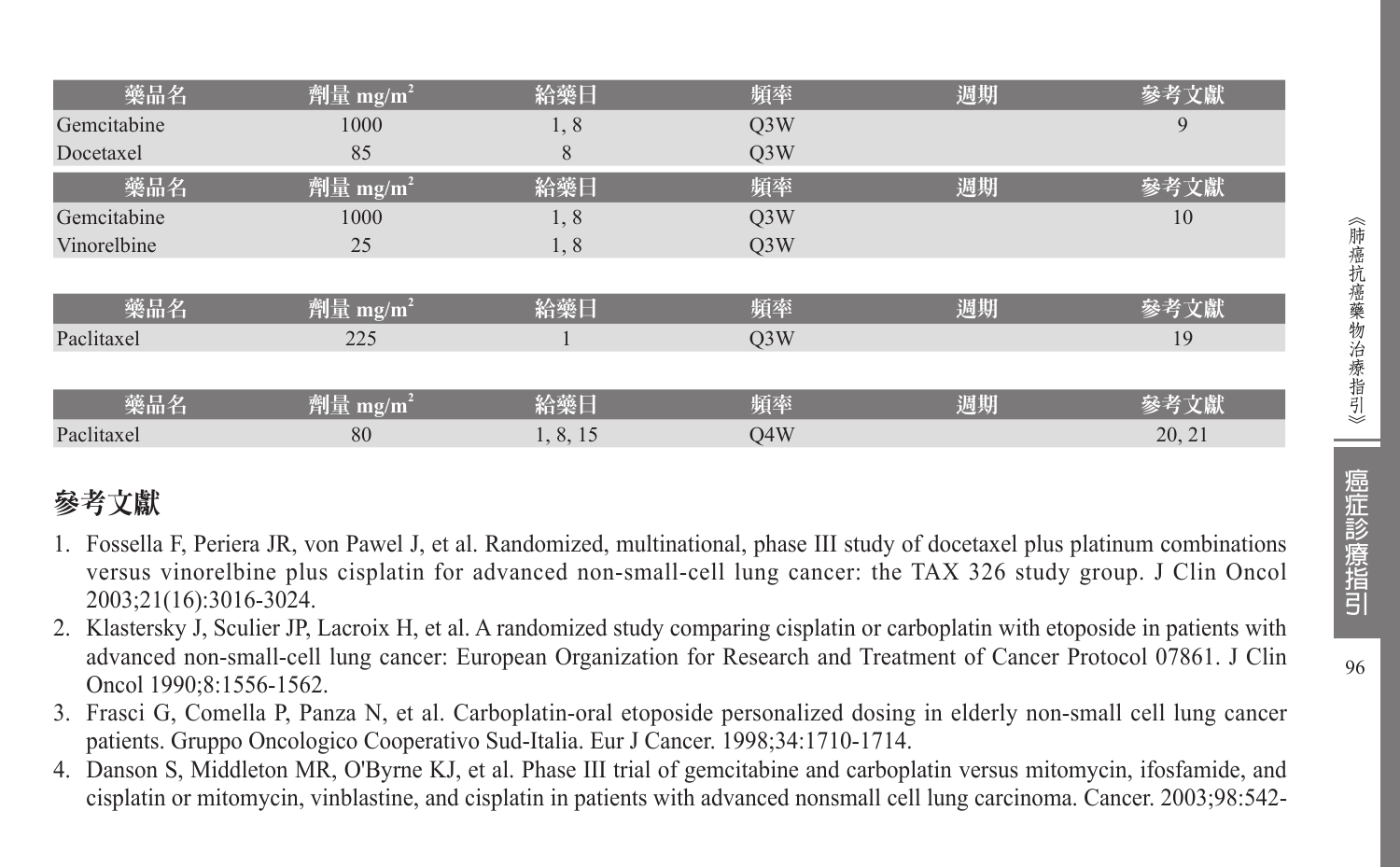

553.

- 5. Ohe Y, Ohashi Y, Kubota K, et al. Randomized phase III study of cisplatin plus irinotecan versus carboplatin plus paclitaxel, cisplatin plus gemcitabine, and cisplatin plus vinorelbine for advanced non-small cell lung cancer: Four-Arm Cooperative Study in Japan. Ann Oncol 2007;18:317-323.
- 6. Cardenal F, Lopez-Cabrerizo MP, Anton A, et al. Randomized phase III study of gemcitabine-cisplatin versus etoposidecisplatin in the treatment of locally advanced or metastatic non-small cell lung cancer. J Clin Oncol 1999;17:12-18.
- 7. Scagliotti GV, Parikh P, von Pawel J, et al. Phase III study comparing cisplatin plus gemcitabine with cisplatin plus pemetrexed in chemotherapy-naive patients with advanced-stage NSCLC. J Clin Oncol 2008;26:3543-3551.
- 8. Schiller JH, Harrington D, Belani CP, et al. Comparison of Four Chemotherapy Regimens for Advanced Non–Small-Cell Lung Cancer. N Engl J Med 2002; 346:92-98.
- 9. Pujol JL, Breton JL, Gervais R, et al. Gemcitabine-docetaxel versus cisplatin-vinorelbine in advanced or metastatic non-smallcell lung cancer: a phase III study addressing the case for cisplatin. Ann Oncol 2005;16:602-610.
- 10. Tan EH, Szczesna A, Krzakowski M, et al. Randomized study of vinorelbine--gemcitabine versus vinorelbine--carboplatin in patients with advanced non-small cell lung cancer. Lung Cancer. 2005;49:233-240.
- 11. Green MR, Manikhas GM, Orlov S, et al. Abraxane , a novel Cremophor -free, albumin-bound particle form of paclitaxel for the treatment of advanced non-small-cell lung cancer. Ann Oncol. 2006;17:1263-1268.
- 12.Rizvi NA, Riely GJ, Azzoli CG, et al. Phase I/II trial of weekly intravenous 130-nm albumin-bound paclitaxel as initial chemotherapy in patients with stage IV non-small-cell lung cancer. J Clin Oncol. 2008;26:639-643.
- 13. Socinski MA1, Bondarenko I, Karaseva NA, et al. Weekly nab-paclitaxel in combination with carboplatin versus solvent-based paclitaxel plus carboplatin as first-line therapy in patients with advanced non-small-cell lung cancer: final results of a phase III trial. J Clin Oncol 2012;30:2055-2062.
- 14. Fossella FV, DeVore R, Kerr RN, et al. Randomized phase III trial of docetaxel versus vinorelbine or ifosfamide in patients with advanced non-small cell lung cancer previously treated with platinum containing chemotherapy regimens. The TAX 320 Non-Small Cell Lung Cancer Study Group. J Clin Oncol 2000;18:2354-2362.

癌症診療指引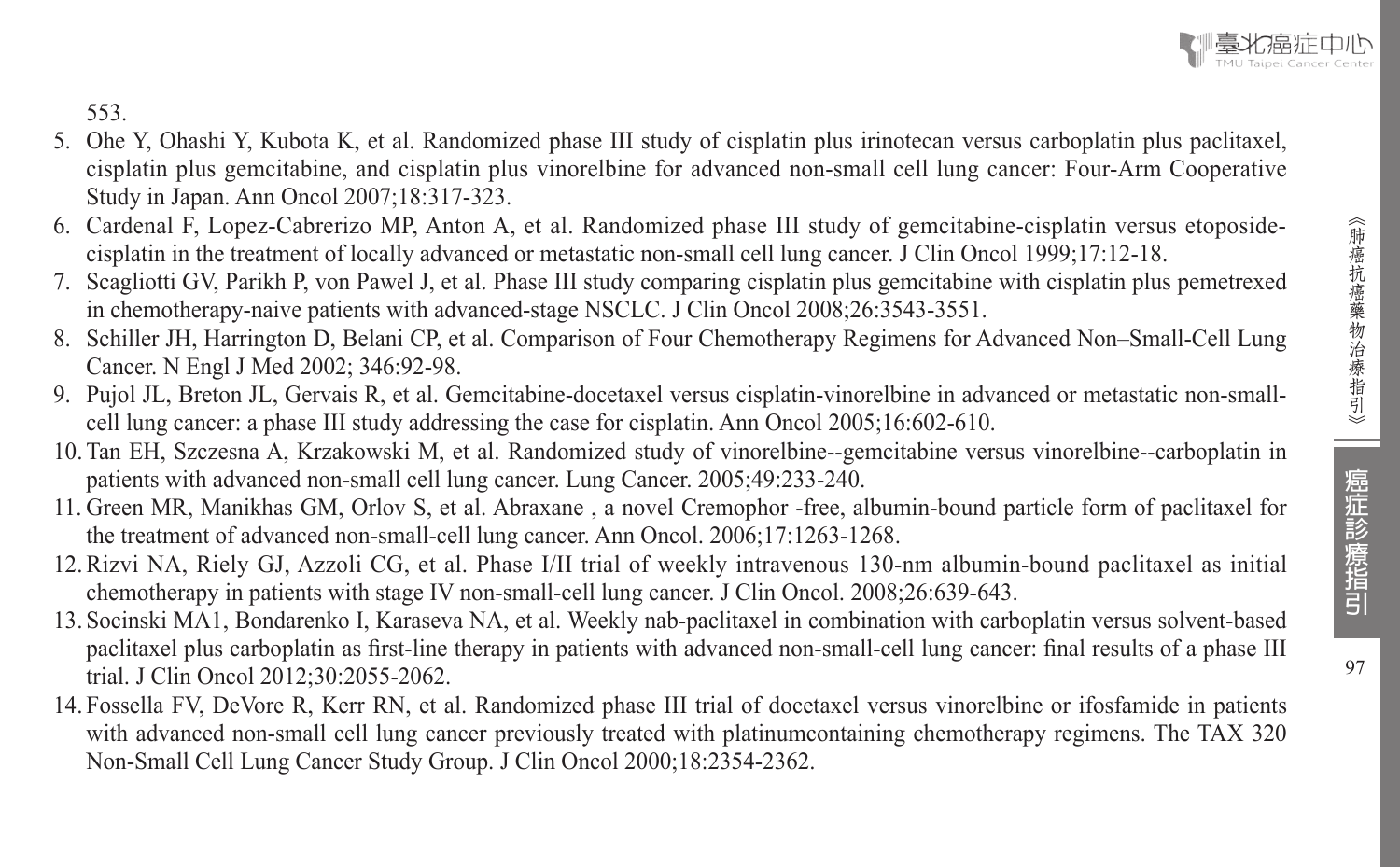- 15. Fidias PM, Dakhil SR, Lyss AP, et al. Phase III study of immediate compared with delayed docetaxel after front-line therapy with gemcitabine plus carboplatin in advanced non-small-cell lung cancer. J Clin Oncol. 2009;27:591-598.
- 16. Zatloukal P, Kanitz E, Magyar P, Jassem J, et al. Gemcitabine in locally advanced and metastatic non-small cell lung cancer: the Central European phase II study. Lung Cancer. 1998;22:243-250.
- 17. Sederholm C, Hillerdal G, Lamberg K, et al. Phase III trial of gemcitabine plus carboplatin versus single-agent gemcitabine in the treatment of locally advanced or metastatic non-small-cell lung cancer: the Swedish Lung Cancer Study Group. J Clin Oncol. 2005;23:8380-8388.
- 18. Pérol M, Chouaid C, Pérol D, et al. Randomized, phase III study of gemcitabine or erlotinib maintenance therapy versus observation, with predefined second-line treatment, after cisplatin-gemcitabine induction chemotherapy in advanced non-smallcell lung cancer. J Clin Oncol. 2012;30:3516-24.
- 19. Lilenbaum RC, Herndon JE 2nd, List MA, et al. Single-agent versus combination chemotherapy in advanced non-small-cell lung cancer: the cancer and leukemia group B (study 9730).J Clin Oncol. 2005;23:190-196.
- 20.Ceresoli GL, Gregorc V, Cordio S, et al. Phase II study of weekly paclitaxel as second-line therapy in patients with advanced non-small cell lung cancer. Lung Cancer. 2004;44:231-239.
- 21. Yasuda K, Igishi T, Kawasaki Y, et al. Phase II study of weekly paclitaxel in patients with non-small cell lung cancer who have failed previous treatments. Oncology. 2004;66:347-352.
- 22. Luis Paz-Ares, Alexander Luft, et al. Pembrolizumab plus Chemotherapy for Squamous Non–Small-Cell Lung Cancer. N Engl J Med 2018; 379:2040-2051.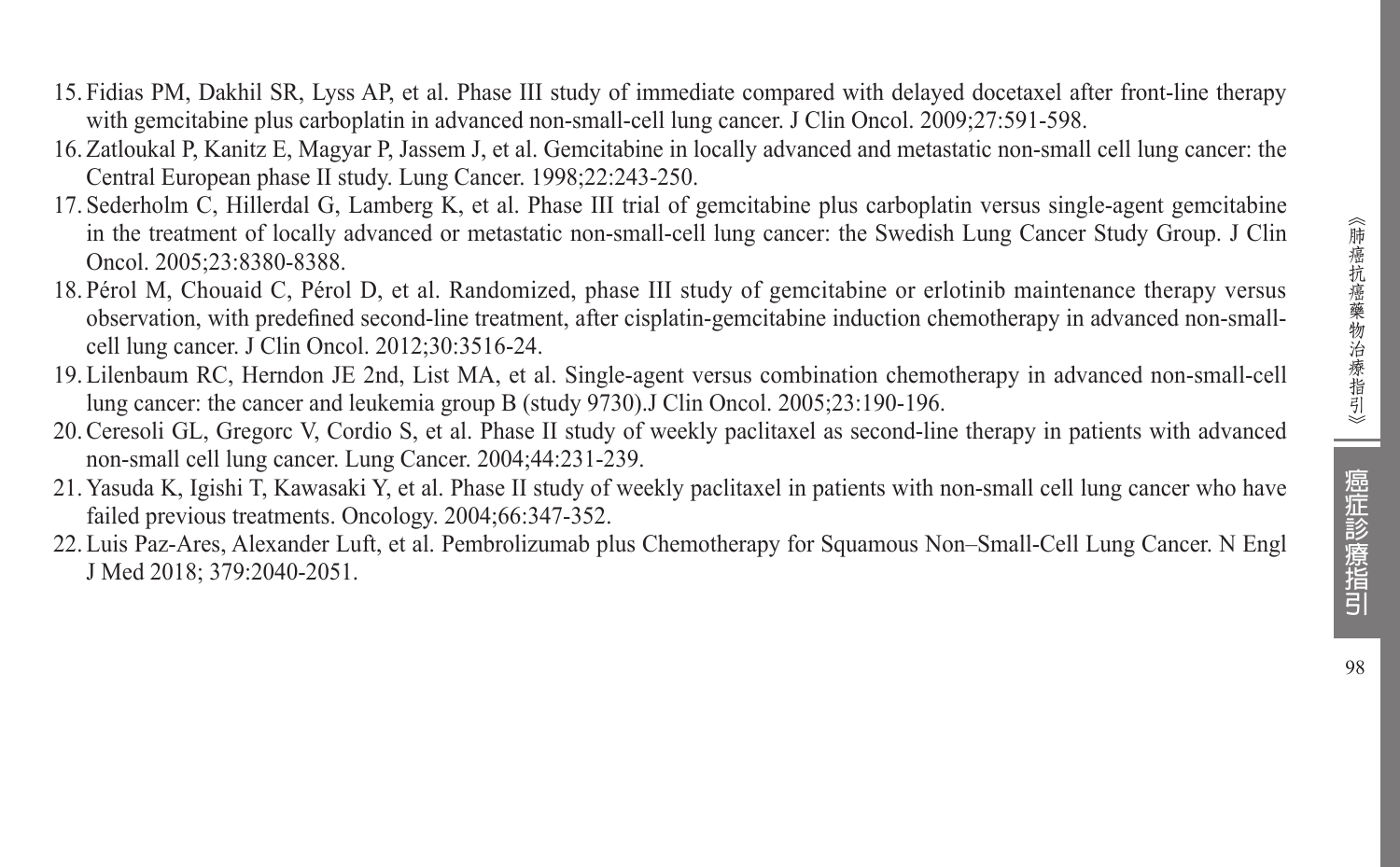# 《 肺癌放射治療共識 》

### 一、治療範圍

- 1. 肺部腫瘤或腫瘤原發部位
- 2. 淋巴轉移病灶
- 3. 高風險淋巴轉移範圍
- 4. 預防性全腦照射 ( 小細胞肺癌經化學治療有臨床改善 )

#### 二、治療劑量 **/** 次數

- 非小細胞癌
- ◎ 手術前輔助治療
- 47 Gy (45~49 Gy)/25 次
- ◎ 手術後輔助治療
- 1. 殘餘腫瘤 / 腫瘤原發部位 : 62 Gy (60~64 Gy)/30~32 次或 68 Gy(66~70 Gy) /33~35 次
- 2. 高風險範圍 : 52 Gy (50~54 Gy)/25~27 次
- 3. 分次劑量 :1.8~2.0 Gy
- ◎ 無手術治療 ( 根治性 )
- 1. 常規治療
	- 總劑量 :62 Gy(60-64 Gy)/30-32 次或 68 Gy (66-70 Gy)/33-35 次
- 2. 立體定位高劑量分次治療
	- (a) 位於周邊的腫瘤 <2 cm 且與胸壁相距 >1 cm,總劑量:30 Gy (28.5~31.5 Gy)/1 次
	- (b) 位於周邊的腫瘤與胸壁相距 >1 cm,總劑量:47 Gy (45~49 Gy)/3 次或 58 Gy (55.5~60 Gy)/3 次
	- (c) 位於周邊的腫瘤與胸壁相距 <1 cm,總劑量:50 Gy (48~52 Gy)4次或52 Gy (50~54 Gy)/5次或63 Gy (60~66Gy)/5 次
	- (d) 位於中央的腫瘤,總劑量:63 Gy (60~66 Gy)8 次或 67 Gy (64~70 Gy)/10 次
		- 必須配合執行影像導航放射治療 (IGRT)
- 小細胞肺癌